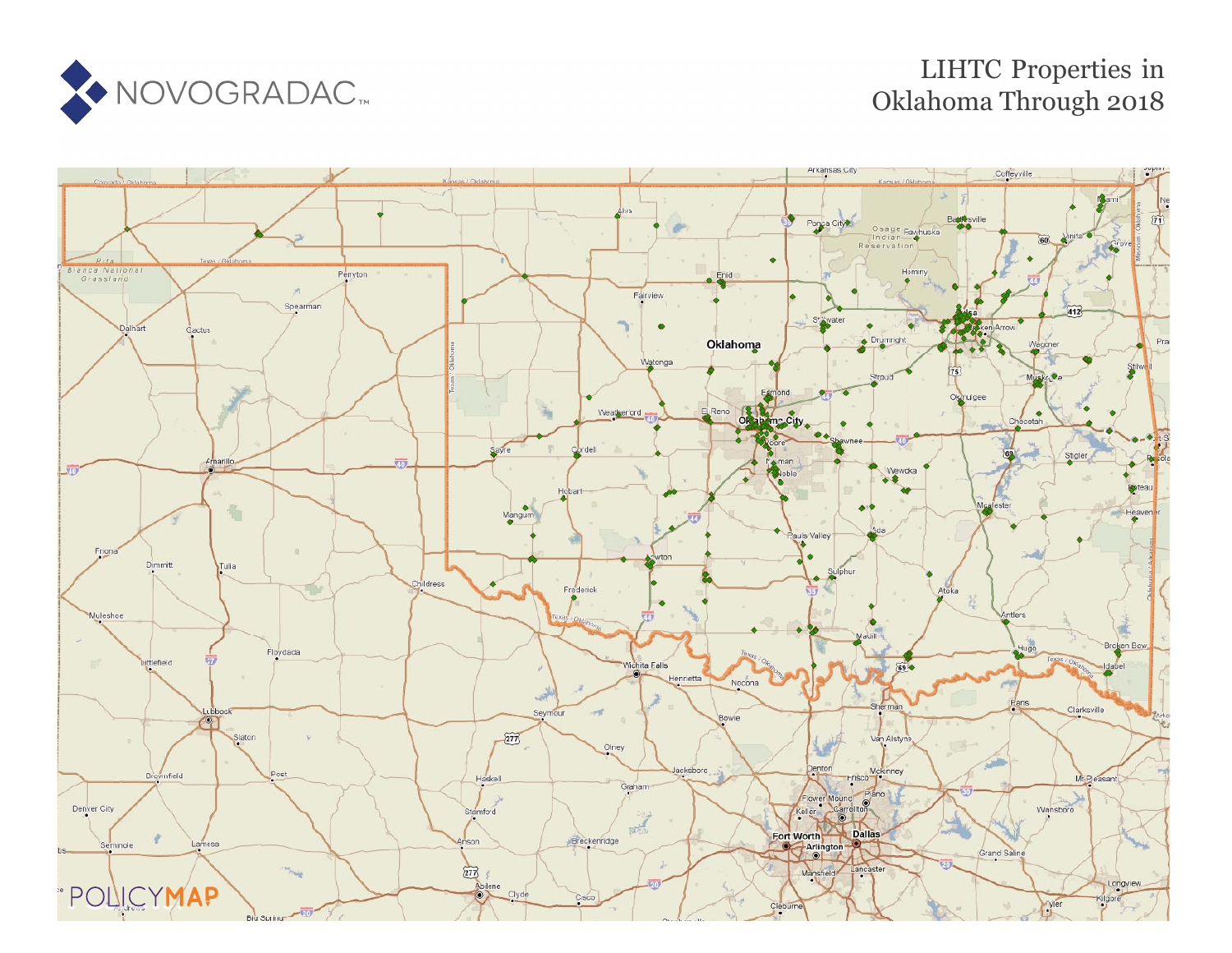| <b>Project Name</b>                             | <b>Address</b>                              | <b>City</b>                     | <b>State</b> | <b>Zip Code</b> | Nonprofit<br><b>Sponsor</b> | <b>Allocation</b><br>Year | <b>Annual</b><br><b>Allocated</b><br><b>Amount</b> | <b>Year PIS</b> | <b>Construction Type</b>                        | <b>Total</b><br><b>Units</b> | Low<br><b>Income</b><br><b>Units</b> | <b>Rent or</b><br><b>Income</b><br><b>Ceiling</b> | <b>Credit %</b>                             | <b>Tax-Exempt</b><br><b>Bond</b> | <b>HUD Multi-Family</b><br>Financing/<br><b>Rental Assistance</b> |
|-------------------------------------------------|---------------------------------------------|---------------------------------|--------------|-----------------|-----------------------------|---------------------------|----------------------------------------------------|-----------------|-------------------------------------------------|------------------------------|--------------------------------------|---------------------------------------------------|---------------------------------------------|----------------------------------|-------------------------------------------------------------------|
| <b>CHARMED-PERKINS</b>                          | 213 LYNN<br><b>COMBS BLVD</b>               | <b>PERKINS</b>                  | OK           | 74059           | Yes                         | 2006                      | \$456,670                                          | 2007            | <b>New Construction</b>                         | 30                           | $30\,$                               | 60% AMGI                                          | $70\,\%$ present $${\rm No}$$ value         |                                  |                                                                   |
| <b>CHICKASHA SENIOR</b>                         | 199 E ALMAR DR CHICKASHA                    |                                 | OK           | 73018           | No                          | 2005                      | \$151,482                                          | 2007            | Acquisition and Rehab 48                        |                              | 48                                   | 60% AMGI                                          | <b>Both 30%</b><br>and 70%<br>present value | No                               |                                                                   |
| EAST OAKS VILLAGE                               |                                             | 2121 N POST RD OKLAHOMA CITY OK |              | 73141           | No                          | 2005                      | \$500,000                                          | 2007            | New Construction                                | 48                           | 48                                   | 50% AMGI                                          | $70$ % present $\,$ No $\,$<br>value        |                                  |                                                                   |
| <b>GRAND PRAIRIE APTS</b>                       | 500 S LEACH<br><b>AVE</b>                   | <b>WATONGA</b>                  | OK           | 73772           | No                          | 2005                      | \$58,416                                           | 2007            | Not Indicated                                   | 40                           | 40                                   | 60% AMGI                                          | <b>Both 30%</b><br>and 70%<br>present value | No                               |                                                                   |
| KIAMICHI GARDENS II 1405 S K ST                 |                                             | <b>HUGO</b>                     | OK           | 74743           | $\mathbf{N}\mathbf{o}$      | 2005                      | \$43,767                                           | 2007            | New Construction                                | 20                           | 20                                   | 60% AMGI                                          | $30$ % present $\,$ No $\,$<br>value        |                                  |                                                                   |
| LANDING AT PEBBLE<br><b>CREEK</b>               | 294 E PEBBLE<br><b>CREEK TER</b>            | <b>MUSTANG</b>                  | OK           | 73064           | No                          | 2006                      | \$363,315                                          | 2007            | <b>New Construction</b>                         | 48                           | 48                                   | 60% AMGI                                          | $70\,\%$ present $\,$ No $\,$<br>value      |                                  |                                                                   |
| LARKSPUR VILLAGE<br><b>DEVELOPMENT</b>          | 1511 LARKSPUR<br>${\rm LN}$                 | <b>DURANT</b>                   | OK           | 74701           | Yes                         | 2005                      | \$357,405                                          | 2007            | <b>New Construction</b>                         | 60                           | $60\,$                               | 60% AMGI                                          | $70\,\%$ present $\,$ No value              |                                  |                                                                   |
| <b>NEHEMIAH HOMES</b>                           | $2201\,\mbox{WEWOKA}$ MUSKOGEE<br><b>ST</b> |                                 | OK           | 74401           | No                          | 2005                      | \$479,933                                          | 2007            | <b>New Construction</b>                         | 36                           | 36                                   | 60% AMGI                                          | 70 % present $\,$ No $\,$<br>value          |                                  |                                                                   |
| NORTH VILLAGE                                   | 10735 N<br><b>WESTERN AVE</b>               | OKLAHOMA CITY OK                |              | 73114           | No                          | 2005                      | \$220,036                                          | 2007            | Acquisition and Rehab 216                       |                              | 216                                  | 60% AMGI                                          | $30\,\%$ present $\,$ Yes value             |                                  |                                                                   |
| WHISPERING HILLS<br><b>APTS</b>                 | 3102 S MAIN ST STILLWATER                   |                                 | OK           | 74074           | No                          | 2005                      | \$330,488                                          | 2007            | Acquisition and Rehab 85                        |                              | 85                                   | 60% AMGI                                          | <b>Both 30%</b><br>and 70%<br>present value | No                               |                                                                   |
| <b>WYNDAM PLACE</b><br><b>SENIOR RESIDENCES</b> | 301 TRIAD<br><b>VILLAGE DR</b>              | <b>NORMAN</b>                   | OK           | 73071           | No                          | 2005                      | \$499,945                                          | 2007            | <b>New Construction</b>                         | 54                           | 54                                   | 60% AMGI                                          | 70 % present $\,$ No $\,$<br>value          |                                  |                                                                   |
| WILBURTON VILLAGE<br>LP                         | 101 TIMBERLINE WILBURTON                    |                                 | OK           | 74578           | No                          | 2007                      | \$62,578                                           | 2008            | Both New Construction $\,$ 24 $\,$<br>and $A/R$ |                              | 24                                   | 60% AMGI                                          | <b>Both 30%</b><br>and 70%<br>present value | No                               |                                                                   |
| <b>CHECOTAH VILLAGE</b><br>APTS PAR             | 805 W<br>CHENAULT AVE CHECOTAH              |                                 | OK           | 74426           | No                          | 2006                      | \$47,137                                           | 2008            | Acquisition and Rehab 24                        |                              | 24                                   | 60% AMGI                                          | <b>Both 30%</b><br>and 70%<br>present value | No                               |                                                                   |

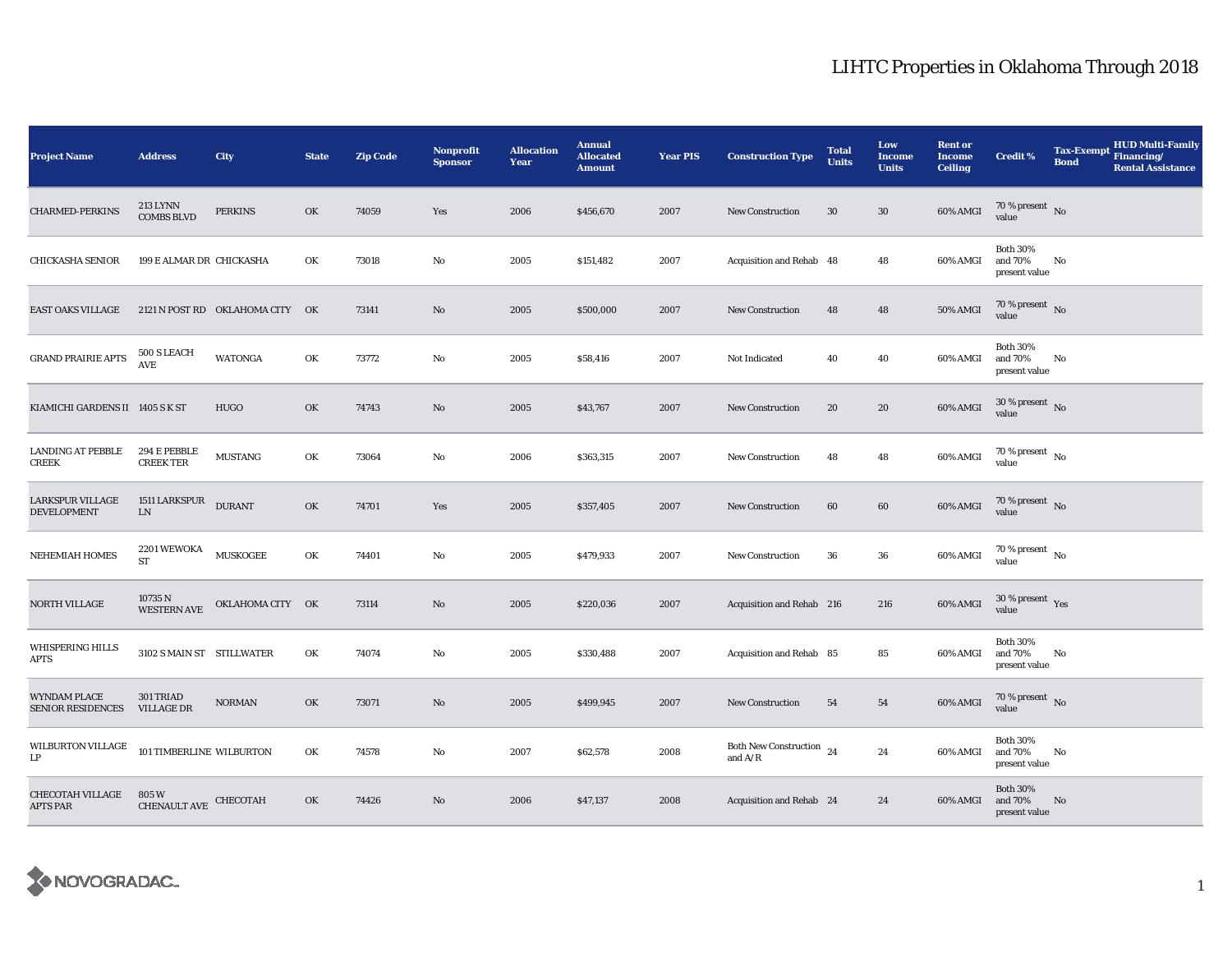| <b>Project Name</b>                                                       | <b>Address</b>                      | City            | <b>State</b> | <b>Zip Code</b> | <b>Nonprofit</b><br><b>Sponsor</b> | <b>Allocation</b><br>Year | <b>Annual</b><br><b>Allocated</b><br><b>Amount</b> | <b>Year PIS</b> | <b>Construction Type</b> | <b>Total</b><br><b>Units</b> | Low<br><b>Income</b><br><b>Units</b> | <b>Rent or</b><br><b>Income</b><br><b>Ceiling</b> | <b>Credit %</b>                             | <b>Tax-Exempt</b><br><b>Bond</b> | <b>HUD Multi-Family</b><br>Financing/<br><b>Rental Assistance</b> |
|---------------------------------------------------------------------------|-------------------------------------|-----------------|--------------|-----------------|------------------------------------|---------------------------|----------------------------------------------------|-----------------|--------------------------|------------------------------|--------------------------------------|---------------------------------------------------|---------------------------------------------|----------------------------------|-------------------------------------------------------------------|
| FLETCHER<br><b>NORTHTOWN APTS</b>                                         | 500 N E DR                          | <b>FLETCHER</b> | OK           | 73541           | Yes                                | 2006                      | \$266,165                                          | 2008            | New Construction         | 24                           | 24                                   | 60% AMGI                                          | <b>Both 30%</b><br>and 70%<br>present value | No                               |                                                                   |
| HERITAGE PARK<br><b>HOMES</b>                                             | 538 E HERITAGE MCLOUD<br>PARK CIR   |                 | OK           | 74851           | $\mathbf{N}\mathbf{o}$             | 2006                      | \$500,000                                          | 2008            | <b>New Construction</b>  | $39\,$                       | 39                                   | 60% AMGI                                          | <b>Both 30%</b><br>and 70%<br>present value | No                               |                                                                   |
| HOLDENVILLE<br><b>OAKRIDGE</b><br><b>COMMUNITY PHASE I</b>                | 102 RIVEROAKS HOLDENVILLE<br>DR     |                 | OK           | 74848           | No                                 | 2007                      | \$500,000                                          | 2008            | <b>New Construction</b>  | 34                           | 34                                   | <b>50% AMGI</b>                                   | <b>Both 30%</b><br>and 70%<br>present value | No                               |                                                                   |
| <b>ISCANI SUBDIVISION</b><br><b>CITY OF ANADARKO</b><br>PHASE I           | 1 CORONADO<br>$\rm CIR$             | ANADARKO        | OK           | 73005           | No                                 | 2006                      | \$360,506                                          | 2008            | <b>New Construction</b>  | 25                           | 25                                   | 60% AMGI                                          | <b>Both 30%</b><br>and 70%<br>present value | No                               |                                                                   |
| KICKAPOO RUN HOMES $\frac{326 \text{ S}}{\text{AVE}}$ SHAWNEE             |                                     |                 | OK           | 74801           | Yes                                | 2005                      | \$472,354                                          | 2008            | <b>New Construction</b>  | 32                           | $32\,$                               | 60% AMGI                                          | <b>Both 30%</b><br>and 70%<br>present value | No                               |                                                                   |
| <b>MUSKOGEE</b><br>AFFORDABLE HOUSING 201 S O ST<br><b>PHASE II</b>       |                                     | <b>MUSKOGEE</b> | OK           | 74403           | Yes                                | 2006                      | \$458,953                                          | 2008            | <b>New Construction</b>  | 51                           | 51                                   | 60% AMGI                                          | <b>Both 30%</b><br>and 70%<br>present value | No                               |                                                                   |
| PLEASANT OAKS OF EL<br>RENO                                               | 835 PRISTINE PL EL RENO             |                 | OK           | 73036           | No                                 | 2006                      | \$500,000                                          | 2008            | <b>New Construction</b>  | 40                           | 40                                   | 60% AMGI                                          | <b>Both 30%</b><br>and 70%<br>present value | No                               |                                                                   |
| REDBUD VILLAGE                                                            | 14900 S<br><b>BROADWAY ST</b>       | <b>GLENPOOL</b> | OK           | 74033           | $\mathbf{N}\mathbf{o}$             | 2006                      | \$295,660                                          | 2008            | New Construction         | 36                           | 35                                   | 60% AMGI                                          | <b>Both 30%</b><br>and 70%<br>present value | No                               |                                                                   |
| SAVANNAH HOUSE OF 510 E PLEASANT GUTHRIE<br><b>GUTHRIE</b>                | HILL DR                             |                 | OK           | 73044           | No                                 | 2005                      | \$402,249                                          | 2008            | <b>New Construction</b>  | 60                           | 59                                   | 60% AMGI                                          | <b>Both 30%</b><br>and 70%<br>present value | No                               |                                                                   |
| <b>SHAWNEE</b><br>AFFORDABLE HOUSING 626 N IONE AVE SHAWNEE               |                                     |                 | OK           | 74801           | Yes                                | 2006                      | \$458,953                                          | 2008            | <b>New Construction</b>  | 55                           | 55                                   | 60% AMGI                                          | <b>Both 30%</b><br>and 70%<br>present value | No                               |                                                                   |
| SYCAMORE LANDING<br><b>APTS</b>                                           | 420 SYCAMORE<br>LANDING BLVD MCLOUD |                 | OK           | 74851           | Yes                                | 2006                      | \$388,011                                          | 2008            | <b>New Construction</b>  | 50                           | 50                                   | 60% AMGI                                          | <b>Both 30%</b><br>and 70%<br>present value | No                               |                                                                   |
| <b>WOODSON PARK APTS</b>                                                  | 1400 W<br><b>WOODSON ST</b>         | EL RENO         | OK           | 73036           | $\mathbf{N}\mathbf{o}$             | 2006                      | \$500,000                                          | 2008            | <b>New Construction</b>  | 52                           | 52                                   | 60% AMGI                                          | <b>Both 30%</b><br>and 70%<br>present value | No                               |                                                                   |
| CITY CARE'S DUPLEXES 2435 NW THIRD OKLAHOMA CITY OK<br><b>AT WESTLAWN</b> | ST                                  |                 |              | 73107           | Yes                                | 2007                      | \$309,461                                          | 2008            | <b>New Construction</b>  | 24                           | 24                                   | 60% AMGI                                          | <b>Both 30%</b><br>and 70%<br>present value | No                               |                                                                   |

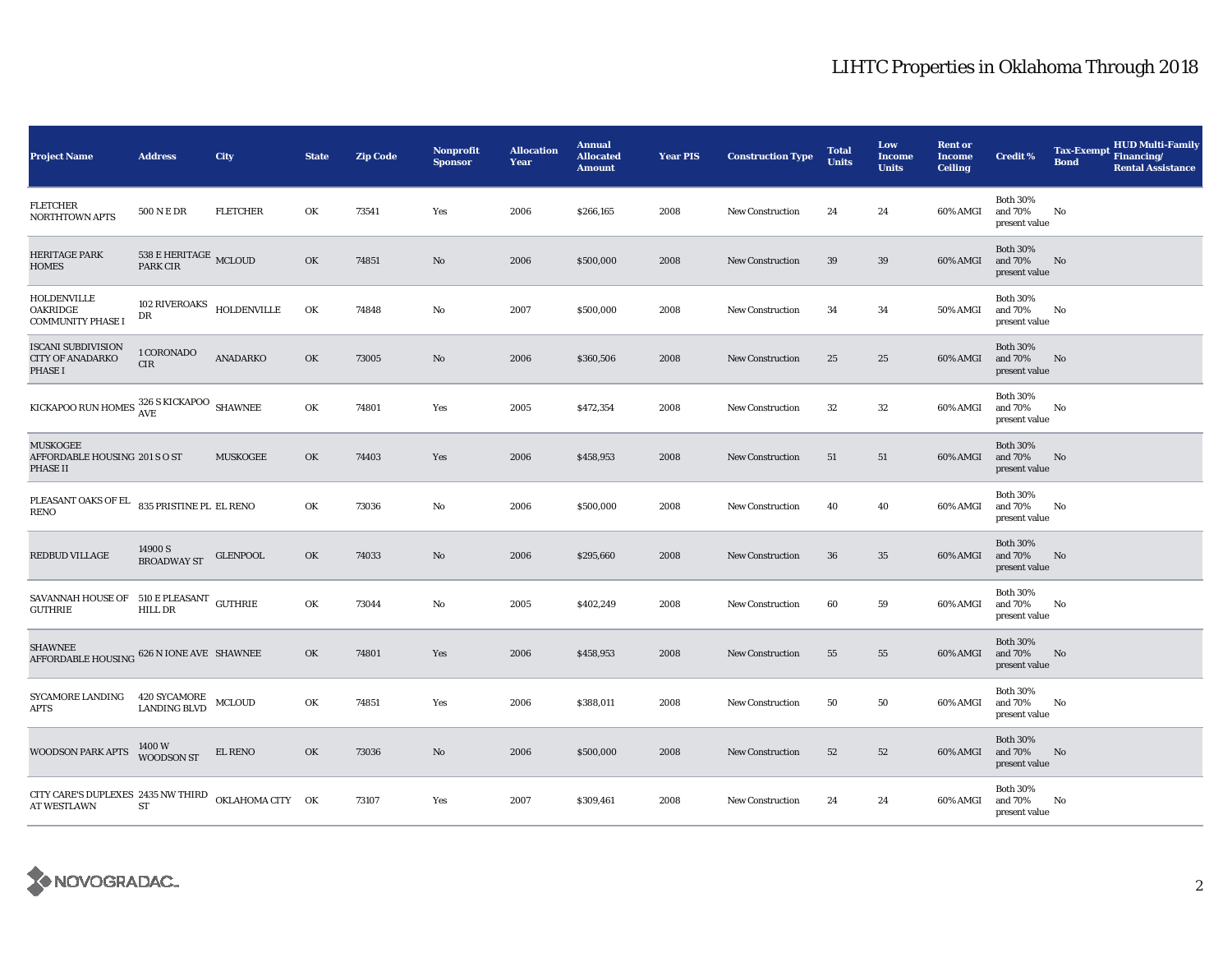| <b>Project Name</b>                         | <b>Address</b>                                                   | City             | <b>State</b> | <b>Zip Code</b> | <b>Nonprofit</b><br><b>Sponsor</b> | <b>Allocation</b><br>Year | <b>Annual</b><br><b>Allocated</b><br><b>Amount</b> | <b>Year PIS</b> | <b>Construction Type</b>  | <b>Total</b><br><b>Units</b> | Low<br><b>Income</b><br><b>Units</b> | <b>Rent or</b><br><b>Income</b><br><b>Ceiling</b> | <b>Credit %</b>                             | <b>Tax-Exempt</b><br><b>Bond</b> | <b>HUD Multi-Family</b><br>Financing/<br><b>Rental Assistance</b> |
|---------------------------------------------|------------------------------------------------------------------|------------------|--------------|-----------------|------------------------------------|---------------------------|----------------------------------------------------|-----------------|---------------------------|------------------------------|--------------------------------------|---------------------------------------------------|---------------------------------------------|----------------------------------|-------------------------------------------------------------------|
| <b>COLUMBIA SQUARE</b>                      | 305 NW FOURTH $_{\rm LAWTON}$<br><b>ST</b>                       |                  | OK           | 73507           | Yes                                | 2006                      | \$500,000                                          | 2008            | Acquisition and Rehab 64  |                              | 61                                   | 50% AMGI                                          | <b>Both 30%</b><br>and 70%<br>present value | No                               |                                                                   |
| <b>ADA SQUARE</b>                           | 2001 B ST                                                        | $\bf{ADA}$       | OK           | 74820           | No                                 | 2007                      | \$243,139                                          | 2009            | Acquisition and Rehab 56  |                              | 56                                   | 60% AMGI                                          | <b>Both 30%</b><br>and 70%<br>present value | No                               |                                                                   |
| <b>BOOMER CREEK APTS</b><br>II              | 320 E MCELROY STILLWATER<br>$\mathbf{R}\mathbf{D}$               |                  | OK           | 74075           | No                                 | 2007                      | \$500,000                                          | 2009            | New Construction          | 44                           | 44                                   | 60% AMGI                                          | <b>Both 30%</b><br>and 70%<br>present value | No                               |                                                                   |
| BROOKHAVEN PLAZA<br><b>APTS</b>             | 1443 S SANTA FE $_{\rm \,BARTLES VILLE}$<br>$\operatorname{AVE}$ |                  | OK           | 74003           | No                                 | 2007                      | \$500,000                                          | 2009            | Acquisition and Rehab 120 |                              | 120                                  | 60% AMGI                                          | <b>Both 30%</b><br>and 70%<br>present value | No                               |                                                                   |
| <b>CAPITOL SQUARE</b><br><b>VILLAS</b>      | 2601 URBAN<br><b>LEAGUE CT</b>                                   | OKLAHOMA CITY OK |              | 73105           | Yes                                | 2007                      | \$500,000                                          | 2009            | <b>New Construction</b>   | 36                           | ${\bf 36}$                           | 60% AMGI                                          | <b>Both 30%</b><br>and 70%<br>present value | No                               |                                                                   |
| <b>COTTAGE PARK -</b><br>MIDWEST CITY       | 1323 N<br>STONECROP DR                                           | MIDWEST CITY     | OK           | 73110           | No                                 | 2008                      | \$495,832                                          | 2009            | <b>New Construction</b>   | 42                           | 42                                   | 60% AMGI                                          | <b>Both 30%</b><br>and 70%<br>present value | No                               |                                                                   |
| COTTAGE PARK PHASE 8406 WATER<br>L          | <b>LEAF CT</b>                                                   | MIDWEST CITY     | OK           | 73110           | No                                 | 2007                      | \$479,607                                          | 2009            | <b>New Construction</b>   | 38                           | ${\bf 38}$                           | 60% AMGI                                          | <b>Both 30%</b><br>and 70%<br>present value | No                               |                                                                   |
| HIGHLAND PARK<br><b>HEAVENER</b>            | 810 W AVE E ST HEAVENER                                          |                  | OK           | 74937           | No                                 | 2007                      | \$300,237                                          | 2009            | New Construction          | 30                           | $30\,$                               | 60% AMGI                                          | $30\,\%$ present $\,$ No $\,$<br>value      |                                  |                                                                   |
| <b>ISCANI SUBDIVISION</b><br>TO THE CITY OF | 206 E<br>CORONADO CIR $\,$ ANADARKO                              |                  | OK           | 73005           | Yes                                | 2007                      | \$481,390                                          | 2009            | <b>New Construction</b>   | 40                           | 40                                   | 60% AMGI                                          | $30\,\%$ present $\,$ No value              |                                  |                                                                   |
| MT OLIVE SENIOR<br>COTTAGES                 | 3808 N KELLEY<br><b>AVE</b>                                      | OKLAHOMA CITY OK |              | 73111           | Yes                                | 2007                      | \$483,512                                          | 2009            | <b>New Construction</b>   | 60                           | 60                                   | 60% AMGI                                          | $30$ % present $\,$ No $\,$<br>value        |                                  |                                                                   |
| OZARK RIDGE<br>AFFORDABLE HOUSING ST        | 1390 W RED OAK $_{\rm TAHLEQUAH}$                                |                  | OK           | 74464           | No                                 | 2007                      | \$398,641                                          | 2009            | New Construction          | 26                           | 26                                   | 60% AMGI                                          | <b>Both 30%</b><br>and 70%<br>present value | No                               |                                                                   |
| PARK PLACE APTS                             | 511 W PARK AVE MCALESTER                                         |                  | OK           | 74501           | No                                 | 2007                      | \$500,000                                          | 2009            | Acquisition and Rehab 120 |                              | 120                                  | 60% AMGI                                          | $30$ % present $\,$ No $\,$<br>value        |                                  |                                                                   |
| PRAIRIE VILLAGE                             | 12877 E 116TH ST $_{\rm OWASSO}$<br>$\mathbf N$                  |                  | OK           |                 | Yes                                | 2007                      | \$324,805                                          | 2009            | New Construction          | 40                           | 39                                   | 60% AMGI                                          | <b>Both 30%</b><br>and 70%<br>present value | No                               |                                                                   |

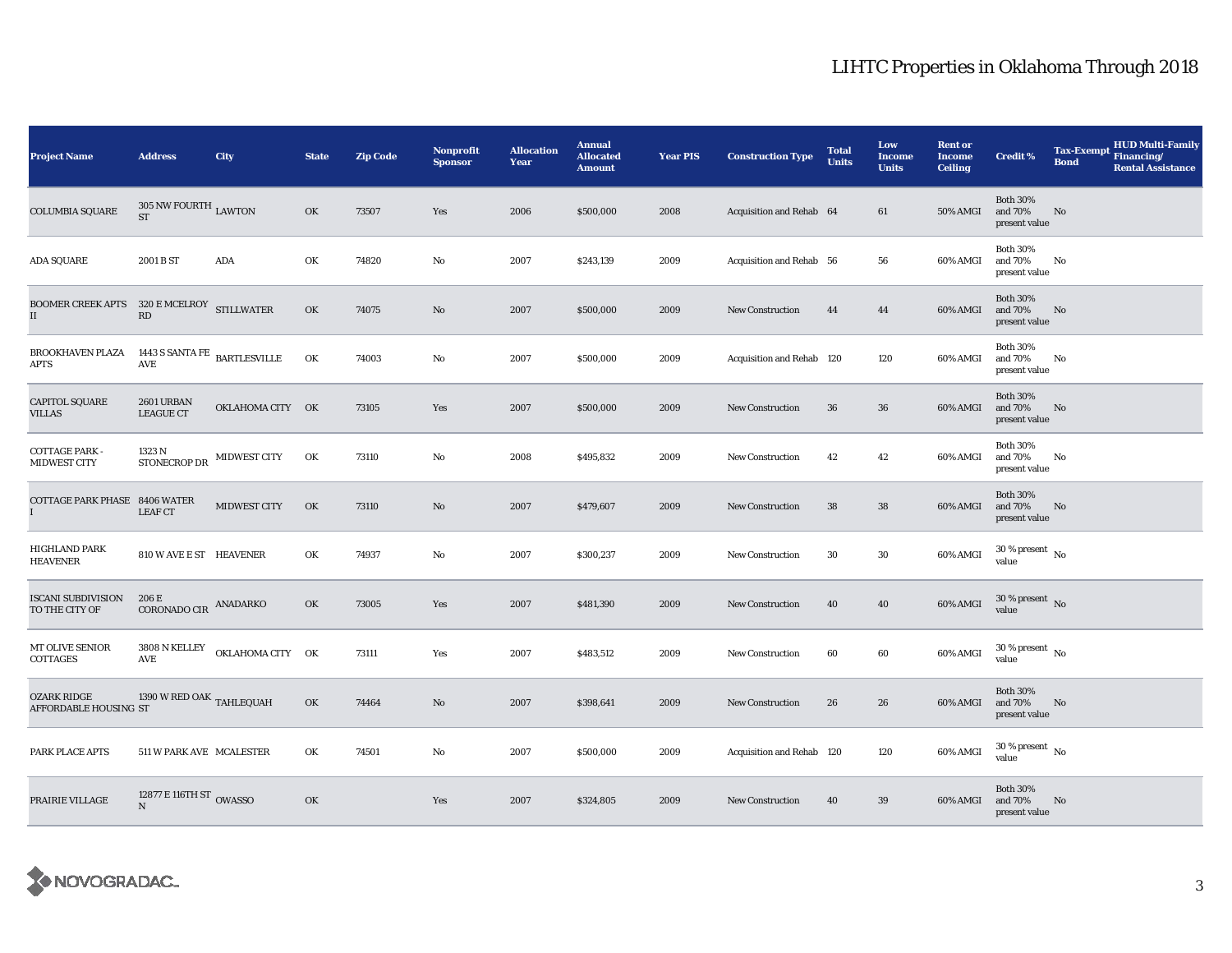| <b>Project Name</b>                                                                                 | <b>Address</b>                         | City           | <b>State</b> | <b>Zip Code</b> | <b>Nonprofit</b><br><b>Sponsor</b> | <b>Allocation</b><br>Year | <b>Annual</b><br><b>Allocated</b><br><b>Amount</b> | <b>Year PIS</b> | <b>Construction Type</b> | <b>Total</b><br><b>Units</b> | Low<br><b>Income</b><br><b>Units</b> | <b>Rent or</b><br><b>Income</b><br><b>Ceiling</b> | Credit %                                    | <b>Tax-Exempt</b><br><b>Bond</b> | <b>HUD Multi-Family</b><br>Financing/<br><b>Rental Assistance</b> |
|-----------------------------------------------------------------------------------------------------|----------------------------------------|----------------|--------------|-----------------|------------------------------------|---------------------------|----------------------------------------------------|-----------------|--------------------------|------------------------------|--------------------------------------|---------------------------------------------------|---------------------------------------------|----------------------------------|-------------------------------------------------------------------|
| ROOSEVELT PARK APTS $\begin{array}{l} 831\,\mathrm{E}\\ 0\, \mathrm{KLAHOMA\,AVE} \end{array}$ ENID |                                        |                | OK           | 73701           | No                                 | 2008                      | \$535,419                                          | 2009            | <b>New Construction</b>  | 48                           | 47                                   | 60% AMGI                                          | <b>Both 30%</b><br>and 70%<br>present value | No                               |                                                                   |
| <b>STROUD SENIOR</b><br><b>VILLAGE</b>                                                              | 210 S SIXTH AVE STROUD                 |                | OK           | 74079           | $\mathbf{N}\mathbf{o}$             | 2008                      | \$54,835                                           | 2009            | Acquisition and Rehab 24 |                              | 24                                   | 60% AMGI                                          | <b>Both 30%</b><br>and 70%<br>present value | No                               |                                                                   |
| VILLAGE AT OAKWOOD 817 SW 59TH ST OKLAHOMA CITY OK                                                  |                                        |                |              | 73109           | No                                 | 2007                      | \$334,160                                          | 2009            | <b>New Construction</b>  | 90                           | 90                                   | 60% AMGI                                          | <b>Both 30%</b><br>and 70%<br>present value | No                               |                                                                   |
| PARKLAND TOWN<br><b>HOMES</b>                                                                       | 1911 SHERRY LN PRAGUE                  |                | OK           | 74864           | Yes                                | 2007                      | \$238,050                                          | 2009            | <b>New Construction</b>  | 24                           | 24                                   | 60% AMGI                                          | <b>Both 30%</b><br>and 70%<br>present value | No                               |                                                                   |
| <b>TIMBER RIDGE</b>                                                                                 | 551 WILSON ST DURANT                   |                | OK           | 74701           | Yes                                | 2006                      | \$500,000                                          | 2009            | <b>New Construction</b>  | 92                           | 92                                   | 60% AMGI                                          | <b>Both 30%</b><br>and 70%<br>present value | No                               |                                                                   |
| <b>CHARMED-PERKINS II</b>                                                                           | $308$ HARRY HILL $_{\rm PERKINS}$ DR   |                | OK           | 74059           | Yes                                | 2008                      | \$537,037                                          | 2010            | New Construction         | 30                           | $30\,$                               | 60% AMGI                                          | $30\,\%$ present $\,$ No value              |                                  |                                                                   |
| DEER MEADOWS APTS<br>$\mathbf{I}$                                                                   | 207 S BEAMS                            | TISHOMINGO     | OK           | 73460           | No                                 | 2009                      | \$106,457                                          | 2010            | <b>New Construction</b>  | 16                           | 16                                   | 60% AMGI                                          | <b>Both 30%</b><br>and 70%<br>present value | No                               |                                                                   |
| HERITAGE LANDING                                                                                    | $3102$ E APACHE TULSA<br><b>ST</b>     |                | OK           | 74110           | Yes                                | 2008                      | \$500,000                                          | 2010            | <b>New Construction</b>  | 40                           | 39                                   | 60% AMGI                                          | <b>Both 30%</b><br>and 70%<br>present value | No                               |                                                                   |
| NOBLE HEIGHTS APTS                                                                                  | 116 NOBLE<br>HEIGHTS CIR               | <b>GUTHRIE</b> | OK           | 73044           | No                                 | 2008                      | \$498,563                                          | 2010            | New Construction         | 32                           | 31                                   | 60% AMGI                                          | $30$ % present $\,$ No $\,$<br>value        |                                  |                                                                   |
| STERLING PARK II                                                                                    | 710 LOVERS LN PERKINS                  |                | OK           | 74059           | $\mathbf{N}\mathbf{o}$             | 2008                      | \$476,514                                          | 2010            | New Construction         | 40                           | 40                                   | 60% AMGI                                          | <b>Both 30%</b><br>and 70%<br>present value | No                               |                                                                   |
| WELLS BUILDING APTS                                                                                 | 208 E DEWEY<br><b>AVE</b>              | <b>SAPULPA</b> | OK           | 74066           | No                                 | 2008                      | \$388,980                                          | 2010            | Acquisition and Rehab 32 |                              | $32\,$                               | 60% AMGI                                          | <b>Both 30%</b><br>and 70%<br>present value | No                               |                                                                   |
| <b>ADA HEIGHTS</b>                                                                                  | 631 W COTTAGE $\quad$ ADA<br><b>ST</b> |                | OK           | 74820           | No                                 | 2009                      | \$573,150                                          | 2011            | <b>New Construction</b>  | 48                           | 48                                   | 60% AMGI                                          | <b>Both 30%</b><br>and 70%<br>present value | No                               |                                                                   |
| ARDMORE<br>AFFORDABLE HOUSING NE                                                                    | 1412 THIRD AVE $\,$ ARDMORE            |                | OK           | 73401           | No                                 | 2009                      | \$360,000                                          | 2011            | <b>New Construction</b>  | 45                           | $45\,$                               | 50% AMGI                                          | $30\,\%$ present $\,$ No value              |                                  |                                                                   |

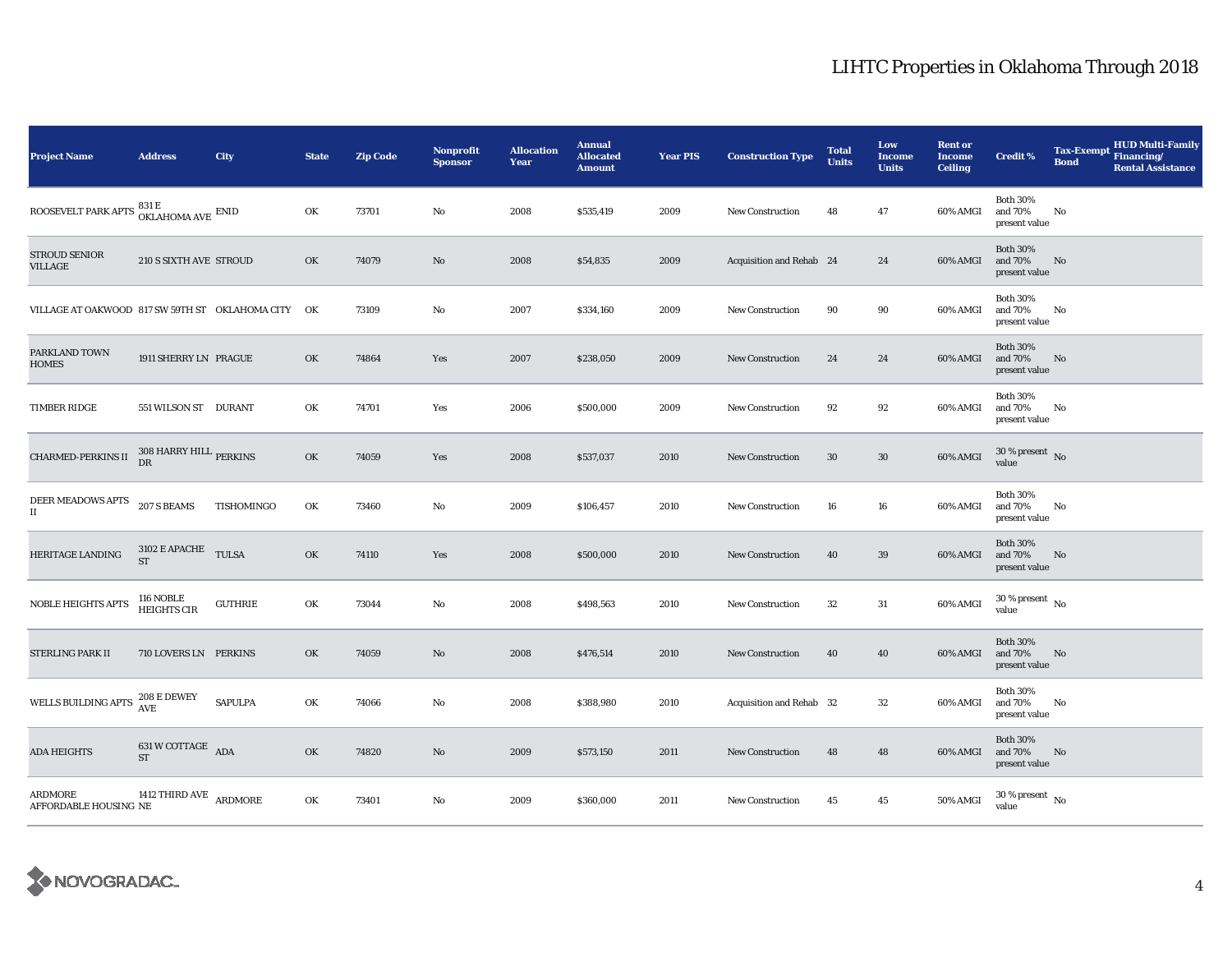| <b>Project Name</b>                                                 | <b>Address</b>                  | <b>City</b>                      | <b>State</b> | <b>Zip Code</b> | <b>Nonprofit</b><br><b>Sponsor</b> | <b>Allocation</b><br>Year | <b>Annual</b><br><b>Allocated</b><br><b>Amount</b> | <b>Year PIS</b> | <b>Construction Type</b> | <b>Total</b><br><b>Units</b> | Low<br><b>Income</b><br><b>Units</b> | <b>Rent or</b><br><b>Income</b><br><b>Ceiling</b> | <b>Credit %</b>                             | <b>Tax-Exempt</b><br><b>Bond</b> | <b>HUD Multi-Family</b><br>Financing/<br><b>Rental Assistance</b> |
|---------------------------------------------------------------------|---------------------------------|----------------------------------|--------------|-----------------|------------------------------------|---------------------------|----------------------------------------------------|-----------------|--------------------------|------------------------------|--------------------------------------|---------------------------------------------------|---------------------------------------------|----------------------------------|-------------------------------------------------------------------|
| <b>BROOKE VILLAGE</b><br><b>SENIOR APTS</b>                         |                                 | 1401 SW 89TH ST OKLAHOMA CITY OK |              | 73159           | No                                 | 2009                      | \$360,000                                          | 2011            | <b>New Construction</b>  | 40                           | 40                                   | 60% AMGI                                          | $30\%$ present No<br>value                  |                                  |                                                                   |
| <b>COTTAGE PARK</b><br>GUTHRIE                                      | 700 COTTAGE<br>PARK CIR         | <b>GUTHRIE</b>                   | OK           | 73044           | No                                 | 2009                      | \$1,000                                            | 2011            | New Construction         | 34                           | 26                                   | 60% AMGI                                          | <b>Both 30%</b><br>and 70%<br>present value | No                               |                                                                   |
| <b>EAST SIDE</b><br><b>REDEVELOPMENT</b>                            | 114 S 12TH ST                   | <b>ENID</b>                      | OK           | 73701           | No                                 | 2009                      | \$574,816                                          | 2011            | <b>New Construction</b>  | 28                           | 28                                   | 60% AMGI                                          | <b>Both 30%</b><br>and 70%<br>present value | No                               |                                                                   |
| HOLDENVILLE<br>OAKRIDGE<br><b>COMMUNITY PHASE II</b>                | 102 RIVEROAKS<br>DR             | <b>HOLDENVILLE</b>               | OK           | 74848           | No                                 | 2009                      | \$416,656                                          | 2011            | <b>New Construction</b>  | 22                           | 22                                   | 60% AMGI                                          | <b>Both 30%</b><br>and 70%<br>present value | No                               |                                                                   |
| JEFFERSON PARK APTS 1012 S TENTH ST BLACKWELL                       |                                 |                                  | OK           | 74631           | No                                 | 2009                      | \$1,000                                            | 2011            | Acquisition and Rehab 60 |                              | 60                                   | 60% AMGI                                          | <b>Both 30%</b><br>and 70%<br>present value | No                               |                                                                   |
| <b>KENOSHA LANDING</b>                                              | 2602W<br>OAKLAND PL             | <b>BROKEN ARROW</b>              | OK           | 74012           | Yes                                | 2009                      | \$589,439                                          | 2011            | <b>New Construction</b>  | 40                           | 39                                   | 60% AMGI                                          | <b>Both 30%</b><br>and 70%<br>present value | No                               |                                                                   |
| LEGENDS AT HICKORY 623 HICKORY<br>RIDGE PHASE II                    | <b>RIDGE DR</b>                 | <b>MCALESTER</b>                 | OK           | 74501           | No                                 | 2009                      | \$524,876                                          | 2011            | <b>New Construction</b>  | 28                           | 28                                   | 60% AMGI                                          | <b>Both 30%</b><br>and 70%<br>present value | No                               |                                                                   |
| NEOSHO RIDGE                                                        | 1802 18TH PL SW MIAMI           |                                  | OK           | 74354           | No                                 | 2008                      | \$303,953                                          | 2011            | New Construction         | 24                           | 24                                   | 60% AMGI                                          | <b>Both 30%</b><br>and 70%<br>present value | No                               |                                                                   |
| OKMULGEE & OKEMAH 512 N<br>AFFORDABLE HOUSING MUSKOGEE AVE OKMULGEE |                                 |                                  | OK           | 74447           | No                                 | 2008                      | \$1,000                                            | 2011            | New Construction         | 44                           | 44                                   | 60% AMGI                                          | <b>Both 30%</b><br>and 70%<br>present value | No                               |                                                                   |
| OZARK RIDGE PHASE II 1371 W OZARK                                   |                                 | TAHLEQUAH                        | OK           | 74464           | No                                 | 2008                      | \$550,000                                          | 2011            | New Construction         | 32                           | 32                                   | 60% AMGI                                          | <b>Both 30%</b><br>and 70%<br>present value | No                               |                                                                   |
| <b>SKIATOOK</b><br><b>RETIREMENT</b><br><b>COMMUNITY</b>            | 1504 W FIFTH ST SKIATOOK        |                                  | OK           | 74070           | No                                 | 2009                      | \$304,657                                          | 2011            | Acquisition and Rehab 48 |                              | 47                                   | 60% AMGI                                          | <b>Both 30%</b><br>and 70%<br>present value | No                               |                                                                   |
| STONEBROOK ESTATES 416 W S ST                                       |                                 | KONAWA                           | OK           | 74849           | Yes                                | 2009                      | \$397,532                                          | 2011            | <b>New Construction</b>  | 18                           | 18                                   | 60% AMGI                                          | <b>Both 30%</b><br>and 70%<br>present value | No                               |                                                                   |
| STONEBROOK PARK OF<br><b>DURANT</b>                                 | 704<br><b>STONEBROOK</b><br>CIR | <b>DURANT</b>                    | OK           | 74701           | No                                 | 2008                      | \$550,000                                          | 2011            | <b>New Construction</b>  | 37                           | 36                                   | 60% AMGI                                          | <b>Both 30%</b><br>and 70%<br>present value | No                               |                                                                   |

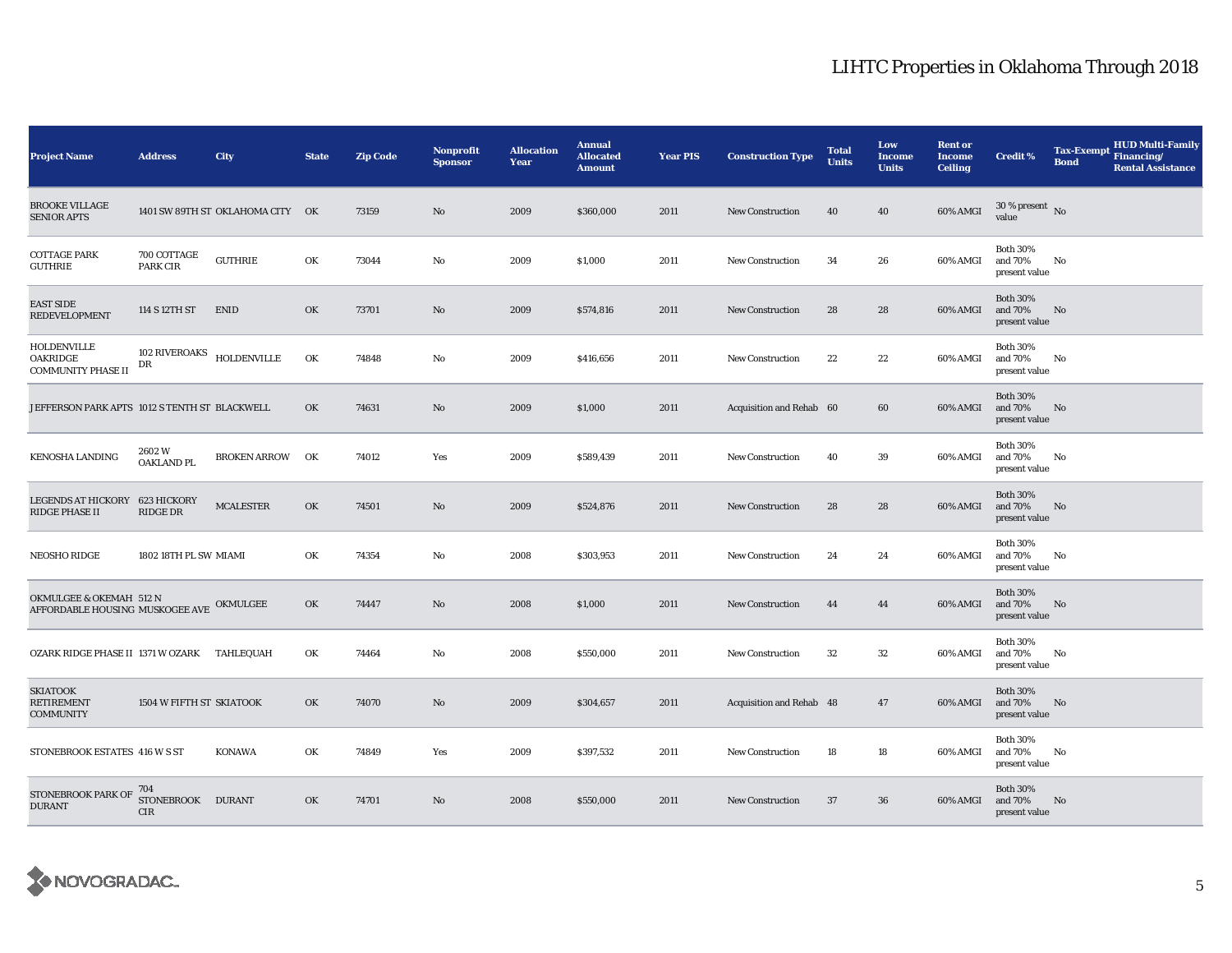| <b>Project Name</b>                            | <b>Address</b>                                | <b>City</b>         | <b>State</b> | <b>Zip Code</b> | <b>Nonprofit</b><br><b>Sponsor</b> | <b>Allocation</b><br>Year | <b>Annual</b><br><b>Allocated</b><br><b>Amount</b> | <b>Year PIS</b> | <b>Construction Type</b> | <b>Total</b><br><b>Units</b> | Low<br><b>Income</b><br><b>Units</b> | <b>Rent or</b><br><b>Income</b><br><b>Ceiling</b> | <b>Credit %</b>                             | <b>Tax-Exempt</b><br><b>Bond</b> | <b>HUD Multi-Family</b><br>Financing/<br><b>Rental Assistance</b> |
|------------------------------------------------|-----------------------------------------------|---------------------|--------------|-----------------|------------------------------------|---------------------------|----------------------------------------------------|-----------------|--------------------------|------------------------------|--------------------------------------|---------------------------------------------------|---------------------------------------------|----------------------------------|-------------------------------------------------------------------|
| STONEBROOKE PARK<br>OF STILWELL                | 1503<br>STONEBROOK STILWELL<br>DR             |                     | OK           | 74960           | No                                 | 2008                      | \$419,909                                          | 2011            | <b>New Construction</b>  | 25                           | 24                                   | 60% AMGI                                          | <b>Both 30%</b><br>and 70%<br>present value | No                               |                                                                   |
| STONEBROOK PARK OF<br>TAHLEQUAH                | 650<br>STONEBROOK TAHLEQUAH<br>DR             |                     | OK           | 74464           | $\mathbf{N}\mathbf{o}$             | 2008                      | \$500,000                                          | 2011            | <b>New Construction</b>  | 32                           | 31                                   | 60% AMGI                                          | <b>Both 30%</b><br>and 70%<br>present value | No                               |                                                                   |
| STONEBROOK VILLAS                              | 201W<br>STONEBROOK KONAWA<br><b>VILLAS DR</b> |                     | OK           | 74849           | Yes                                | 2009                      | \$203,714                                          | 2011            | New Construction         | 20                           | 20                                   | 60% AMGI                                          | $30$ % present $\,$ No $\,$<br>value        |                                  |                                                                   |
| <b>FAIRGROUNDS/JFK</b><br><b>SINGLE FAMILY</b> | 1932 NE<br><b>SEVENTH ST</b>                  | OKLAHOMA CITY OK    |              | 73117           | Yes                                | 2008                      | \$466,364                                          | 2011            | <b>New Construction</b>  | 32                           | $32\,$                               | 60% AMGI                                          | $30\,\%$ present $\,$ No $\,$<br>value      |                                  |                                                                   |
| <b>WESTSIDE APTS</b>                           | 908 W<br><b>CHOCTAW AVE</b>                   | MCALESTER           | OK           | 74501           | No                                 | 2009                      | \$453,369                                          | 2011            | New Construction         | 40                           | 40                                   | 60% AMGI                                          | <b>Both 30%</b><br>and 70%<br>present value | No                               |                                                                   |
| <b>WEST STREET APTS</b>                        | 802 W<br>CHOCTAW AVE                          | <b>MCALESTER</b>    | OK           | 74501           | No                                 | 2009                      | \$600,000                                          | 2011            | New Construction         | 51                           | $\bf{0}$                             | 60% AMGI                                          | <b>Both 30%</b><br>and 70%<br>present value | No.                              |                                                                   |
| <b>CEDAR HOLLOW</b>                            | $20704\,\mathrm{AUTUMN}$ HARRAH<br><b>CT</b>  |                     | OK           | 73045           | No                                 | 2011                      | \$664,617                                          | 2012            | <b>New Construction</b>  | 29                           | 29                                   | 60% AMGI                                          | <b>Both 30%</b><br>and 70%<br>present value | No                               |                                                                   |
| <b>COTTAGE PARK</b><br>NEWCASTLE               | $567$ N WALKER $\quad$ NEWCASTLE<br>DR        |                     | OK           | 73065           | Yes                                | 2010                      | \$599,940                                          | 2012            | New Construction         | 40                           | 40                                   | 60% AMGI                                          | $30\,\%$ present $\,$ No $\,$<br>value      |                                  |                                                                   |
| HEARTLAND VILLAGE 109 E 38TH ST                |                                               | <b>SAND SPRINGS</b> | OK           | 74063           | Yes                                | 2010                      | \$597,520                                          | 2012            | New Construction         | 40                           | 39                                   | 60% AMGI                                          | <b>Both 30%</b><br>and 70%<br>present value | No                               |                                                                   |
| THE LINDEN APTS II                             | 319 S KENNEDY SHAWNEE<br>AVE                  |                     | OK           | 74801           | Yes                                | 2010                      | \$600,000                                          | 2012            | <b>New Construction</b>  | 36                           | 36                                   | 60% AMGI                                          | <b>Both 30%</b><br>and 70%<br>present value | No                               |                                                                   |
| <b>LINDEN WOODS</b>                            | <b>84 BRITTNEY DR DURANT</b>                  |                     | OK           | 74701           | No                                 | 2010                      | \$600,000                                          | 2012            | New Construction         | 33                           | 33                                   | 60% AMGI                                          | <b>Both 30%</b><br>and 70%<br>present value | No                               |                                                                   |
| <b>RIVER RIDGE APTS</b>                        | 5202 S HWY 97 SAND SPRINGS                    |                     | OK           | 74063           | $\mathbf{N}\mathbf{o}$             | 2010                      | \$600,000                                          | 2012            | New Construction         | 57                           | 56                                   | 60% AMGI                                          | <b>Both 30%</b><br>and 70%<br>present value | No                               |                                                                   |
| RIVERBEND GARDENS 611 W 11TH ST                |                                               | TULSA               | OK           | 74127           | No                                 | 2010                      | \$600,000                                          | 2012            | <b>New Construction</b>  | 40                           | 40                                   | 60% AMGI                                          | <b>Both 30%</b><br>and 70%<br>present value | No                               |                                                                   |

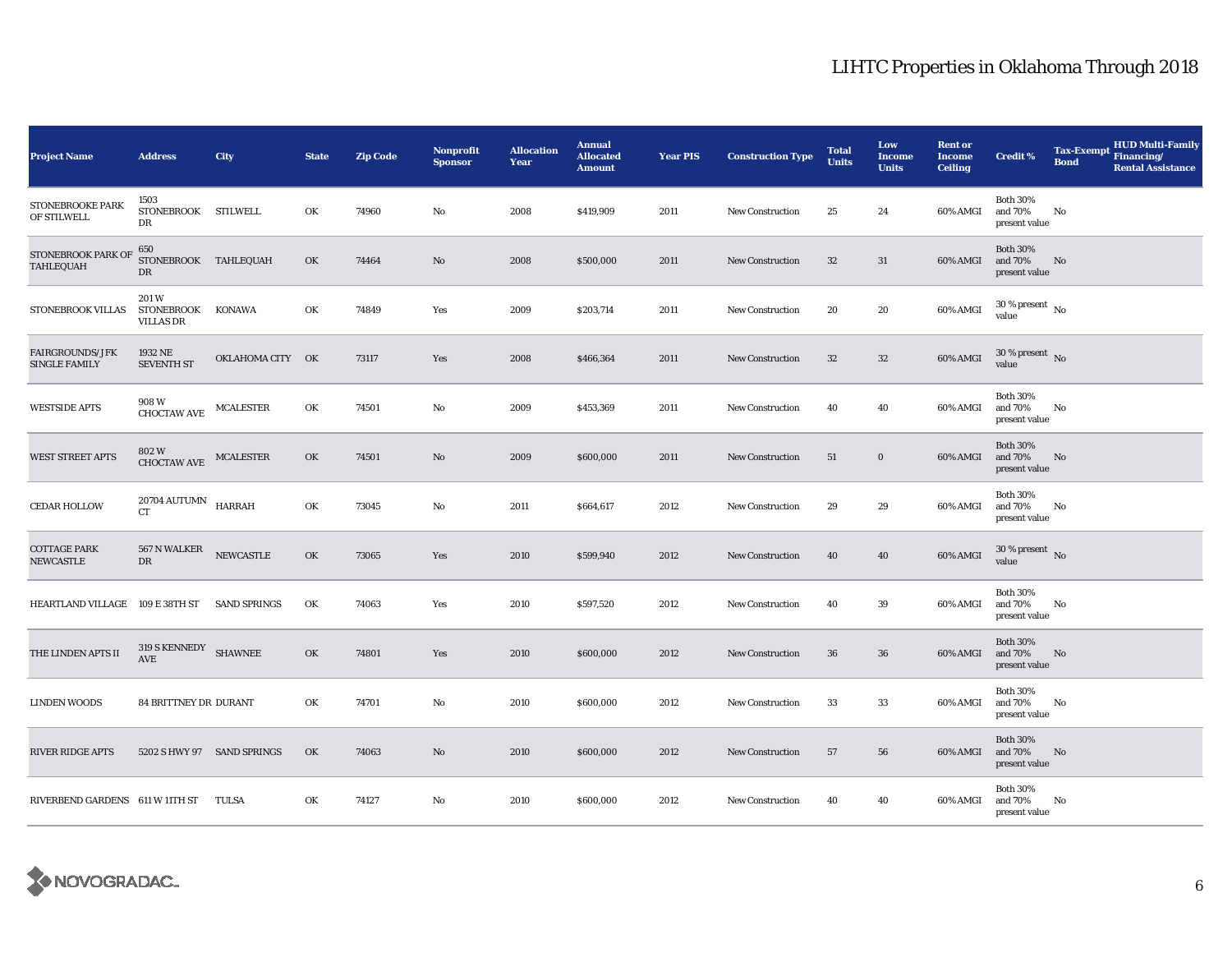| <b>Project Name</b>                         | <b>Address</b>                      | <b>City</b>      | <b>State</b> | <b>Zip Code</b> | <b>Nonprofit</b><br><b>Sponsor</b> | <b>Allocation</b><br>Year | <b>Annual</b><br><b>Allocated</b><br><b>Amount</b> | <b>Year PIS</b> | <b>Construction Type</b> | <b>Total</b><br><b>Units</b> | Low<br><b>Income</b><br><b>Units</b> | <b>Rent or</b><br><b>Income</b><br><b>Ceiling</b> | <b>Credit %</b>                             | <b>Tax-Exempt</b><br><b>Bond</b> | <b>HUD Multi-Family</b><br>Financing/<br><b>Rental Assistance</b> |
|---------------------------------------------|-------------------------------------|------------------|--------------|-----------------|------------------------------------|---------------------------|----------------------------------------------------|-----------------|--------------------------|------------------------------|--------------------------------------|---------------------------------------------------|---------------------------------------------|----------------------------------|-------------------------------------------------------------------|
| <b>ROLLING MEADOWS</b><br><b>APTS</b>       | 612 W 146TH ST<br>S                 | <b>GLENPOOL</b>  | OK           | 74033           | No                                 | 2010                      | \$600,000                                          | 2012            | <b>New Construction</b>  | 52                           | 51                                   | 60% AMGI                                          | <b>Both 30%</b><br>and 70%<br>present value | No                               |                                                                   |
| WHISPERING<br><b>MEADOWS</b>                | 712 TAMARA LN WEWOKA                |                  | OK           | 74884           | Yes                                | 2010                      | \$344,267                                          | 2012            | New Construction         | 20                           | 20                                   | 60% AMGI                                          | <b>Both 30%</b><br>and 70%<br>present value | No                               |                                                                   |
| <b>AUTUMN CREEK</b><br><b>VILLAS</b>        | 9201 NE 16TH ST MIDWEST CITY        |                  | OK           | 73130           | No                                 | 2012                      | \$5,648,080                                        | 2013            | <b>New Construction</b>  | 30                           | $30\,$                               | 60% AMGI                                          | 70 % present $\bar{N}$ o<br>value           |                                  | No                                                                |
| <b>BULLDOGGER APTS</b>                      | 150 N ROSS PL                       | <b>DEWEY</b>     | OK           | 74029           | No                                 | 2011                      | \$3,887,940                                        | 2013            | Acquisition and Rehab 48 |                              | $\bf{0}$                             | 60% AMGI                                          | <b>Both 30%</b><br>and 70%<br>present value | No                               | No                                                                |
| <b>COTTAGE PARK</b><br><b>SHAWNEE</b>       | 1617 GRACE CT SHAWNEE               |                  | OK           | 74804           | $\mathbf{N}\mathbf{o}$             | 2011                      | \$10,686,300                                       | 2013            | <b>New Construction</b>  | 32                           | $32\,$                               | 60% AMGI                                          | 70 % present $\hbox{~No}$<br>value          |                                  | No                                                                |
| <b>CROSS CREEK</b><br>LANDING               | 1919 NW 142ND<br>${\rm ST}$         | OKLAHOMA CITY OK |              | 73134           | $\rm No$                           | 2011                      | \$9,000,000                                        | 2013            | New Construction         | 44                           | $\bf{0}$                             | 60% AMGI                                          | $70$ % present $\,$ No $\,$<br>value        |                                  | No                                                                |
| <b>ENID SENIOR</b><br><b>RESIDENCES</b>     | 325 LAKEVIEW<br>${\rm DR}$          | <b>ENID</b>      | OK           | 73701           | No                                 | 2011                      | \$576,639                                          | 2013            | Acquisition and Rehab 30 |                              | 30                                   | 60% AMGI                                          | <b>Both 30%</b><br>and 70%<br>present value | No                               | No                                                                |
| <b>HUGO AFFORDABLE</b><br>HOUSING           | <b>1107 WIND</b><br><b>HAVEN DR</b> | <b>HUGO</b>      | OK           | 74743           | No                                 | 2012                      | \$6,190,140                                        | 2013            | <b>New Construction</b>  | 25                           | $\bf{0}$                             | 60% AMGI                                          | 70 % present $\,$ No $\,$<br>value          |                                  | No                                                                |
| <b>IRONMAN APTS</b>                         | 730 NAVAJO LN NOWATA                |                  | OK           | 74048           | No                                 | 2011                      | \$5,272,159                                        | 2013            | Acquisition and Rehab 44 |                              | $\bf{0}$                             | 60% AMGI                                          | <b>Both 30%</b><br>and 70%<br>present value | No                               | No                                                                |
| LEGENDS OF HICKORY 630 DOGWOOD<br>RIDGE III | ${\rm LN}$                          | <b>MCALESTER</b> | OK           | 74501           | No                                 | 2011                      | \$8,250,000                                        | 2013            | New Construction         | 38                           | $\bf{0}$                             | 60% AMGI                                          | $70$ % present $\,$ No $\,$<br>value        |                                  | No                                                                |
| LINDEN WOODS II                             | <b>86 MATTHEW</b><br>DR             | <b>DURANT</b>    | OK           | 74701           | $\mathbf{N}\mathbf{o}$             | 2011                      | \$9,000,000                                        | 2013            | <b>New Construction</b>  | 40                           | $\bf{0}$                             | 60% AMGI                                          | 70 % present $\,$ No $\,$<br>value          |                                  | No                                                                |
| MADILL AFFORDABLE<br>HOUSING                | 604 DUNN DR MADILL                  |                  | OK           | 73446           | No                                 | 2011                      | \$9,045,198                                        | 2013            | <b>New Construction</b>  | 25                           | $\bf{0}$                             | 60% AMGI                                          | 70 % present $\hbox{~No}$<br>value          |                                  | No                                                                |
| NORTHWIND ESTATES                           | $3355$ N MLK JR $$\tt TULSA$$       |                  | OK           | 74106           | No                                 | 2012                      | \$7,500,000                                        | 2013            | <b>New Construction</b>  | 60                           | 60                                   | 60% AMGI                                          | $70\,\%$ present $\,$ No value              |                                  | No                                                                |

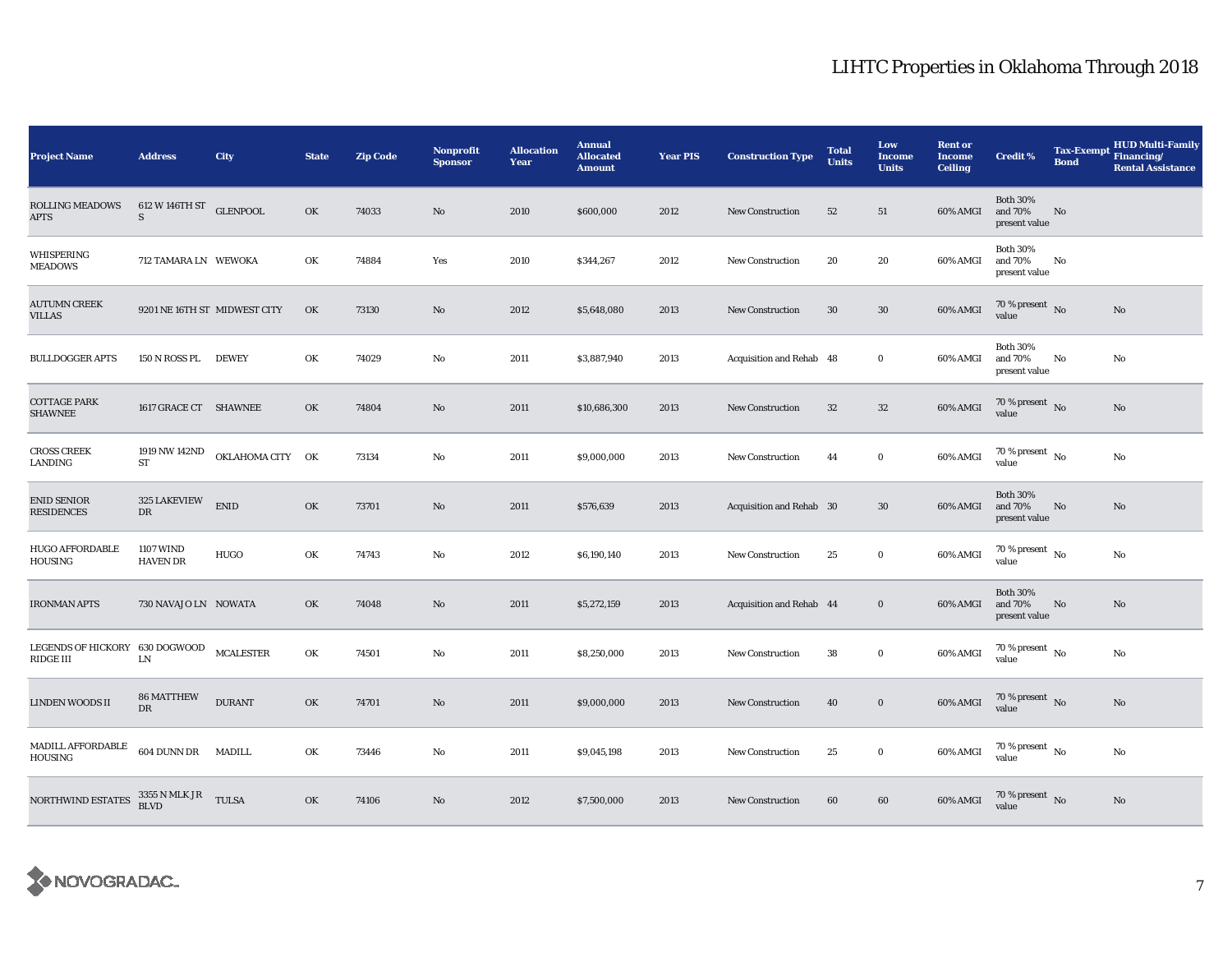| <b>Project Name</b>                                                                                                                                                                                                             | <b>Address</b>                                  | City                | <b>State</b> | <b>Zip Code</b> | <b>Nonprofit</b><br><b>Sponsor</b> | <b>Allocation</b><br>Year | <b>Annual</b><br><b>Allocated</b><br><b>Amount</b> | <b>Year PIS</b> | <b>Construction Type</b>  | <b>Total</b><br><b>Units</b> | Low<br><b>Income</b><br><b>Units</b> | <b>Rent or</b><br><b>Income</b><br><b>Ceiling</b> | <b>Credit %</b>                             | <b>Tax-Exempt</b><br><b>Bond</b> | <b>HUD Multi-Family</b><br>Financing/<br><b>Rental Assistance</b> |
|---------------------------------------------------------------------------------------------------------------------------------------------------------------------------------------------------------------------------------|-------------------------------------------------|---------------------|--------------|-----------------|------------------------------------|---------------------------|----------------------------------------------------|-----------------|---------------------------|------------------------------|--------------------------------------|---------------------------------------------------|---------------------------------------------|----------------------------------|-------------------------------------------------------------------|
| <b>ROSEROCK ESTATES</b><br>PHASES I & II                                                                                                                                                                                        | $106$ N NO NAME $\,$ SALLISAW<br>${\rm ST}$     |                     | OK           | 74955           | No                                 | 2011                      | \$4,616,885                                        | 2013            | Acquisition and Rehab 48  |                              | 28                                   | 60% AMGI                                          | <b>Both 30%</b><br>and 70%<br>present value | No                               | $\mathbf{No}$                                                     |
| <b>SANDERS HEIGHTS</b><br><b>APTS</b>                                                                                                                                                                                           | 1507 SW<br>TENNESSEE AVE LAWTON                 |                     | OK           | 73501           | No                                 | 2012                      | \$4,610,419                                        | 2013            | Acquisition and Rehab 44  |                              | $\mathbf 0$                          | 60% AMGI                                          | <b>Both 30%</b><br>and 70%<br>present value | No                               | No                                                                |
| <b>SOUTH ROCK CREEK</b><br><b>ESTATES</b>                                                                                                                                                                                       | 44786 SETH LN SHAWNEE                           |                     | OK           | 74801           | $\mathbf{No}$                      | 2011                      | \$10,368,855                                       | 2013            | New Construction          | 20                           | $\mathbf 0$                          | 60% AMGI                                          | $70\,\%$ present $\,$ No value              |                                  | No                                                                |
| <b>WEST PARK APTS</b>                                                                                                                                                                                                           | $480$ S ATLANTA $$\text{TULSA}$$                |                     | OK           | 74104           | $\mathbf{No}$                      | 2011                      | \$6,750,000                                        | 2013            | <b>New Construction</b>   | 128                          | 58                                   | 60% AMGI                                          | $70\,\%$ present $\,$ No value              |                                  | No                                                                |
| <b>APPLE RIDGE SENIORS</b>                                                                                                                                                                                                      | 123 MICHAEL<br><b>BLVD</b>                      | <b>PAULS VALLEY</b> | OK           | 73075           | No                                 | 2013                      | \$3,873,793                                        | 2014            | <b>New Construction</b>   | $\bf{0}$                     | 20                                   | 60% AMGI                                          | 70 % present $\hbox{~No}$<br>value          |                                  | No                                                                |
| $\begin{minipage}{0.9\linewidth} \textbf{AUTUMN WOODS APTS} \quad \begin{tabular}{c} \textbf{701 S FILMORE} \\ \textbf{AVE} \end{tabular} \end{minipage} \quad \begin{minipage}{0.9\linewidth} \textbf{WAGONER} \end{minipage}$ |                                                 |                     | OK           | 74467           | $\mathbf{No}$                      | 2012                      | \$20,250,000                                       | 2014            | Acquisition and Rehab 100 |                              | 100                                  | <b>50% AMGI</b>                                   | <b>Both 30%</b><br>and 70%<br>present value | No                               | No                                                                |
| <b>CHAMBROOKE HOMES</b><br>OF ARDMORE                                                                                                                                                                                           | 600 S<br>WASHINGTON<br>ST                       | <b>ARDMORE</b>      | OK           | 73401           | $\mathbf{No}$                      | 2012                      | \$22,039,140                                       | 2014            | New Construction          | 40                           | 40                                   | 60% AMGI                                          | $70\,\%$ present $_{\rm{No}}$               |                                  | $\rm No$                                                          |
| <b>CLAREMORE VILLAGE</b>                                                                                                                                                                                                        | 23445 S TWIN<br>OAKS DR                         | <b>CLAREMORE</b>    | OK           | 74019           | $\mathbf{No}$                      | 2013                      | \$3,000,000                                        | 2014            | <b>New Construction</b>   | 80                           | ${\bf 80}$                           | 60% AMGI                                          | $70\,\%$ present $\,$ No value              |                                  | No                                                                |
| CREEKSIDE VILLAGE II                                                                                                                                                                                                            | 30 DOOLEY<br>FARMS LN                           | <b>EDMOND</b>       | OK           | 73003           | No                                 | 2012                      | \$15,000,000                                       | 2014            | New Construction          | 72                           | 72                                   | 60% AMGI                                          | $70$ % present $\,$ No $\,$<br>value        |                                  | No                                                                |
| <b>DENNIS HUGGINS</b><br>MEMORIAL APAR                                                                                                                                                                                          | 101 W MAIN ST DURANT                            |                     | OK           | 74701           | No                                 | 2012                      | \$7,706,925                                        | 2014            | Acquisition and Rehab 24  |                              | 24                                   | <b>50% AMGI</b>                                   | <b>Both 30%</b><br>and 70%<br>present value | No                               | No                                                                |
| <b>FAIRWAY BREEZE</b>                                                                                                                                                                                                           | 600 S COUNTRY EL RENO<br><b>CLUB RD</b>         |                     | OK           | 73036           | No                                 | 2012                      | \$5,015,430                                        | 2014            | New Construction          | 48                           | 48                                   | 60% AMGI                                          | 70 % present $\hbox{~No}$<br>value          |                                  | No                                                                |
| MISSION VILLAGE OF<br>TAHLEQUAH                                                                                                                                                                                                 | $659$ S VILLAGE $$\sf TAHLEQUAH$$<br>${\rm DR}$ |                     | OK           | 74464           | No                                 | 2013                      | \$5,765,856                                        | 2014            | <b>New Construction</b>   | 24                           | 21                                   | <b>50% AMGI</b>                                   | $70\,\%$ present $\,$ No value              |                                  | $\rm No$                                                          |
| ROSE ROCK COTTAGES                                                                                                                                                                                                              | $1014$ ROSE ROCK $$\sf{NOBLE}$ LN               |                     | OK           | 73068           | No                                 | 2013                      | \$14,096,672                                       | 2014            | <b>New Construction</b>   | 36                           | 28                                   | 60% AMGI                                          | $70\,\%$ present $\,$ No value              |                                  | No                                                                |

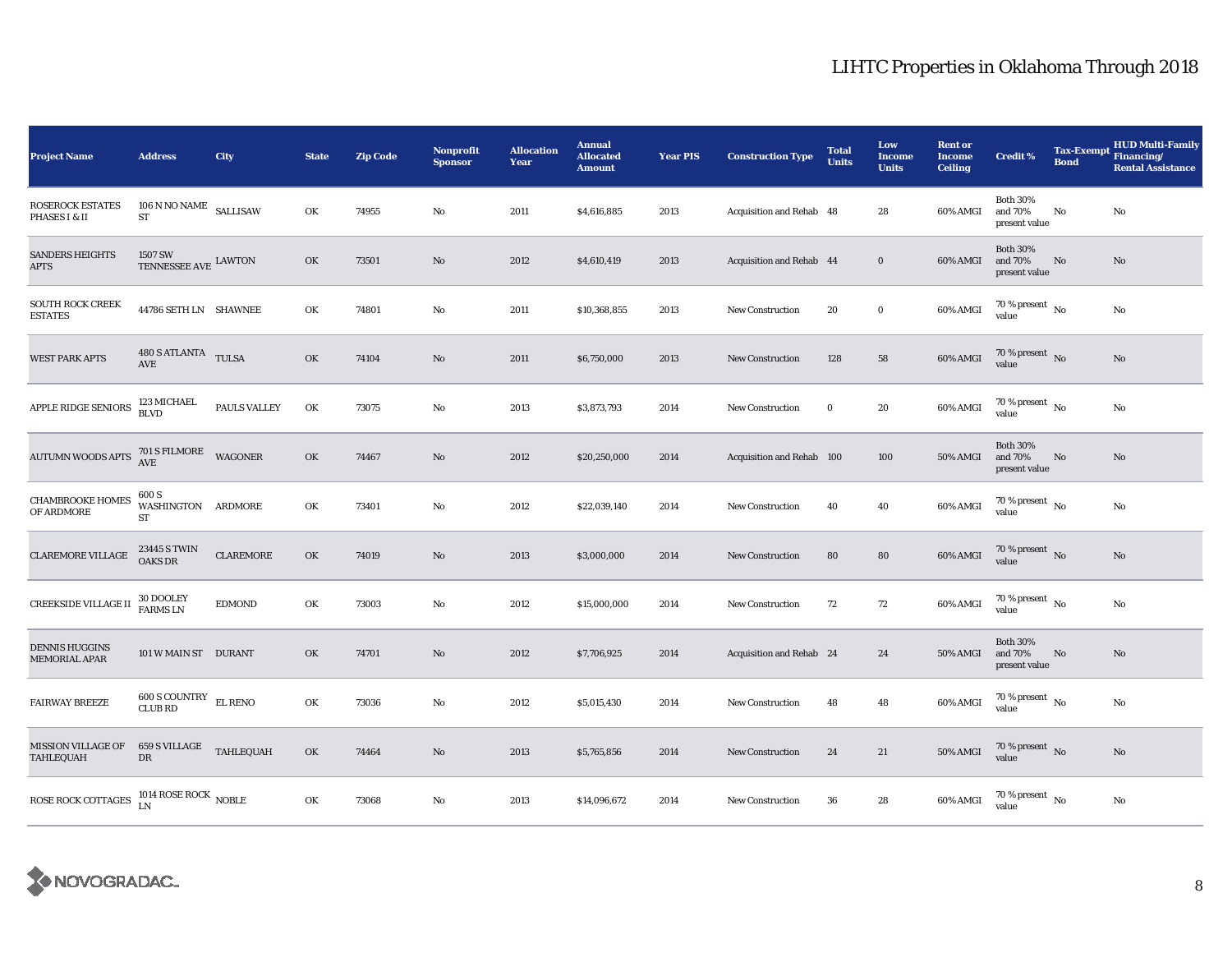| <b>Project Name</b>                                  | <b>Address</b>                                       | <b>City</b>      | <b>State</b> | <b>Zip Code</b> | Nonprofit<br><b>Sponsor</b> | <b>Allocation</b><br>Year | <b>Annual</b><br><b>Allocated</b><br><b>Amount</b> | <b>Year PIS</b> | <b>Construction Type</b>  | <b>Total</b><br><b>Units</b> | Low<br><b>Income</b><br><b>Units</b> | <b>Rent or</b><br><b>Income</b><br><b>Ceiling</b> | <b>Credit %</b>                             | <b>Tax-Exempt</b><br><b>Bond</b> | <b>HUD Multi-Family</b><br>Financing/<br><b>Rental Assistance</b> |
|------------------------------------------------------|------------------------------------------------------|------------------|--------------|-----------------|-----------------------------|---------------------------|----------------------------------------------------|-----------------|---------------------------|------------------------------|--------------------------------------|---------------------------------------------------|---------------------------------------------|----------------------------------|-------------------------------------------------------------------|
| SAVANNAH PARK OF<br><b>ATOKA</b>                     | 125 S WALKER<br>CIR                                  | <b>ATOKA</b>     | OK           | 74525           | No                          | 2012                      | \$2,894,248                                        | 2014            | Acquisition and Rehab 24  |                              | 24                                   | 60% AMGI                                          | <b>Both 30%</b><br>and 70%<br>present value | $\mathbf{No}$                    | No                                                                |
| SAVANNAH PARK OF<br>COALGATE                         | 100 S BYRD ST COALGATE                               |                  | OK           | 74538           | $\mathbf{No}$               | 2012                      | \$4,963,704                                        | 2014            | Acquisition and Rehab 24  |                              | 24                                   | 60% AMGI                                          | <b>Both 30%</b><br>and 70%<br>present value | No                               | No                                                                |
| STONEBROOK PARK OF<br><b>STILWELL</b>                | 2024<br>STONEBROOK STILWELL<br><b>WAY</b>            |                  | OK           | 74960           | No                          | 2013                      | \$3,754,362                                        | 2014            | <b>New Construction</b>   | 24                           | 24                                   | 50% AMGI                                          | 70 % present $\hbox{~No}$<br>value          |                                  | No                                                                |
| <b>WAVERLY ESTATES</b>                               | $601$ N WAVERLY $\,$ PONCA CITY<br><b>ST</b>         |                  | OK           | 74601           | No                          | 2012                      | \$31,502,660                                       | 2014            | <b>New Construction</b>   | 48                           | 48                                   | 60% AMGI                                          | $70$ % present $\,$ No $\,$<br>value        |                                  | No                                                                |
| <b>WILLOW CREEK APTS</b>                             | 5600 HAZEL RD BARTLESVILLE                           |                  | OK           | 74006           | No                          | 2012                      | \$10,241,997                                       | 2014            | Acquisition and Rehab 64  |                              | 64                                   | 60% AMGI                                          | <b>Both 30%</b><br>and 70%<br>present value | No                               | No                                                                |
| <b>WILLOW PARK APTS</b>                              | 1100 S MADISON $_{\rm BARTLES VILLE}$<br><b>BLVD</b> |                  | OK           | 74006           | No                          | 2012                      | \$14,071,413                                       | 2014            | Acquisition and Rehab 76  |                              | 76                                   | 60% AMGI                                          | <b>Both 30%</b><br>and 70%<br>present value | No                               | $\mathbf{No}$                                                     |
| ARCHWOOD<br><b>APARTMENTS</b>                        | 1006 HIGHWAY<br><b>9A</b>                            | <b>ARKOMA</b>    | OK           | 74901-0000      | No                          | 2015                      | \$160,987                                          | 2016            | Acquisition and Rehab 24  |                              | 24                                   | 60% AMGI                                          | <b>Both 30%</b><br>and 70%<br>present value | No                               | No                                                                |
| <b>ASHFORD PLACE</b>                                 | <b>3105 ACME</b><br>ROAD                             | <b>SHAWNEE</b>   | OK           | 74804-0000      | No                          | 2014                      | \$200,000                                          | 2016            | Acquisition and Rehab 101 |                              | 101                                  | 60% AMGI                                          | <b>Both 30%</b><br>and 70%<br>present value | No                               | No                                                                |
| <b>AUTUMN CREEK</b><br><b>VILLAS PHASE II</b>        | 9201 NE 16TH<br><b>STREET</b>                        | MIDWEST CITY     | OK           | 73130-0000      | No                          | 2015                      | \$418,541                                          | 2016            | New Construction          | 28                           | 28                                   | $60\%$ AMGI                                       | 70 % present $\,$ No $\,$<br>value          |                                  | $\rm No$                                                          |
| BOCAGE APARTMENTS BRANDYWINE                         | 909<br>LANE                                          | <b>NORMAN</b>    | OK           | 73071-0000      | No                          | 2015                      | \$670,138                                          | 2016            | New Construction          | 58                           | 48                                   | 60% AMGI                                          | $70$ % present $\,$ No $\,$<br>value        |                                  | No                                                                |
| CHEROKEE MEADOWS READING                             | <b>1505 EAST</b><br><b>STREET</b>                    | <b>TULSA</b>     | OK           | 74106-0000      | $\mathbf{N}\mathbf{o}$      | 2016                      | \$625,983                                          | 2016            | <b>New Construction</b>   | 48                           | 48                                   | 60% AMGI                                          | 70 % present $\,$ No $\,$<br>value          |                                  | No                                                                |
| COTTAGE LANE FAMILY 1318 NADINE<br><b>RESIDENCES</b> | <b>DRIVE</b>                                         | ADA              | OK           | 74820-0000      | No                          | 2014                      | \$501,252                                          | 2016            | Acquisition and Rehab 52  |                              | $^{\rm 52}$                          | 60% AMGI                                          | <b>Both 30%</b><br>and 70%<br>present value | No                               | No                                                                |
| <b>FOREST VILLAGE</b><br><b>ESTATES</b>              | 3101 N BRYANT<br><b>AVENUE</b>                       | OKLAHOMA CITY OK |              | 73121-0000      | No                          | 2014                      | \$611,359                                          | 2016            | <b>New Construction</b>   | 34                           | 34                                   | 60% AMGI                                          | $70\,\%$ present $\,$ No value              |                                  | No                                                                |

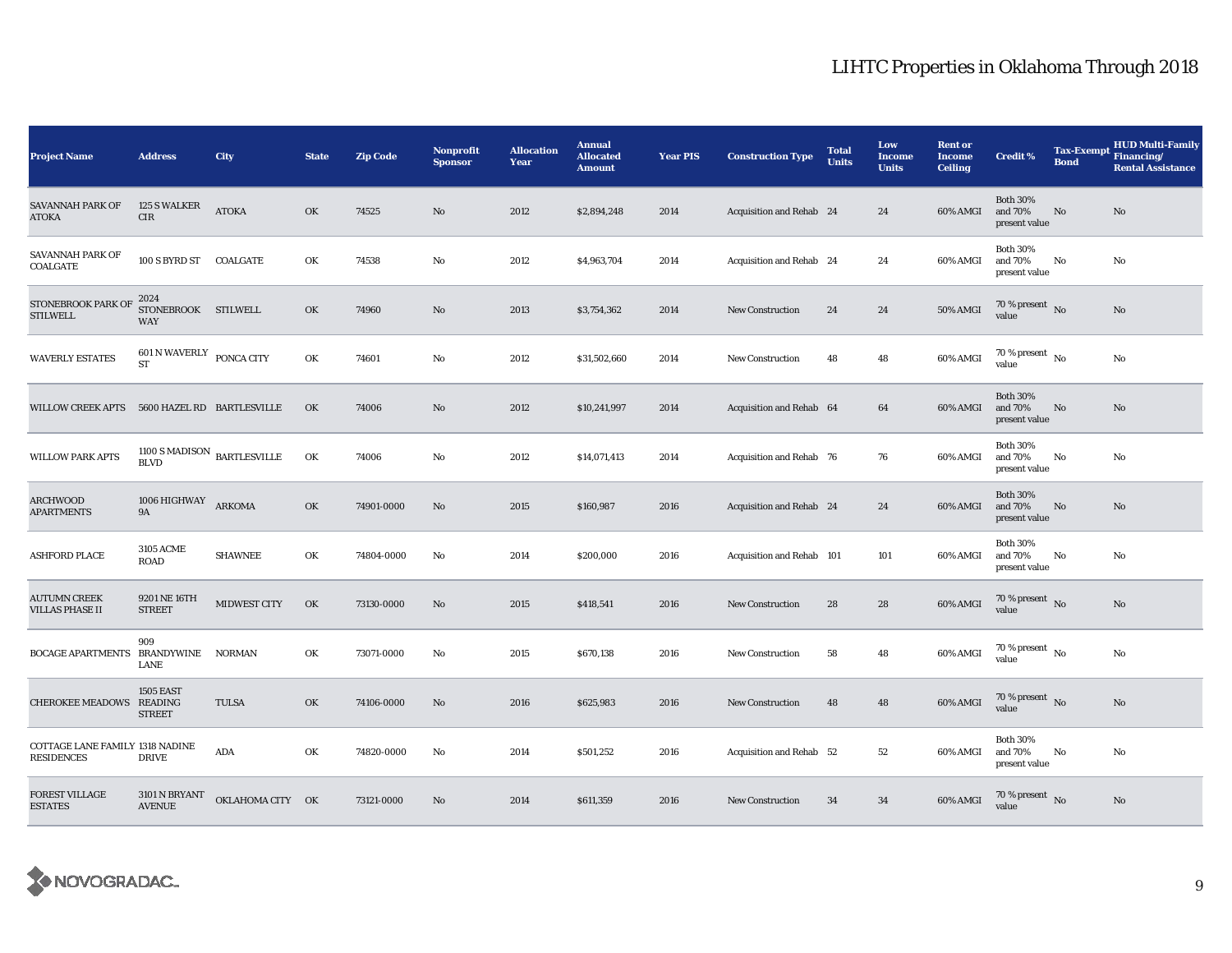| <b>Project Name</b>                                                        | <b>Address</b>                                   | City             | <b>State</b> | <b>Zip Code</b> | Nonprofit<br><b>Sponsor</b> | <b>Allocation</b><br>Year | <b>Annual</b><br><b>Allocated</b><br><b>Amount</b> | <b>Year PIS</b> | <b>Construction Type</b>              | <b>Total</b><br><b>Units</b> | Low<br><b>Income</b><br><b>Units</b> | <b>Rent or</b><br><b>Income</b><br><b>Ceiling</b> | <b>Credit %</b>                             | <b>Tax-Exempt</b><br><b>Bond</b> | <b>HUD Multi-Family</b><br>Financing/<br><b>Rental Assistance</b> |
|----------------------------------------------------------------------------|--------------------------------------------------|------------------|--------------|-----------------|-----------------------------|---------------------------|----------------------------------------------------|-----------------|---------------------------------------|------------------------------|--------------------------------------|---------------------------------------------------|---------------------------------------------|----------------------------------|-------------------------------------------------------------------|
| <b>GARDEN WALK OF</b><br>GROVE                                             | $400$ MILL CREEK $_{\rm{GROVE}}$<br><b>DRIVE</b> |                  | OK           | 74344-0000      | No                          | 2014                      | \$595,162                                          | 2016            | Acquisition and Rehab 100             |                              | 100                                  | 60% AMGI                                          | <b>Both 30%</b><br>and 70%<br>present value | No                               | No                                                                |
| <b>GARDEN WALK OF</b><br>MULDROW                                           | 815 MCLAIN<br><b>DRIVE</b>                       | <b>MULDROW</b>   | OK           | 74948-0000      | $\mathbf{N}\mathbf{o}$      | 2014                      | \$412,737                                          | 2016            | Acquisition and Rehab 72              |                              | 72                                   | 60% AMGI                                          | <b>Both 30%</b><br>and 70%<br>present value | No                               | No                                                                |
| <b>GARDENWALK OF</b><br>IDABEL                                             | 907 LAUREL                                       | <b>IDABEL</b>    | OK           | 74745-0000      | No                          | 2014                      | \$371,539                                          | 2016            | Acquisition and Rehab 52              |                              | 52                                   | 60% AMGI                                          | <b>Both 30%</b><br>and 70%<br>present value | No                               | No                                                                |
| <b>HIGHLAND PARK</b>                                                       | 1900 W<br><b>HIGHLAND</b>                        | PONCA CITY       | OK           | 74601-0000      | No                          | 2016                      | \$583,857                                          | 2016            | <b>New Construction</b>               | 34                           | 34                                   | 60% AMGI                                          | 70 % present $\,$ No $\,$<br>value          |                                  | No                                                                |
| <b>HUGO AFFORDABLE</b><br>HOUSING II                                       | 1100<br><b>WINDHAVEN</b><br><b>DRIVE</b>         | <b>HUGO</b>      | OK           | 74743-0000      | No                          | 2014                      | \$116,786                                          | 2016            | <b>New Construction</b>               | 10                           | 10                                   | 60% AMGI                                          | 70 % present $\hbox{~No}$<br>value          |                                  | No                                                                |
| <b>HUGO AFFORDABLE</b><br>HOUSING, III                                     | 1105-1114<br>SUNHAVEN DR.                        | HUGO             | OK           | 74743-0000      | No                          | 2015                      | \$106,449                                          | 2016            | <b>New Construction</b>               | 10                           | 10                                   | 60% AMGI                                          | 70 % present $\,$ No $\,$<br>value          |                                  | No                                                                |
| <b>HUGO AFFORDABLE</b><br>HOUSING, IV                                      | <b>SUNHAVEN</b><br><b>DRIVE</b>                  | HUGO             | OK           | 74743-0000      | No                          | 2015                      | \$102,924                                          | 2016            | <b>New Construction</b>               | 10                           | 10                                   | 60% AMGI                                          | $70$ % present $\,$ No $\,$<br>value        |                                  | No                                                                |
| <b>MUSKOGEE ARTS</b><br>DISTRICT HOMES, LP                                 | 407 S. 5TH<br><b>STREET</b>                      | MUSKOGEE         | OK           | 74401-0000      | No                          | 2014                      | \$562,457                                          | 2016            | Both New Construction 36<br>and $A/R$ |                              | 36                                   | 60% AMGI                                          | <b>Both 30%</b><br>and 70%<br>present value | No                               | No                                                                |
| OKLAHOMA CHRISTIAN $_{\rm 325~ENZ}$ DRIVE $\;$ EDMOND<br><b>APARTMENTS</b> |                                                  |                  | OK           | 73034-0000      | No                          | 2014                      | \$750,000                                          | 2016            | Acquisition and Rehab 125             |                              | 125                                  | 60% AMGI                                          | <b>Both 30%</b><br>and 70%<br>present value | No                               | No                                                                |
| PROGRESSIVE RURAL<br><b>HOUSING</b><br><b>APARTMENTS</b>                   | 1403 N. 9TH<br><b>STREET</b>                     | <b>PERRY</b>     | OK           | 73077-0000      | No                          | 2012                      | \$201,058                                          | 2016            | Acquisition and Rehab 107             |                              | 107                                  | 60% AMGI                                          | <b>Both 30%</b><br>and 70%<br>present value | No                               | No                                                                |
| THE COMMONS ON<br><b>CLASSEN</b>                                           | 1320 CLASSEN<br><b>DRIVE</b>                     | OKLAHOMA CITY OK |              | 73103-0000      | No                          | 2014                      | \$637,910                                          | 2016            | <b>New Construction</b>               | 49                           | 48                                   | 60% AMGI                                          | 70 % present $\hbox{~No}$<br>value          |                                  | No                                                                |
| WALNUT PARK MANOR 1002 TEEL ROAD SAPULPA                                   |                                                  |                  | OK           | 74066-0000      | No                          | 2014                      | \$533,015                                          | 2016            | <b>New Construction</b>               | 50                           | 50                                   | 60% AMGI                                          | 70 % present $\,$ No $\,$<br>value          |                                  | No                                                                |
| WICKHAM GARDENS<br><b>APARTMENTS</b>                                       | <b>1014 SOUTH</b><br>WICKHAM<br><b>ROAD</b>      | <b>SAPULPA</b>   | OK           | 74066-0000      | No                          | 2014                      | \$584,689                                          | 2016            | <b>New Construction</b>               | 60                           | 60                                   | 60% AMGI                                          | $70$ % present $\,$ No $\,$<br>value        |                                  | No                                                                |

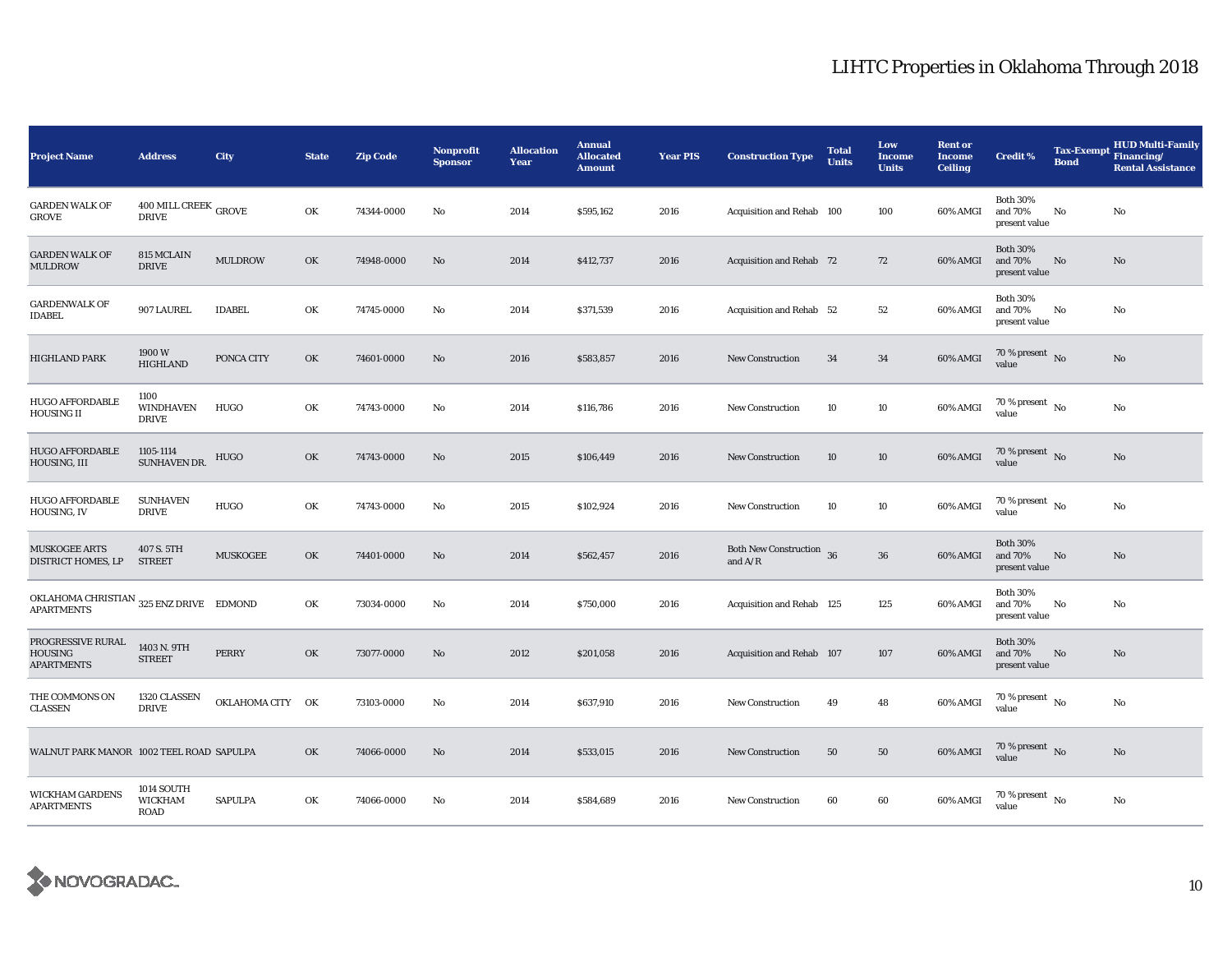| <b>Project Name</b>                             | <b>Address</b>                                      | City                           | <b>State</b> | <b>Zip Code</b> | Nonprofit<br><b>Sponsor</b> | <b>Allocation</b><br>Year | <b>Annual</b><br><b>Allocated</b><br><b>Amount</b> | <b>Year PIS</b> | <b>Construction Type</b>              | <b>Total</b><br><b>Units</b> | Low<br><b>Income</b><br><b>Units</b> | <b>Rent or</b><br><b>Income</b><br><b>Ceiling</b> | <b>Credit %</b>                             | <b>Tax-Exempt</b><br><b>Bond</b> | <b>HUD Multi-Family</b><br>Financing/<br><b>Rental Assistance</b> |
|-------------------------------------------------|-----------------------------------------------------|--------------------------------|--------------|-----------------|-----------------------------|---------------------------|----------------------------------------------------|-----------------|---------------------------------------|------------------------------|--------------------------------------|---------------------------------------------------|---------------------------------------------|----------------------------------|-------------------------------------------------------------------|
| <b>WILL ROGERS LOFT</b>                         | 524 WEST WILL<br><b>ROGERS BLVD</b>                 | <b>CLAREMORE</b>               | OK           | 74017-0000      | No                          | 2015                      | \$313,000                                          | 2016            | Acquisition and Rehab 39              |                              | 39                                   | 60% AMGI                                          | 70 % present $\bar{N}$<br>value             |                                  | No                                                                |
| <b>WILLOW GARDENS</b>                           | 606 HIGHLAND<br><b>DRIVE</b>                        | <b>BARTLESVILLE</b>            | OK           | 74003-0000      | No                          | 2014                      | \$342,800                                          | 2016            | Acquisition and Rehab 47              |                              | 47                                   | 60% AMGI                                          | <b>Both 30%</b><br>and 70%<br>present value | No                               | No                                                                |
| BERRYHILL<br><b>APARTMENTS</b>                  | 14 E. DEWEY                                         | <b>SAPULPA</b>                 | OK           | 74066-0000      | No                          | 2016                      | \$260,000                                          | 2017            | Acquisition and Rehab 28              |                              | 28                                   | 60% AMGI                                          | 70 % present<br>value                       |                                  | No                                                                |
| <b>BURNSIDE ESTATES,,</b><br>LP                 | 412 BURNSIDE HUGO                                   |                                | OK           | 74743-0000      | No                          | 2015                      | \$380,000                                          | 2017            | Acquisition and Rehab 32              |                              | 32                                   | 60% AMGI                                          | <b>Both 30%</b><br>and 70%<br>present value |                                  | No                                                                |
| <b>COTTAGE PARK</b><br>MCALESTER                | 921 COTTAGE<br><b>PARK CIRCLE</b><br>(BLDG          | <b>MCALESTER</b>               | OK           | 74501-0000      | No                          | 2014                      | \$515,799                                          | 2017            | <b>New Construction</b>               | 40                           | 40                                   | 60% AMGI                                          | 70 % present<br>value                       |                                  | No                                                                |
| <b>HOPE HARBOR OF</b><br>OKLAHOMA CITY          | LANE                                                | 6421 LYREWOOD OKLAHOMA CITY OK |              | 73132-0000      | No                          | 2015                      | \$750,000                                          | 2017            | <b>New Construction</b>               | 54                           | 54                                   | 60% AMGI                                          | 70 % present<br>value                       |                                  | No                                                                |
| LAKEHURST VILLAGE                               | LAKEHURST DR EUFAULA                                |                                | OK           | 74432-0000      | No                          | 2015                      | \$394,215                                          | 2017            | <b>New Construction</b>               | 35                           | 35                                   | 60% AMGI                                          | 70 % present<br>value                       |                                  | No                                                                |
| <b>LEGACY SENIOR</b><br>RESIDENCES              | 1745 LEGACY<br><b>DRIVE</b>                         | <b>DUNCAN</b>                  | OK           | 73533-0000      | No                          | 2015                      | \$450,000                                          | 2017            | <b>New Construction</b>               | 42                           | 42                                   | 60% AMGI                                          | 70 % present<br>value                       |                                  | No                                                                |
| <b>LEGACY SENIOR</b><br><b>RESIDENCES - ADA</b> | 2001 NORTH<br>COUNTRY CLUB ADA<br><b>ROAD</b>       |                                | OK           | 74820-0000      | No                          | 2015                      | \$460,000                                          | 2017            | <b>New Construction</b>               | 42                           | 42                                   | 60% AMGI                                          | 70 % present<br>value                       |                                  | $\rm No$                                                          |
| <b>MEADOW CLIFF</b><br><b>APARTMENTS</b>        | <b>7507 SOUTH</b><br><b>ROSS AVENUE</b>             | OKLAHOMA CITY OK               |              | 73159-0000      | No                          | 2015                      | \$468,615                                          | 2017            | Acquisition and Rehab 57              |                              | 57                                   | 60% AMGI                                          | <b>Both 30%</b><br>and 70%<br>present value |                                  | No                                                                |
| ROUTE 66 LANDING                                | 36 N MAIN<br><b>STREET</b>                          | MIAMI                          | OK           | 74354-0000      | $\mathbf{N}\mathbf{o}$      | 2016                      | \$447,000                                          | 2017            | Both New Construction 42<br>and $A/R$ |                              | 42                                   | 60% AMGI                                          | 70 % present<br>value                       |                                  | No                                                                |
| <b>SHAWNEE PARK</b>                             | <b>EAST OF</b><br>HARRISON ON SHAWNEE<br>TRANSPORTA |                                | OK           | 74804-0000      | No                          | 2015                      | \$440,290                                          | 2017            | <b>New Construction</b>               | 60                           | 60                                   | 60% AMGI                                          | 70 % present<br>value                       |                                  | No                                                                |
| THE VILLAS OF<br><b>HANOVER</b>                 | 150 HANOVER<br><b>ROAD</b>                          | <b>DAVIS</b>                   | OK           | 73030-0000      | No                          | 2015                      | \$492,860                                          | 2017            | <b>New Construction</b>               | 36                           | 36                                   | 60% AMGI                                          | 70 % present<br>value                       |                                  | No                                                                |

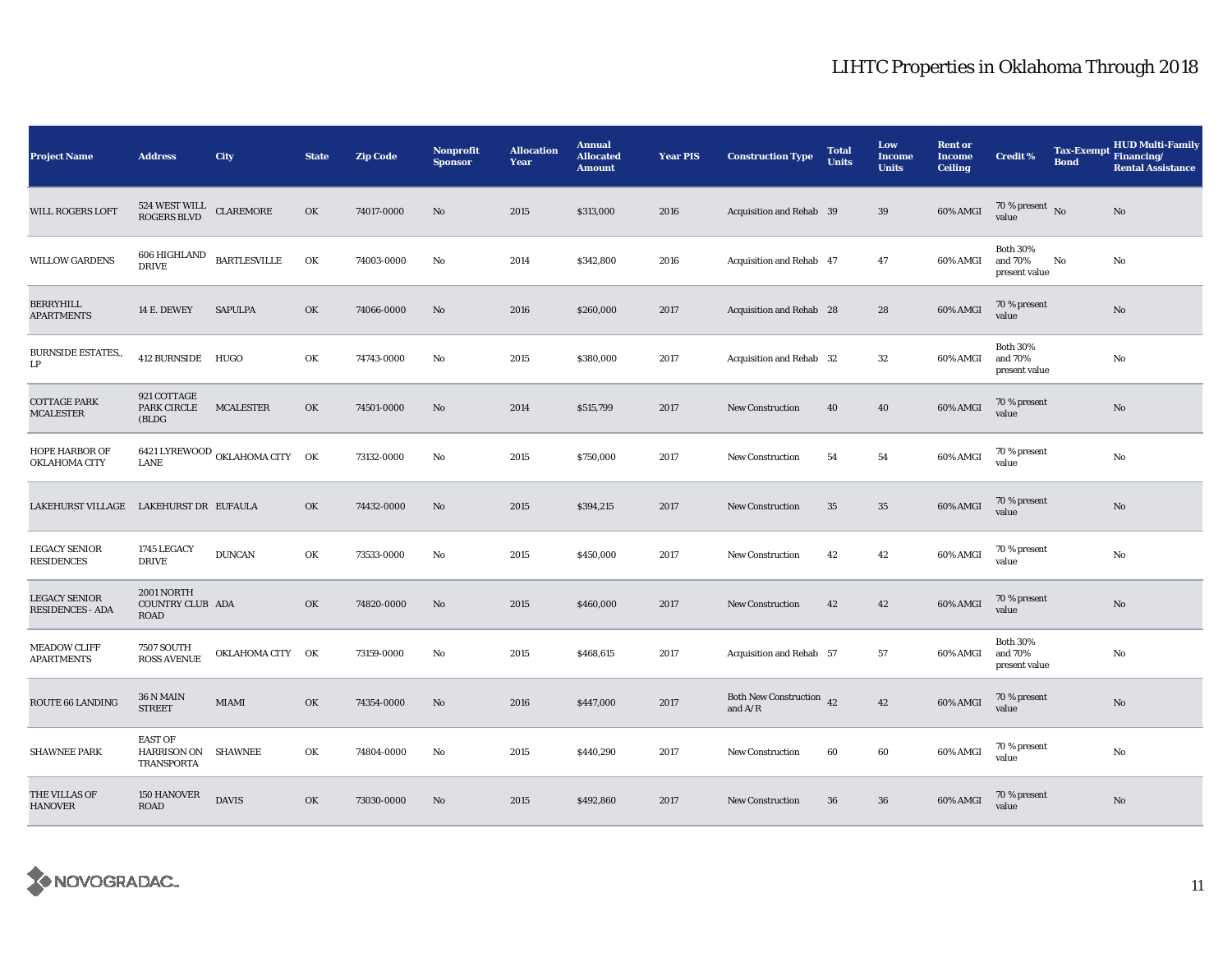| <b>Project Name</b>                            | <b>Address</b>                                       | City                            | <b>State</b> | <b>Zip Code</b> | Nonprofit<br><b>Sponsor</b> | <b>Allocation</b><br>Year | <b>Annual</b><br><b>Allocated</b><br><b>Amount</b> | <b>Year PIS</b>      | <b>Construction Type</b>  | <b>Total</b><br><b>Units</b> | Low<br><b>Income</b><br><b>Units</b> | <b>Rent or</b><br><b>Income</b><br><b>Ceiling</b> | <b>Credit %</b>                             | <b>Tax-Exempt</b><br><b>Bond</b> | <b>HUD Multi-Family</b><br>Financing/<br><b>Rental Assistance</b> |
|------------------------------------------------|------------------------------------------------------|---------------------------------|--------------|-----------------|-----------------------------|---------------------------|----------------------------------------------------|----------------------|---------------------------|------------------------------|--------------------------------------|---------------------------------------------------|---------------------------------------------|----------------------------------|-------------------------------------------------------------------|
| <b>AUTUMN TRACE</b><br><b>APARTMENTS</b>       | 2305 MITCHELL<br><b>DRIVE</b>                        | KINGFISHER                      | OK           | 73750-0000      | No                          | 2016                      | \$205,032                                          | 2018                 | Acquisition and Rehab 31  |                              | 30                                   | 60% AMGI                                          | <b>Both 30%</b><br>and 70%<br>present value |                                  | No                                                                |
| COLUMBIA CROSSING                              | 600 S.<br>WASHINGTON ARDMORE<br>ST.                  |                                 | OK           | 73401-0000      | No                          | 2016                      | \$650,000                                          | 2018                 | New Construction          | 44                           | 44                                   | 60% AMGI                                          | 70 % present<br>value                       |                                  | No                                                                |
| <b>KIRKWOOD SENIOR</b><br><b>COMPLEX</b>       | 400 EAST 6TH<br><b>STREET</b>                        | SAND SPRINGS                    | OK           | 74063-0000      | No                          | 2017                      | \$540,891                                          | 2018                 | Acquisition and Rehab 76  |                              | 76                                   | 60% AMGI                                          | <b>Both 30%</b><br>and 70%<br>present value |                                  | No                                                                |
| PARKRIDGE ESTATES<br><b>APARTMENTS</b>         | 1220 ASA LEE<br><b>STREET</b>                        | <b>ALTUS</b>                    | OK           | 73521-0000      | No                          | 2017                      | \$255,000                                          | 2018                 | Acquisition and Rehab 60  |                              | 59                                   | 60% AMGI                                          | <b>Both 30%</b><br>and 70%<br>present value |                                  | $\rm No$                                                          |
| <b>SERENITY PARK II</b>                        | 1175 SERENITY<br><b>LOOP</b>                         | <b>ARDMORE</b>                  | OK           | 73401-0000      | No                          | 2017                      | \$152,700                                          | 2018                 | <b>New Construction</b>   | 12                           | 12                                   | 60% AMGI                                          | 70 % present<br>value                       |                                  | No                                                                |
| ST. THOMAS SQUARE<br>AND WORTHINGTON<br>TOWNHO | 1050 EAST $61ST$ $\,$ TULSA - TULSA<br><b>STREET</b> |                                 | OK           | 74136-0000      | No                          | 2016                      | \$800,000                                          | 2018                 | Acquisition and Rehab 206 |                              | 206                                  | 60% AMGI                                          | <b>Both 30%</b><br>and 70%<br>present value |                                  | $\rm No$                                                          |
| THE ESTATES OF<br>WEATHERFORD                  | KOCH DR. AND<br><b>PATRIOT</b>                       | WEATHERFORD                     | OK           | 73096-0000      | No                          | 2016                      | \$585,000                                          | 2018                 | New Construction          | 48                           | 48                                   | 60% AMGI                                          | 70 % present<br>value                       |                                  | No                                                                |
| THE TOWERS<br><b>APARTMENTS</b>                | 101 EAST<br><b>COMMERCE</b><br><b>STREET</b>         | <b>ALTUS</b>                    | OK           | 73521-0000      | No                          | 2016                      | \$326,669                                          | 2018                 | Acquisition and Rehab 43  |                              | 43                                   | 60% AMGI                                          | <b>Both 30%</b><br>and 70%<br>present value |                                  | No                                                                |
| <b>WEWOKA LOFTS</b>                            | <b>220 S WEWOKA</b><br>AVE                           | <b>WEWOKA</b>                   | OK           | 74884-0000      | No                          | 2016                      | \$388,878                                          | 2018                 | New Construction          | 32                           | 32                                   | 60% AMGI                                          | 70 % present<br>value                       |                                  | $\mathbf{No}$                                                     |
| <b>BEAVER VALLEY APTS</b>                      | 600 MAIN ST                                          | <b>BEAVER</b>                   | OK           | 73932           |                             | Insufficient<br>Data      | \$0                                                | Insufficient<br>Data | Not Indicated             | $\bf 6$                      | $\mathbf 0$                          |                                                   | Not<br>Indicated                            |                                  |                                                                   |
| <b>BIG FIVE ARDMORE</b><br>APTS                | 1212 SIXTH AVE ARDMORE<br>NE                         |                                 | OK           | 73401           |                             | Insufficient<br>Data      | \$0                                                | Insufficient<br>Data | Not Indicated             | 46                           | $\bf{0}$                             |                                                   | Not<br>Indicated                            |                                  |                                                                   |
| <b>BREIGHTON APTS</b>                          | AVE                                                  | 2930 N SHARTEL OKLAHOMA CITY OK |              | 73103           |                             | Insufficient<br>Data      | \$0                                                | Insufficient<br>Data | Not Indicated             | $\mathbf{1}$                 | $\bf{0}$                             |                                                   | Not<br>Indicated                            |                                  |                                                                   |
| 1000 NW 18TH ST                                | 1000 NW 18TH<br><b>ST</b>                            | <b>MOORE</b>                    | OK           | 73160           |                             | 1989                      | $\$0$                                              | Insufficient<br>Data | Acquisition and Rehab 7   |                              | $\overline{7}$                       |                                                   | 70 % present<br>value                       |                                  |                                                                   |

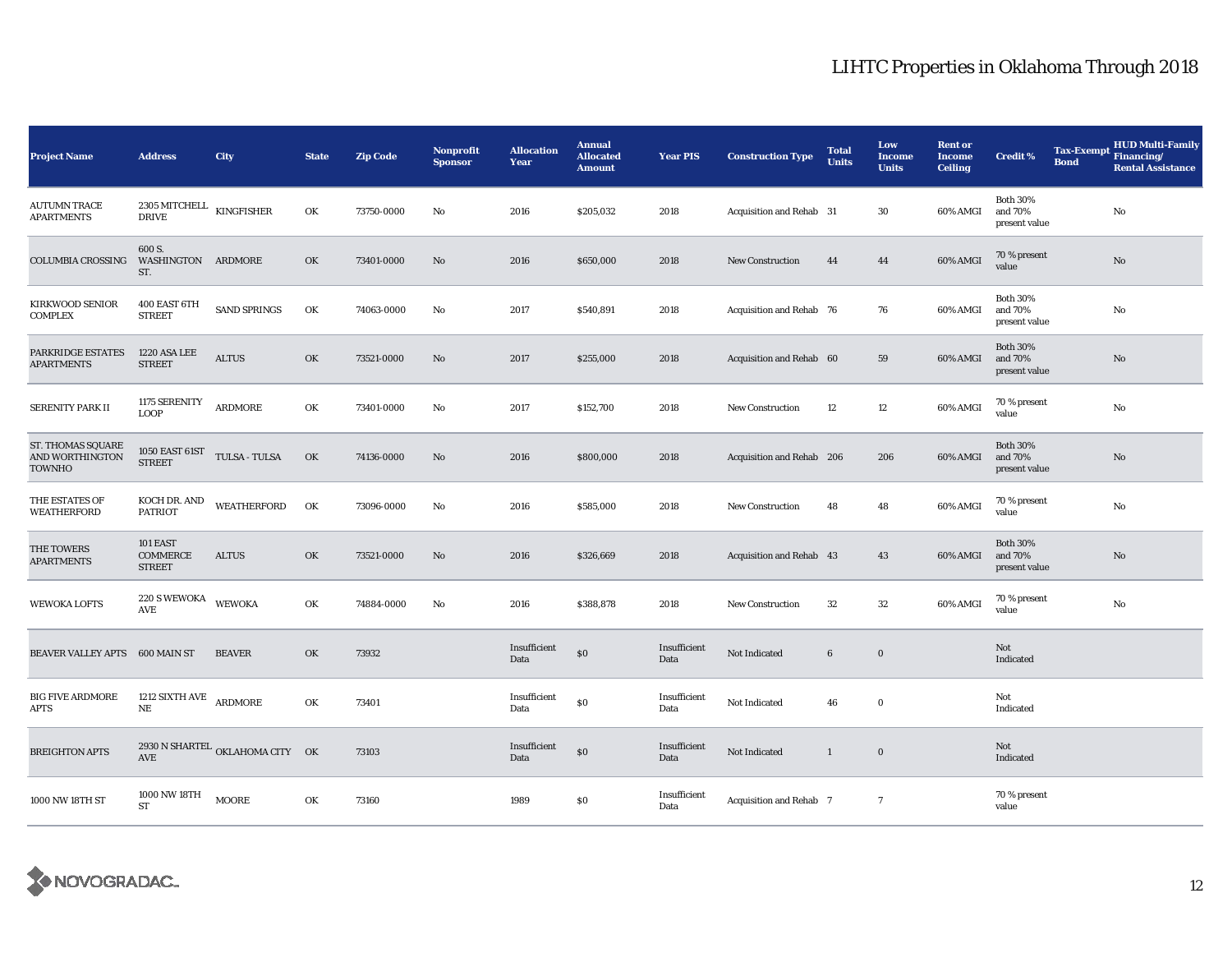| <b>Project Name</b>                                          | <b>Address</b>                                 | <b>City</b>      | <b>State</b> | <b>Zip Code</b> | Nonprofit<br><b>Sponsor</b> | <b>Allocation</b><br>Year | <b>Annual</b><br><b>Allocated</b><br><b>Amount</b> | <b>Year PIS</b>      | <b>Construction Type</b>        | <b>Total</b><br><b>Units</b> | Low<br><b>Income</b><br><b>Units</b> | <b>Rent or</b><br><b>Income</b><br><b>Ceiling</b> | <b>Credit %</b>         | <b>Tax-Exempt</b><br><b>Bond</b> | HUD Multi-Family<br>Financing/<br><b>Rental Assistance</b> |
|--------------------------------------------------------------|------------------------------------------------|------------------|--------------|-----------------|-----------------------------|---------------------------|----------------------------------------------------|----------------------|---------------------------------|------------------------------|--------------------------------------|---------------------------------------------------|-------------------------|----------------------------------|------------------------------------------------------------|
| BROOKSTONE PARK OF 3801 DAKOTA ST DURANT<br><b>DURANT II</b> |                                                |                  | OK           | 74701           |                             | Insufficient<br>Data      | $\$0$                                              | Insufficient<br>Data | Not Indicated                   | 68                           | $\bf{0}$                             |                                                   | Not<br>Indicated        |                                  |                                                            |
| <b>CHAPEL RIDGE OF</b><br>PAULS VALLEY                       | 618 PAWNEE LN PAULS VALLEY                     |                  | OK           | 73075           |                             | Insufficient<br>Data      | \$0                                                | Insufficient<br>Data | Not Indicated                   | 114                          | $\bf{0}$                             |                                                   | Not<br>Indicated        |                                  |                                                            |
| <b>CHELSEA TERRACE</b>                                       | 309 ASH ST                                     | <b>CHELSEA</b>   | OK           | 74016           |                             | Insufficient<br>Data      | $\$0$                                              | Insufficient<br>Data | Not Indicated                   | $30\,$                       | $\mathbf 0$                          |                                                   | Not<br>Indicated        |                                  |                                                            |
| CHICKASHA HOTEL                                              | $124\,\mathrm{W}$ CHICKASHA AVE $\,$ CHICKASHA |                  | OK           | 73018           |                             | Insufficient<br>Data      | $\$0$                                              | Insufficient<br>Data | Not Indicated                   | 33                           | $\bf{0}$                             |                                                   | Not<br>Indicated        |                                  |                                                            |
| 1308 NW EIGHTH ST                                            | 1308 NW<br><b>EIGHTH ST</b>                    | OKLAHOMA CITY OK |              | 73106           |                             | 1989                      | $\$0$                                              | Insufficient<br>Data | <b>Acquisition and Rehab 12</b> |                              | 12                                   |                                                   | 70 % present<br>value   |                                  |                                                            |
| <b>COLUMBIA VILLAGE</b><br>APTS                              | $401$ COLUMBIA $\;$ SAYRE<br>AVE               |                  | OK           | 73662           |                             | Insufficient<br>Data      | \$0                                                | Insufficient<br>Data | Not Indicated                   | 19                           | $\bf{0}$                             |                                                   | Not<br>Indicated        |                                  |                                                            |
| <b>COWETA APTS</b>                                           | $613$ S GUTHRIE $\quad$ COWETA AVE APT $3$     |                  | OK           | 74429           |                             | Insufficient<br>Data      | \$0                                                | Insufficient<br>Data | Not Indicated                   | 60                           | $\bf{0}$                             |                                                   | Not<br>Indicated        |                                  |                                                            |
| <b>CUSHING PLACE APTS</b>                                    | 305 QUAIL<br>CREEK DR                          | <b>CUSHING</b>   | OK           | 74023           |                             | Insufficient<br>Data      | \$0                                                | Insufficient<br>Data | Not Indicated                   | 24                           | $\bf{0}$                             |                                                   | Not<br>Indicated        |                                  |                                                            |
| APPLE VILLAGE APTS 301 DENNIS ST EDMOND                      |                                                |                  | OK           | 73003           |                             | 1994                      | \$0                                                | Insufficient<br>Data | New Construction                | 158                          | 63                                   |                                                   | Not<br>Indicated        |                                  |                                                            |
| DUNCAN AFFORDABLE I 3 W MAPLE AVE DUNCAN                     |                                                |                  | OK           | 73533           |                             | Insufficient<br>Data      | \$0                                                | Insufficient<br>Data | Not Indicated                   | 40                           | $\bf{0}$                             |                                                   | Not<br>Indicated        |                                  |                                                            |
| EDENWOOD APTS                                                | $2189$ N $$\tt HARTFORD\,\, AVE$$ TULSA        |                  | OK           | 74106           |                             | Insufficient<br>Data      | $\$0$                                              | Insufficient<br>Data | Not Indicated                   | 191                          | $\bf{0}$                             |                                                   | <b>Not</b><br>Indicated |                                  |                                                            |
| EDGEWOOD AT THE GAI 7312 W SEVENTH ST                        |                                                | <b>TULSA</b>     | OK           | 74127           |                             | Insufficient<br>Data      | \$0                                                | Insufficient<br>Data | Not Indicated                   | 60                           | $\bf{0}$                             |                                                   | Not<br>Indicated        |                                  |                                                            |
| GARDEN WALK OF POC- 219 ROWE AVE POCOLA<br>ARK               |                                                |                  | OK           | 74902           |                             | Insufficient<br>Data      | $\$0$                                              | Insufficient<br>Data | Not Indicated                   | 39                           | $\bf{0}$                             |                                                   | Not<br>Indicated        |                                  |                                                            |

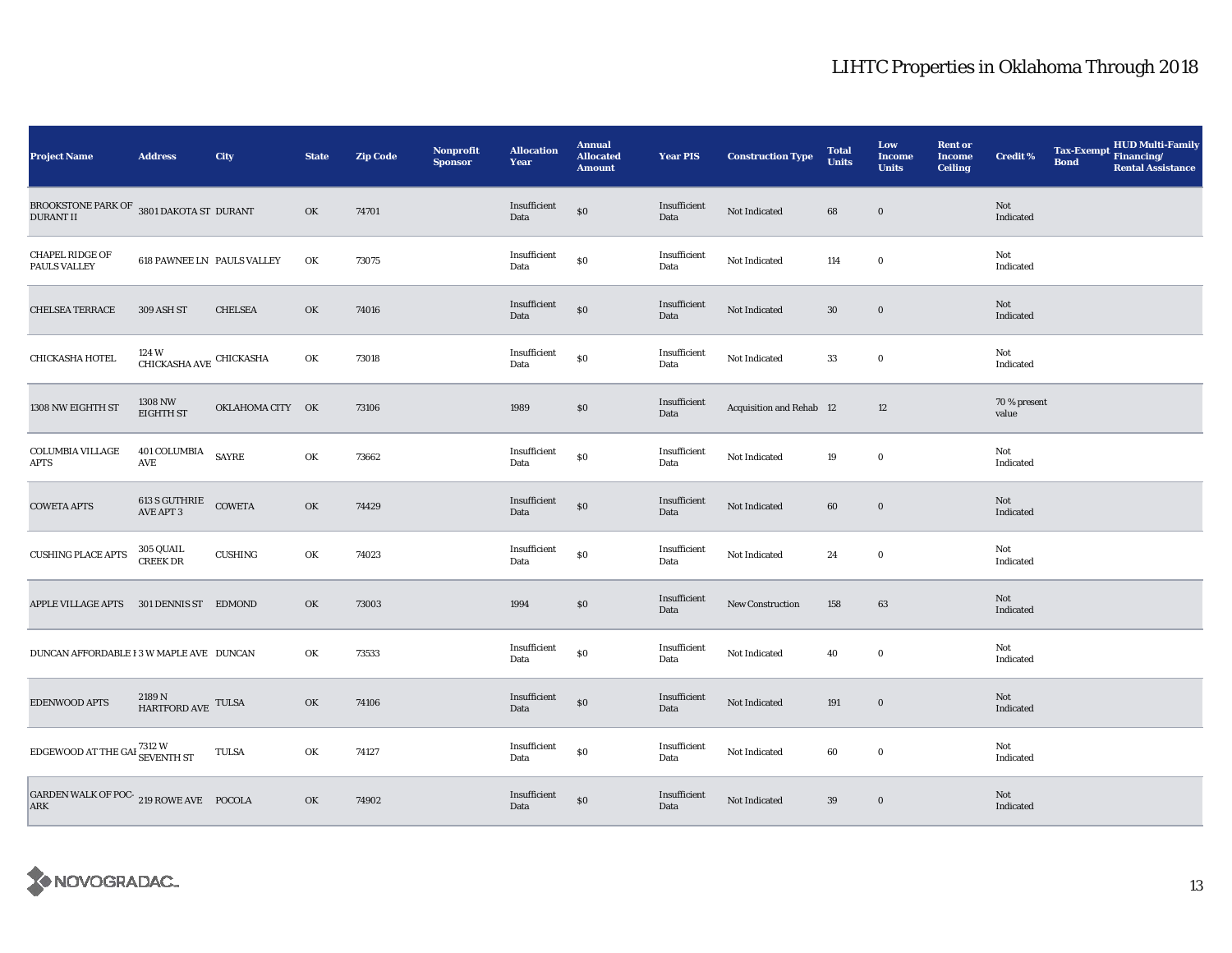| <b>Project Name</b>                                                  | <b>Address</b>                                       | City                                      | <b>State</b> | <b>Zip Code</b> | <b>Nonprofit</b><br><b>Sponsor</b> | <b>Allocation</b><br>Year | <b>Annual</b><br><b>Allocated</b><br><b>Amount</b> | <b>Year PIS</b>      | <b>Construction Type</b> | <b>Total</b><br><b>Units</b> | Low<br><b>Income</b><br><b>Units</b> | <b>Rent or</b><br><b>Income</b><br><b>Ceiling</b> | <b>Credit %</b>  | <b>Tax-Exempt</b><br><b>Bond</b> | HUD Multi-Family<br>Financing/<br><b>Rental Assistance</b> |
|----------------------------------------------------------------------|------------------------------------------------------|-------------------------------------------|--------------|-----------------|------------------------------------|---------------------------|----------------------------------------------------|----------------------|--------------------------|------------------------------|--------------------------------------|---------------------------------------------------|------------------|----------------------------------|------------------------------------------------------------|
| <b>GARDEN WALK OF</b><br><b>STILWELL I, II &amp; III</b>             | 501 SKYWOOD<br>DR                                    | <b>STILWELL</b>                           | OK           | 74960           |                                    | Insufficient<br>Data      | \$0                                                | Insufficient<br>Data | Not Indicated            | 116                          | $\bf{0}$                             |                                                   | Not<br>Indicated |                                  |                                                            |
| <b>GARDEN WALK ON</b><br><b>LACEY &amp; MICHELLE</b><br><b>LANES</b> | 203 LACEY LN POTEAU                                  |                                           | OK           | 74953           |                                    | Insufficient<br>Data      | $\$0$                                              | Insufficient<br>Data | Not Indicated            | 81                           | $\bf{0}$                             |                                                   | Not<br>Indicated |                                  |                                                            |
| <b>GREAT PLAINS APTS</b>                                             | 600 S 15TH ST                                        | <b>FREDERICK</b>                          | OK           | 73542           |                                    | Insufficient<br>Data      | ${\bf S0}$                                         | Insufficient<br>Data | Not Indicated            | $\bf{22}$                    | $\mathbf 0$                          |                                                   | Not<br>Indicated |                                  |                                                            |
| <b>HERITAGE PARK</b><br><b>HOMES II LP</b>                           | 513 HERITAGE<br>PARK CT                              | <b>MCLOUD</b>                             | OK           | 74851           |                                    | Insufficient<br>Data      | $\$0$                                              | Insufficient<br>Data | Not Indicated            | $\bf{22}$                    | $\bf{0}$                             |                                                   | Not<br>Indicated |                                  |                                                            |
| <b>IDABEL PIONEER</b><br><b>VILLAGE LP</b>                           | 225 SW<br><b>FAIRVIEW ST</b>                         | <b>IDABEL</b>                             | OK           | 74745           |                                    | Insufficient<br>Data      | $\$0$                                              | Insufficient<br>Data | Not Indicated            | 24                           | $\bf{0}$                             |                                                   | Not<br>Indicated |                                  |                                                            |
| <b>LYONS ESTATES</b>                                                 | 237 N EASTERN MOORE<br>$\operatorname{\mathbf{AVE}}$ |                                           | OK           | 73160           |                                    | Insufficient<br>Data      | $\$0$                                              | Insufficient<br>Data | Not Indicated            | 87                           | $\bf{0}$                             |                                                   | Not<br>Indicated |                                  |                                                            |
| <b>OLD FORT CEDER</b><br>RIDGE                                       | 1200 CEDAR<br>RIDGE DR                               | <b>FORT GIBSON</b>                        | OK           | 74434           |                                    | Insufficient<br>Data      | $\$0$                                              | Insufficient<br>Data | Not Indicated            | 92                           | $\mathbf 0$                          |                                                   | Not<br>Indicated |                                  |                                                            |
| <b>OSAGE III /COUNTRY</b><br><b>CLUB GARDENS</b><br>(NEWTON)         | 574 W NEWTON TULSA<br><b>ST</b>                      |                                           | OK           | 74106           |                                    | Insufficient<br>Data      | $\$0$                                              | Insufficient<br>Data | Not Indicated            | 75                           | $\boldsymbol{0}$                     |                                                   | Not<br>Indicated |                                  |                                                            |
| PINE MANOR APTS                                                      | 1011 S 30TH ST ENID                                  |                                           | OK           | 73701           |                                    | Insufficient<br>Data      | $\$0$                                              | Insufficient<br>Data | Not Indicated            | 47                           | $\bf{0}$                             |                                                   | Not<br>Indicated |                                  |                                                            |
| PLAZA HILLS EAST<br><b>APTS</b>                                      | 13117 E 16TH ST TULSA                                |                                           | OK           | 74108           |                                    | Insufficient<br>Data      | $\$0$                                              | Insufficient<br>Data | Not Indicated            | 235                          | $\bf{0}$                             |                                                   | Not<br>Indicated |                                  |                                                            |
| PLEASANT OAKS OF<br><b>STILLWATER</b>                                | <b>3007 E THIRD</b><br>AVE                           | ${\small\texttt{STILLWATER}}$             | OK           | 74074           |                                    | Insufficient<br>Data      | $\$0$                                              | Insufficient<br>Data | Not Indicated            | 40                           | $\bf{0}$                             |                                                   | Not<br>Indicated |                                  |                                                            |
| PRAIRIE VIEW APTS                                                    | $201$ STAN PATTY $$\tt NEWCASTLE$$ BLVD              |                                           | OK           | 73065           |                                    | Insufficient<br>Data      | $\$0$                                              | Insufficient<br>Data | Not Indicated            | 58                           | $\bf{0}$                             |                                                   | Not<br>Indicated |                                  |                                                            |
| PURCELL VILLAGE                                                      | 1200 N NINTH<br>AVE                                  | $\ensuremath{\mathsf{P} \mathsf{URCELL}}$ | OK           | 73080           |                                    | Insufficient<br>Data      | $\$0$                                              | Insufficient<br>Data | Not Indicated            | 16                           | $\bf{0}$                             |                                                   | Not<br>Indicated |                                  |                                                            |

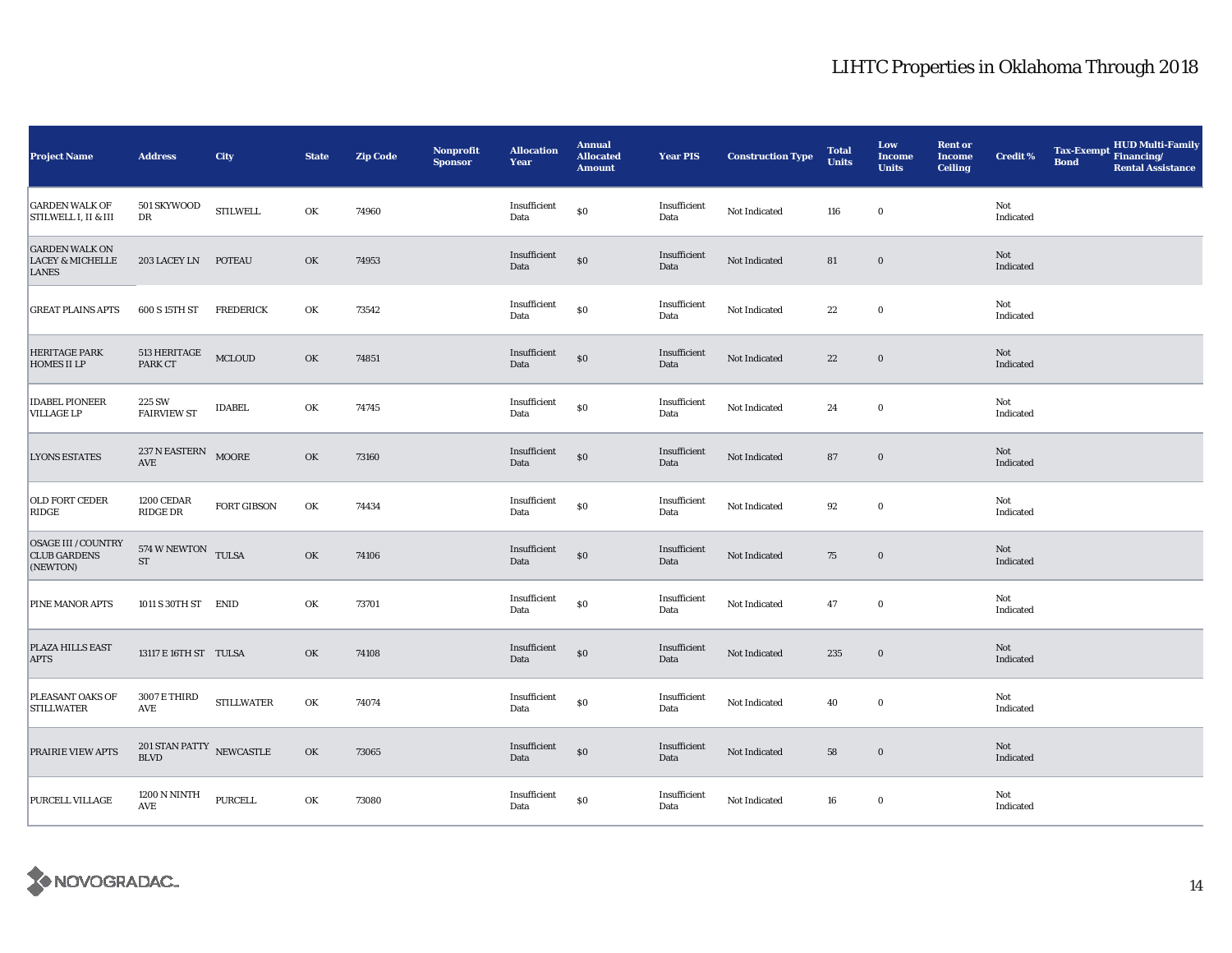| <b>Project Name</b>                                                                                            | <b>Address</b>                                                    | City             | <b>State</b> | <b>Zip Code</b> | <b>Nonprofit</b><br><b>Sponsor</b> | <b>Allocation</b><br>Year | <b>Annual</b><br><b>Allocated</b><br><b>Amount</b> | <b>Year PIS</b>      | <b>Construction Type</b> | <b>Total</b><br><b>Units</b> | Low<br><b>Income</b><br><b>Units</b> | <b>Rent or</b><br><b>Income</b><br><b>Ceiling</b> | <b>Credit %</b>       | <b>Tax-Exempt</b><br><b>Bond</b> | HUD Multi-Family<br>Financing/<br><b>Rental Assistance</b> |
|----------------------------------------------------------------------------------------------------------------|-------------------------------------------------------------------|------------------|--------------|-----------------|------------------------------------|---------------------------|----------------------------------------------------|----------------------|--------------------------|------------------------------|--------------------------------------|---------------------------------------------------|-----------------------|----------------------------------|------------------------------------------------------------|
| <b>SILENT HARVEST</b><br><b>HOMES</b>                                                                          | 106 AUTUMN ST GUTHRIE                                             |                  | OK           | 73044           |                                    | Insufficient<br>Data      | $\$0$                                              | Insufficient<br>Data | Not Indicated            | 40                           | $\bf{0}$                             |                                                   | Not<br>Indicated      |                                  |                                                            |
| <b>BIRCHWOOD PLACE II</b>                                                                                      | $600$ S WASHITA WETUMKA ST                                        |                  | OK           | 74883           |                                    | 1992                      | \$0                                                | Insufficient<br>Data | New Construction         | 23                           | 23                                   |                                                   | 30 % present<br>value |                                  |                                                            |
| <b>SOUTH 25TH PLACE</b>                                                                                        | 1200 S 24TH ST MUSKOGEE                                           |                  | OK           | 74401           |                                    | Insufficient<br>Data      | $\$0$                                              | Insufficient<br>Data | Not Indicated            | $2\sqrt{2}$                  | $\bf{0}$                             |                                                   | Not<br>Indicated      |                                  |                                                            |
| <b>SOUTHWOODS APTS</b>                                                                                         | 3308 SW 44TH<br><b>ST</b>                                         | OKLAHOMA CITY OK |              | 73119           |                                    | Insufficient<br>Data      | $\$0$                                              | Insufficient<br>Data | Not Indicated            | 100                          | $\bf{0}$                             |                                                   | Not<br>Indicated      |                                  |                                                            |
| STEEPLECHASE APTS                                                                                              | $\frac{27195\mathrm{~E}}{\mathrm{S}}$ 121<br>ST $\mathrm{COWETA}$ |                  | OK           | 74429           |                                    | Insufficient<br>Data      | $\$0$                                              | Insufficient<br>Data | Not Indicated            | 94                           | $\bf{0}$                             |                                                   | Not<br>Indicated      |                                  |                                                            |
| ${\begin{array}{ll} \text{BLANCHARD VILLAGE} & \text{1103 N MADISON} \\ \text{APTS} & \text{AVE} \end{array}}$ |                                                                   |                  | OK           | 73010           |                                    | 1991                      | \$0                                                | Insufficient<br>Data | Acquisition and Rehab 8  |                              | 8                                    |                                                   | 30 % present<br>value |                                  |                                                            |
| THE FAIR<br>GROUNDS/JFK SINGLE $\overline{1816}$ NE<br>SEVENTH ST<br><b>FAMILY</b>                             |                                                                   | OKLAHOMA CITY OK |              | 73117           |                                    | Insufficient<br>Data      | $\$0$                                              | Insufficient<br>Data | Not Indicated            | 28                           | $\bf{0}$                             |                                                   | Not<br>Indicated      |                                  |                                                            |
| THE MANHATTAN APTS <sup>323</sup> W<br>BROADWAY ST                                                             |                                                                   | <b>MUSKOGEE</b>  | OK           | 74401           |                                    | Insufficient<br>Data      | \$0                                                | Insufficient<br>Data | Not Indicated            | 27                           | $\mathbf 0$                          |                                                   | Not<br>Indicated      |                                  |                                                            |
| <b>TIMBER CREEK</b>                                                                                            | 1548 N 18TH ST MUSKOGEE                                           |                  | OK           | 74401           |                                    | Insufficient<br>Data      | $\$0$                                              | Insufficient<br>Data | Not Indicated            | 41                           | $\boldsymbol{0}$                     |                                                   | Not<br>Indicated      |                                  |                                                            |
| <b>BLUE QUAIL ADDITION</b> 1315 KNUTSON                                                                        |                                                                   | <b>GUYMON</b>    | OK           | 73942           |                                    | 1994                      | \$0                                                | Insufficient<br>Data | New Construction         | 107                          | 107                                  |                                                   | Not<br>Indicated      |                                  |                                                            |
| TRINITY PLACE APTS                                                                                             | 3825 NW 19TH<br><b>ST</b>                                         | OKLAHOMA CITY OK |              | 73107           |                                    | Insufficient<br>Data      | $\$0$                                              | Insufficient<br>Data | Not Indicated            | 56                           | $\bf{0}$                             |                                                   | Not<br>Indicated      |                                  |                                                            |
| <b>VILLANOVA APTS</b>                                                                                          | $305$ NW FOURTH $_{\rm LAWTON}$ $_{\rm ST}$                       |                  | OK           | 73507           |                                    | Insufficient<br>Data      | \$0                                                | Insufficient<br>Data | Not Indicated            | 61                           | $\bf{0}$                             |                                                   | Not<br>Indicated      |                                  |                                                            |
| <b>WEWOKA VILLAGE</b><br><b>APTS</b>                                                                           | 1609 SERAN DR WEWOKA                                              |                  | OK           | 74884           |                                    | Insufficient<br>Data      | $\$0$                                              | Insufficient<br>Data | Not Indicated            | 16                           | $\bf{0}$                             |                                                   | Not<br>Indicated      |                                  |                                                            |

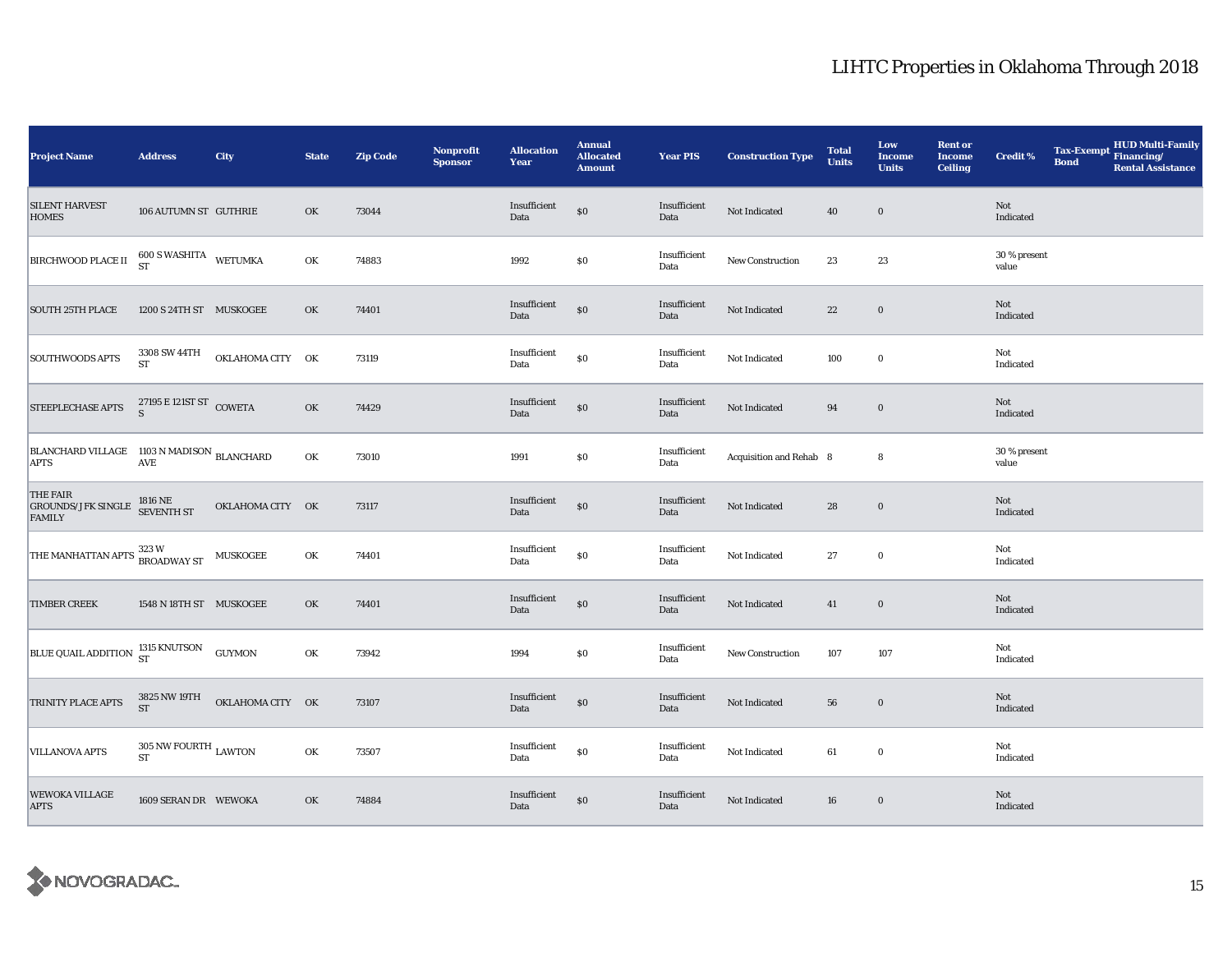| <b>Project Name</b>                                               | <b>Address</b>                         | <b>City</b>                     | <b>State</b>  | <b>Zip Code</b> | Nonprofit<br><b>Sponsor</b> | <b>Allocation</b><br>Year | <b>Annual</b><br><b>Allocated</b><br><b>Amount</b> | <b>Year PIS</b>      | <b>Construction Type</b>  | <b>Total</b><br><b>Units</b> | Low<br><b>Income</b><br><b>Units</b> | <b>Rent or</b><br><b>Income</b><br><b>Ceiling</b> | <b>Credit %</b>                             | <b>Tax-Exempt</b><br><b>Bond</b> | <b>HUD Multi-Family</b><br>Financing/<br><b>Rental Assistance</b> |
|-------------------------------------------------------------------|----------------------------------------|---------------------------------|---------------|-----------------|-----------------------------|---------------------------|----------------------------------------------------|----------------------|---------------------------|------------------------------|--------------------------------------|---------------------------------------------------|---------------------------------------------|----------------------------------|-------------------------------------------------------------------|
| BRIAN'S VILLAGE APTS 301 FARROW DR MANNFORD                       |                                        |                                 | OK            | 74044           |                             | 1989                      | \$0                                                | Insufficient<br>Data | New Construction          | 28                           | 28                                   |                                                   | 30 % present<br>value                       |                                  |                                                                   |
| <b>WOODLAND MANOR</b>                                             | 8651 E 61ST ST TULSA                   |                                 | OK            | 74133           |                             | Insufficient<br>Data      | \$0                                                | Insufficient<br>Data | Not Indicated             | 230                          | $\bf{0}$                             |                                                   | Not<br>Indicated                            |                                  |                                                                   |
| <b>CANYON RIDGE APTS</b>                                          | $201\,\mathrm{E}$ SKYVIEW<br><b>ST</b> | <b>HINTON</b>                   | OK            | 73047           |                             | 1989                      | $\$0$                                              | Insufficient<br>Data | Acquisition and Rehab 16  |                              | 16                                   |                                                   | 30 % present<br>value                       |                                  |                                                                   |
| <b>HOLLYBROOK</b>                                                 | <b>801 NE</b><br><b>SEVENTH ST</b>     | OKLAHOMA CITY OK                |               | 73104           |                             | 1990                      | $\$0$                                              | Insufficient<br>Data | Acquisition and Rehab 226 |                              | 226                                  |                                                   | <b>Both 30%</b><br>and 70%<br>present value |                                  |                                                                   |
| CEDAR RIDGE APTS OF 407 W LOCUST<br><b>BING</b>                   | ST                                     | <b>BINGER</b>                   | OK            |                 |                             | 1991                      | $\$0$                                              | Insufficient<br>Data | Acquisition and Rehab 6   |                              | 6                                    |                                                   | 30 % present<br>value                       |                                  |                                                                   |
| <b>CENTRAL PLAINS</b><br><b>VILLAGE PHASE I</b>                   | 1933 N E ST                            | <b>GUYMON</b>                   | OK            | 73942           |                             | 1988                      | $\$0$                                              | Insufficient<br>Data | New Construction          | 24                           | 24                                   |                                                   | 30 % present<br>value                       |                                  |                                                                   |
| <b>CENTRAL PLAINS</b><br><b>VILLAGE PHASE II</b>                  | 601 NE 20TH ST GUYMON                  |                                 | OK            | 73942           |                             | 1990                      | \$0                                                | Insufficient<br>Data | New Construction          | 36                           | 36                                   |                                                   | 30 % present<br>value                       |                                  |                                                                   |
| <b>CODREY APTS</b>                                                | 1108 S DETROIT TULSA<br>AVE            |                                 | OK            | 74120           |                             | 1989                      | $\$0$                                              | Insufficient<br>Data | Acquisition and Rehab 10  |                              | $\boldsymbol{9}$                     |                                                   | 70 % present<br>value                       |                                  |                                                                   |
| <b>COLISEUM APTS</b>                                              | <b>625 S ELGIN AVE TULSA</b>           |                                 | OK            | 74120           |                             | 1988                      | \$0                                                | Insufficient<br>Data | Acquisition and Rehab 35  |                              | 14                                   |                                                   | <b>Both 30%</b><br>and 70%<br>present value |                                  |                                                                   |
| <b>CROSS CREEK APTS III</b>                                       | $6600\to390$ RD APT $6$                | <b>OOLOGAH</b>                  | OK            | 74053           |                             | 1989                      | $\$0$                                              | Insufficient<br>Data | <b>New Construction</b>   | 32                           | $32\,$                               |                                                   | 30 % present<br>value                       |                                  |                                                                   |
| <b>CROSSWALKS PHASES I</b> 726 BARNES AVE ALVA<br>$\vert_{\& II}$ |                                        |                                 | OK            | 73717           |                             | 1989                      | $\$0$                                              | Insufficient<br>Data | Acquisition and Rehab 8   |                              | 8                                    |                                                   | 70 % present<br>value                       |                                  |                                                                   |
| DUNCAN VILLAGE APTS 1820 W PLATO                                  |                                        | <b>DUNCAN</b>                   | $\mathbf{OK}$ | 73533           |                             | 1991                      | $\$0$                                              | Insufficient<br>Data | Acquisition and Rehab 48  |                              | 48                                   |                                                   | 30 % present<br>value                       |                                  |                                                                   |
| <b>DUPLEX</b>                                                     |                                        | 512 NW 30TH ST OKLAHOMA CITY OK |               | 73118           |                             | 1989                      | \$0                                                | Insufficient<br>Data | Acquisition and Rehab 2   |                              | $\boldsymbol{2}$                     |                                                   | 70 % present<br>value                       |                                  |                                                                   |

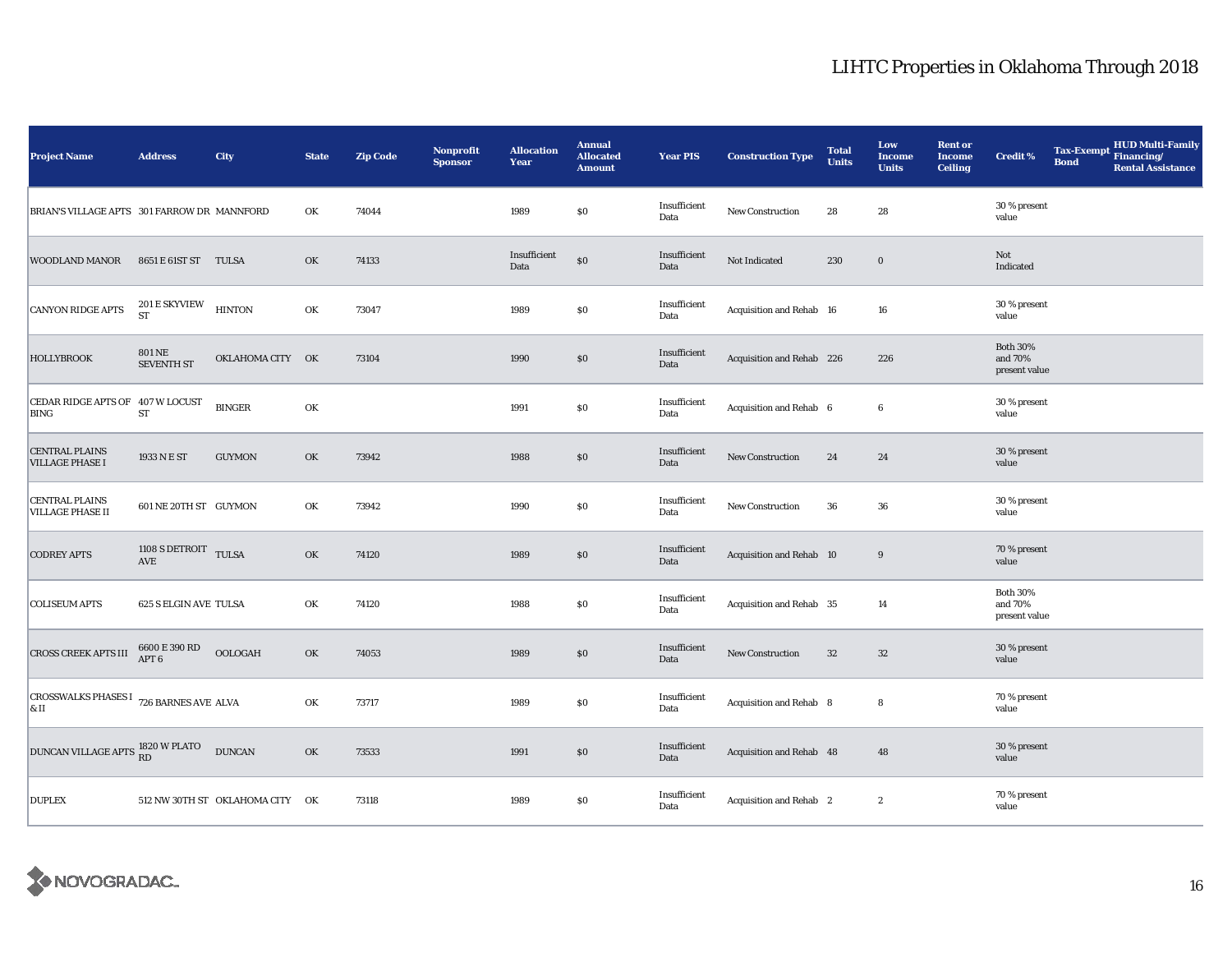| <b>Project Name</b>                                | <b>Address</b>                              | <b>City</b>                     | <b>State</b> | <b>Zip Code</b> | <b>Nonprofit</b><br><b>Sponsor</b> | <b>Allocation</b><br>Year | <b>Annual</b><br><b>Allocated</b><br><b>Amount</b> | <b>Year PIS</b>      | <b>Construction Type</b>  | <b>Total</b><br><b>Units</b> | Low<br><b>Income</b><br><b>Units</b> | <b>Rent or</b><br><b>Income</b><br><b>Ceiling</b> | <b>Credit %</b>                             | <b>Tax-Exempt</b><br><b>Bond</b> | HUD Multi-Family<br>Financing/<br><b>Rental Assistance</b> |
|----------------------------------------------------|---------------------------------------------|---------------------------------|--------------|-----------------|------------------------------------|---------------------------|----------------------------------------------------|----------------------|---------------------------|------------------------------|--------------------------------------|---------------------------------------------------|---------------------------------------------|----------------------------------|------------------------------------------------------------|
| <b>DUPLEX</b>                                      | $407\,\mathrm{W}$ EUFAULA $\,$ NORMAN<br>ST |                                 | OK           | 73069           |                                    | 1990                      | $\$0$                                              | Insufficient<br>Data | Acquisition and Rehab 5   |                              | $\mathbf{3}$                         |                                                   | 70 % present<br>value                       |                                  |                                                            |
| EL CONQUISTADOR<br>APTS                            | 101 MICHELLE<br>DR                          | <b>POTEAU</b>                   | OK           | 74953           |                                    | 1989                      | \$0                                                | Insufficient<br>Data | New Construction          | 32                           | 32                                   |                                                   | 30 % present<br>value                       |                                  |                                                            |
| ELDORADO APTS                                      | 305 E MAIN ST ELDORADO                      |                                 | OK           | 73537           |                                    | 1991                      | \$0                                                | Insufficient<br>Data | Acquisition and Rehab 10  |                              | 10                                   |                                                   | 30 % present<br>value                       |                                  |                                                            |
| <b>EVERGREEN APTS</b>                              | $4632$ S BRADEN $\quad$ TULSA<br>AVE        |                                 | OK           | 74135           |                                    | 1994                      | $\$0$                                              | Insufficient<br>Data | Acquisition and Rehab 135 |                              | 135                                  |                                                   | Not<br>Indicated                            |                                  |                                                            |
| FAIRVIEW COURT APTS $^{215}_{ST}$ W FAIRVIEW TULSA |                                             |                                 | OK           | 74106           |                                    | 1989                      | \$0                                                | Insufficient<br>Data | Acquisition and Rehab 23  |                              | 23                                   |                                                   | 70 % present<br>value                       |                                  |                                                            |
| FIRST STREET APTS II                               | 3131 N FIRST<br>AVE                         | <b>DURANT</b>                   | OK           | 74701           |                                    | 1988                      | \$0                                                | Insufficient<br>Data | New Construction          | 32                           | 32                                   |                                                   | 30 % present<br>value                       |                                  |                                                            |
| <b>FOURPLEX</b>                                    |                                             | 308 NW 24TH ST OKLAHOMA CITY OK |              | 73103           |                                    | 1989                      | $\$0$                                              | Insufficient<br>Data | Acquisition and Rehab 4   |                              | $\overline{4}$                       |                                                   | 70 % present<br>value                       |                                  |                                                            |
| <b>GREYSTONE APTS</b>                              | 102 GREYSTONE WESTVILLE<br>DR               |                                 | OK           | 74965           |                                    | 1990                      | \$0                                                | Insufficient<br>Data | New Construction          | 35                           | 34                                   |                                                   | 30 % present<br>value                       |                                  |                                                            |
| <b>HIGHLAND APTS OF</b><br><b>WAUKOMIS</b>         | 100 HIGHLAND WAUKOMIS<br>DR                 |                                 | OK           | 73773           |                                    | 1991                      | \$0                                                | Insufficient<br>Data | Acquisition and Rehab 14  |                              | 14                                   |                                                   | <b>Both 30%</b><br>and 70%<br>present value |                                  |                                                            |
| HOLIDAY VILLAGE OF 204 W LINCOLN MANGUM<br>MANGUM  | ST                                          |                                 | OK           | 73554           |                                    | 1989                      | \$0                                                | Insufficient<br>Data | Acquisition and Rehab 8   |                              | 8                                    |                                                   | 30 % present<br>value                       |                                  |                                                            |
| <b>HOWARD L MILLER</b><br><b>SALLISAW APTS</b>     | $106$ N NO NAME $\,$ SALLISAW<br>${\rm ST}$ |                                 | OK           | 74955           |                                    | 1990                      | $\$0$                                              | Insufficient<br>Data | New Construction          | 24                           | 24                                   |                                                   | 30 % present<br>value                       |                                  |                                                            |
| <b>HYDE PARK APTS</b>                              | 1706 12TH ST                                | <b>WOODWARD</b>                 | OK           | 73801           |                                    | 1987                      | \$0                                                | Insufficient<br>Data | Acquisition and Rehab 34  |                              | 34                                   |                                                   | 70 % present<br>value                       |                                  |                                                            |
| INDIAN SPRINGS APTS                                | 2101 W JASPER<br>ST                         | BROKEN ARROW OK                 |              | 74011           |                                    | 1988                      | \$0                                                | Insufficient<br>Data | Acquisition and Rehab 76  |                              | 22                                   |                                                   | 70 % present<br>value                       |                                  |                                                            |

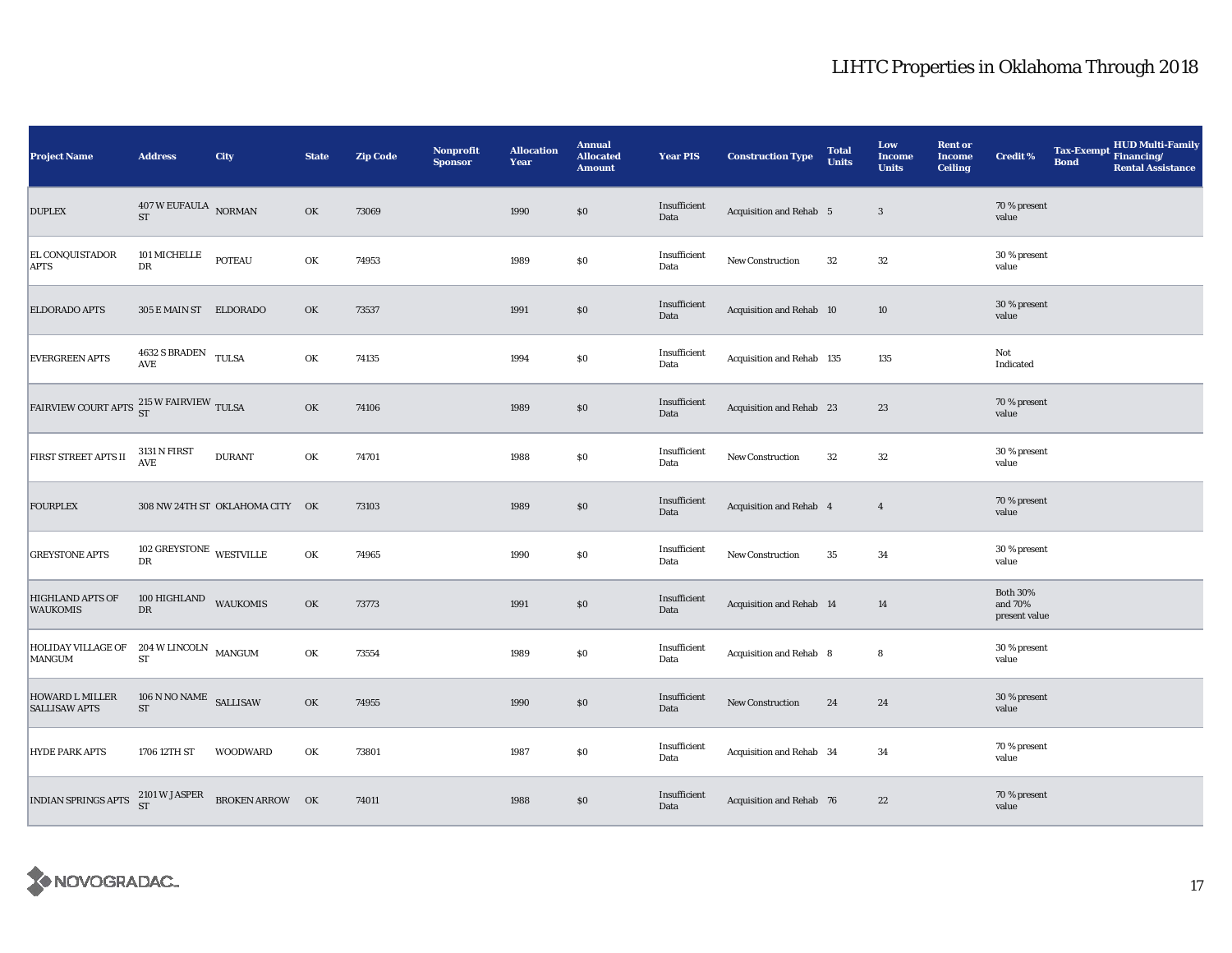| <b>Project Name</b>                                         | <b>Address</b>                                 | City                            | <b>State</b> | <b>Zip Code</b> | <b>Nonprofit</b><br><b>Sponsor</b> | <b>Allocation</b><br>Year | <b>Annual</b><br><b>Allocated</b><br><b>Amount</b> | <b>Year PIS</b>      | <b>Construction Type</b> | <b>Total</b><br><b>Units</b> | Low<br><b>Income</b><br><b>Units</b> | <b>Rent or</b><br><b>Income</b><br><b>Ceiling</b> | <b>Credit %</b>                             | <b>Tax-Exempt</b><br><b>Bond</b> | HUD Multi-Family<br>Financing/<br><b>Rental Assistance</b> |
|-------------------------------------------------------------|------------------------------------------------|---------------------------------|--------------|-----------------|------------------------------------|---------------------------|----------------------------------------------------|----------------------|--------------------------|------------------------------|--------------------------------------|---------------------------------------------------|---------------------------------------------|----------------------------------|------------------------------------------------------------|
| <b>IVANHOE-CAMEO</b><br><b>COMPLEX</b>                      | 3011 S 30TH ST ENID                            |                                 | OK           | 73701           |                                    | 1993                      | \$0                                                | Insufficient<br>Data | Acquisition and Rehab 50 |                              | 50                                   |                                                   | Not<br>Indicated                            |                                  |                                                            |
| JENNY LYNN APTS                                             | 1512 W FOURTH SKIATOOK<br><b>ST</b>            |                                 | OK           | 74070           |                                    | 1988                      | $\$0$                                              | Insufficient<br>Data | New Construction         | 48                           | 48                                   |                                                   | 30 % present<br>value                       |                                  |                                                            |
| <b>JUSTAMERE MANOR</b>                                      |                                                | 325 NW 24TH ST OKLAHOMA CITY OK |              | 73103           |                                    | 1989                      | $\$0$                                              | Insufficient<br>Data | Acquisition and Rehab 8  |                              | 8                                    |                                                   | <b>Both 30%</b><br>and 70%<br>present value |                                  |                                                            |
| KINGFISHER VILLAGE 1501 S SEVENTH KINGFISHER<br><b>APTS</b> | $\operatorname{ST}$                            |                                 | OK           | 73750           |                                    | 1991                      | \$0                                                | Insufficient<br>Data | Acquisition and Rehab 8  |                              | $\bf 8$                              |                                                   | 30 % present<br>value                       |                                  |                                                            |
| <b>LAUREL RIDGE</b>                                         | 1700 SE<br><b>MADISON ST</b>                   | <b>IDABEL</b>                   | OK           | 74745           |                                    | 1992                      | \$0                                                | Insufficient<br>Data | New Construction         | 51                           | 51                                   |                                                   | 30 % present<br>value                       |                                  |                                                            |
| <b>LILLIE MAE</b><br>RETIREMENT VILLAGE                     | 180 E ALMAR DR CHICKASHA                       |                                 | OK           | 73018           |                                    | 1989                      | $\$0$                                              | Insufficient<br>Data | New Construction         | 48                           | 48                                   |                                                   | 30 % present<br>value                       |                                  |                                                            |
| <b>MAYFAIR PLACE APTS</b>                                   | 1901 W RUTH<br>$\operatorname{\mathbf{AVE}}$   | SALLISAW                        | OK           | 74955           |                                    | 1989                      | \$0                                                | Insufficient<br>Data | New Construction         | 52                           | 52                                   |                                                   | 30 % present<br>value                       |                                  |                                                            |
| MAYFAIR PLACE II                                            | 1901 W RUTH<br><b>AVE</b>                      | <b>SALLISAW</b>                 | OK           | 74955           |                                    | 1989                      | $\$0$                                              | Insufficient<br>Data | New Construction         | 47                           | 47                                   |                                                   | 30 % present<br>value                       |                                  |                                                            |
| MILL CREEK APTS III                                         | $400$ MILL CREEK $_{\rm{GROVE}}$<br>${\rm DR}$ |                                 | OK           | 74344           |                                    | 1989                      | \$0                                                | Insufficient<br>Data | New Construction         | 42                           | 42                                   |                                                   | 30 % present<br>value                       |                                  |                                                            |
| <b>NORTH PARK APTS</b>                                      | 200 E<br>COMMERCIAL INOLA<br>ST                |                                 | OK           | 74036           |                                    | 1989                      | \$0                                                | Insufficient<br>Data | New Construction         | 12                           | 12                                   |                                                   | 30 % present<br>value                       |                                  |                                                            |
| NORTH PLACE APTS III RR 1                                   |                                                | <b>CALERA</b>                   | OK           | 74730           |                                    | 1989                      | \$0                                                | Insufficient<br>Data | New Construction         | 16                           | 16                                   |                                                   | 30 % present<br>value                       |                                  |                                                            |
| NORTH PLAINS APTS 211 S MAIN ST                             |                                                | <b>OKEENE</b>                   | OK           | 73763           |                                    | 1991                      | \$0                                                | Insufficient<br>Data | Acquisition and Rehab 14 |                              | 14                                   |                                                   | 70 % present<br>value                       |                                  |                                                            |
| NORTH POINTE APTS 210 LACEY LN                              |                                                | <b>POTEAU</b>                   | OK           | 74953           |                                    | 1988                      | \$0                                                | Insufficient<br>Data | New Construction         | 52                           | 52                                   |                                                   | 30 % present<br>value                       |                                  |                                                            |

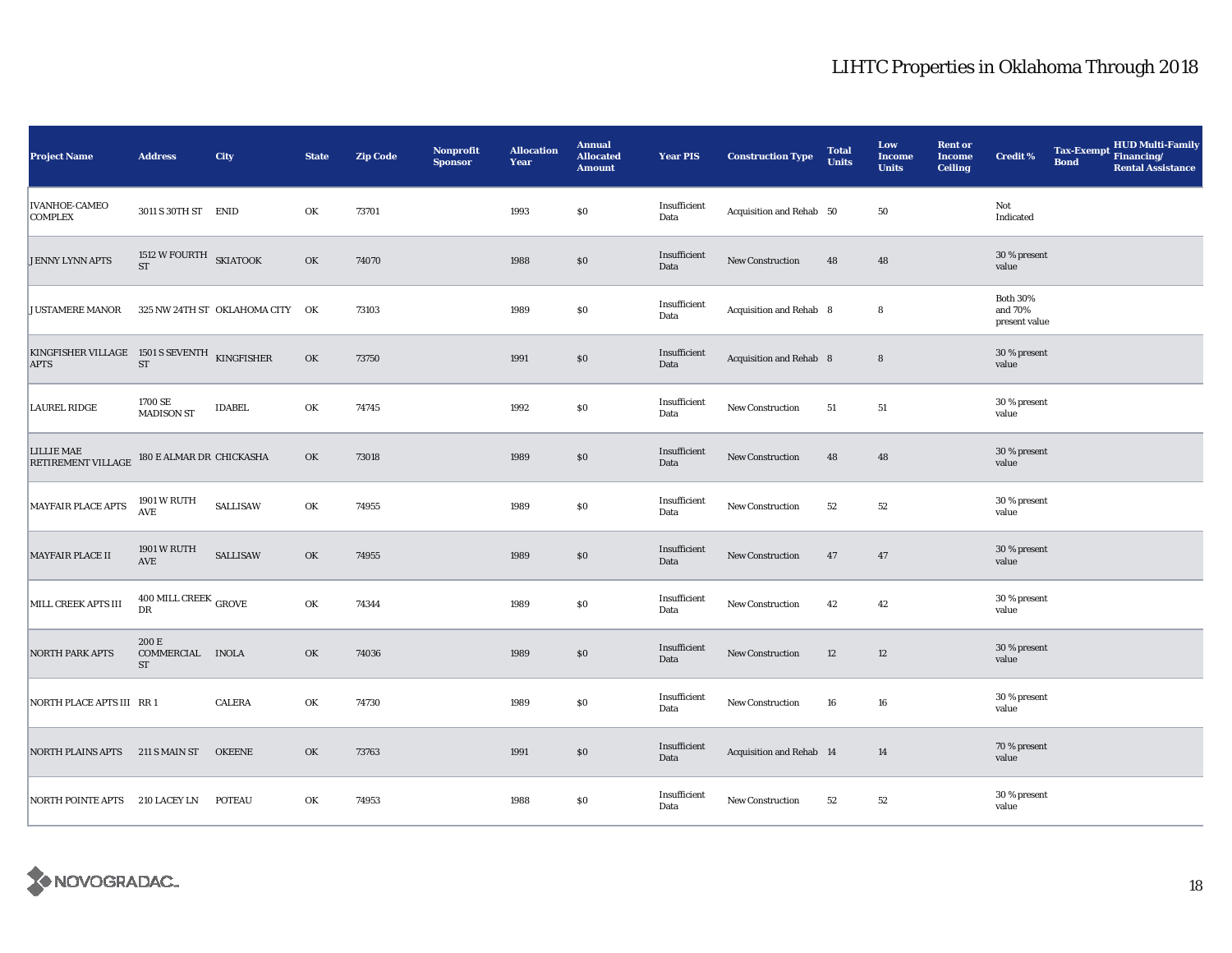| <b>Project Name</b>               | <b>Address</b>                                      | <b>City</b>                     | <b>State</b> | <b>Zip Code</b> | <b>Nonprofit</b><br><b>Sponsor</b> | <b>Allocation</b><br>Year | <b>Annual</b><br><b>Allocated</b><br><b>Amount</b> | <b>Year PIS</b>      | <b>Construction Type</b>  | <b>Total</b><br><b>Units</b> | Low<br><b>Income</b><br><b>Units</b> | <b>Rent or</b><br><b>Income</b><br><b>Ceiling</b> | <b>Credit %</b>                             | <b>Tax-Exempt</b><br><b>Bond</b> | HUD Multi-Family<br>Financing/<br><b>Rental Assistance</b> |
|-----------------------------------|-----------------------------------------------------|---------------------------------|--------------|-----------------|------------------------------------|---------------------------|----------------------------------------------------|----------------------|---------------------------|------------------------------|--------------------------------------|---------------------------------------------------|---------------------------------------------|----------------------------------|------------------------------------------------------------|
| <b>NORTHGATE APTS</b>             | 207 HOWARD ST POCOLA                                |                                 | OK           | 74902           |                                    | 1990                      | \$0                                                | Insufficient<br>Data | New Construction          | 35                           | 35                                   |                                                   | 30 % present<br>value                       |                                  |                                                            |
| <b>OAKVIEW APTS</b>               | <b>RR1BOX90</b>                                     | TISHOMINGO                      | OK           | 73460           |                                    | 1989                      | \$0                                                | Insufficient<br>Data | Acquisition and Rehab 25  |                              | 25                                   |                                                   | 30 % present<br>value                       |                                  |                                                            |
| OAKVIEW PIONEER<br><b>VILLAGE</b> | 100 S PIONEER<br>$\rm CIR$                          | TISHOMINGO                      | OK           | 73460           |                                    | 1994                      | \$0                                                | Insufficient<br>Data | New Construction          | 36                           | 36                                   |                                                   | Not<br>Indicated                            |                                  |                                                            |
| OAKWOOD VILLAGE<br><b>APTS</b>    | 100 OAKWOOD<br>DR                                   | <b>BROKEN BOW</b>               | OK           | 74728           |                                    | 1988                      | \$0                                                | Insufficient<br>Data | New Construction          | 35                           | 25                                   |                                                   | 30 % present<br>value                       |                                  |                                                            |
| OKMULGEE PIONEER<br>VILLAGE       | 120 W FOURTH<br>${\rm ST}$                          | OKMULGEE                        | OK           | 74447           |                                    | 1988                      | \$0                                                | Insufficient<br>Data | New Construction          | 24                           | 24                                   |                                                   | 30 % present<br>value                       |                                  |                                                            |
| PASEO PLACE                       |                                                     | 700 SE 29TH ST OKLAHOMA CITY OK |              | 73129           |                                    | 1994                      | \$0                                                | Insufficient<br>Data | Acquisition and Rehab 96  |                              | 96                                   |                                                   | Not<br>Indicated                            |                                  |                                                            |
| PATRICK HENRY APTS                | $4906$ S $$\tt HARKVARD\ AVE$$ $$\tt TULSA$$        |                                 | OK           | 74135           |                                    | 1988                      | \$0                                                | Insufficient<br>Data | Acquisition and Rehab 56  |                              | 56                                   |                                                   | 70 % present<br>value                       |                                  |                                                            |
| PECAN CREEK APTS                  | 6111 S<br>YORKTOWN AVE $\,$ TULSA $\,$              |                                 | OK           | 74136           |                                    | 1989                      | \$0                                                | Insufficient<br>Data | Acquisition and Rehab 48  |                              | 48                                   |                                                   | 70 % present<br>value                       |                                  |                                                            |
| <b>RAMEN APTS</b>                 | $900\ \text{W}\ \text{WALNUT}\quad \text{TECUMSEH}$ |                                 | OK           | 74873           |                                    | 1987                      | \$0                                                | Insufficient<br>Data | Acquisition and Rehab 10  |                              | $\boldsymbol{2}$                     |                                                   | <b>Both 30%</b><br>and 70%<br>present value |                                  |                                                            |
| <b>RASEO PLACE</b>                |                                                     | 700 SE 29TH ST OKLAHOMA CITY OK |              | 73129           |                                    | 1993                      | \$0                                                | Insufficient<br>Data | Acquisition and Rehab 96  |                              | 96                                   |                                                   | Not<br>Indicated                            |                                  |                                                            |
| REGENCY PARK APTS                 | 2444 N<br>NOTTINGHAM MOORE<br>WAY                   |                                 | OK           | 73160           |                                    | 1988                      | \$0                                                | Insufficient<br>Data | Acquisition and Rehab 162 |                              | 162                                  |                                                   | <b>Both 30%</b><br>and 70%<br>present value |                                  |                                                            |
| RIO VISTA VILLAGE                 | <b>1920 PRICE</b><br><b>BLVD</b>                    | <b>GUYMON</b>                   | OK           | 73942           |                                    | 1994                      | \$0                                                | Insufficient<br>Data | New Construction          | 40                           | 24                                   |                                                   | Not<br>Indicated                            |                                  |                                                            |
| ROLLING GREEN APTS                | 400 E<br>DANFORTH RD                                | <b>EDMOND</b>                   | OK           | 73034           |                                    | 1987                      | \$0                                                | Insufficient<br>Data | Acquisition and Rehab 166 |                              | 166                                  |                                                   | 70 % present<br>value                       |                                  |                                                            |

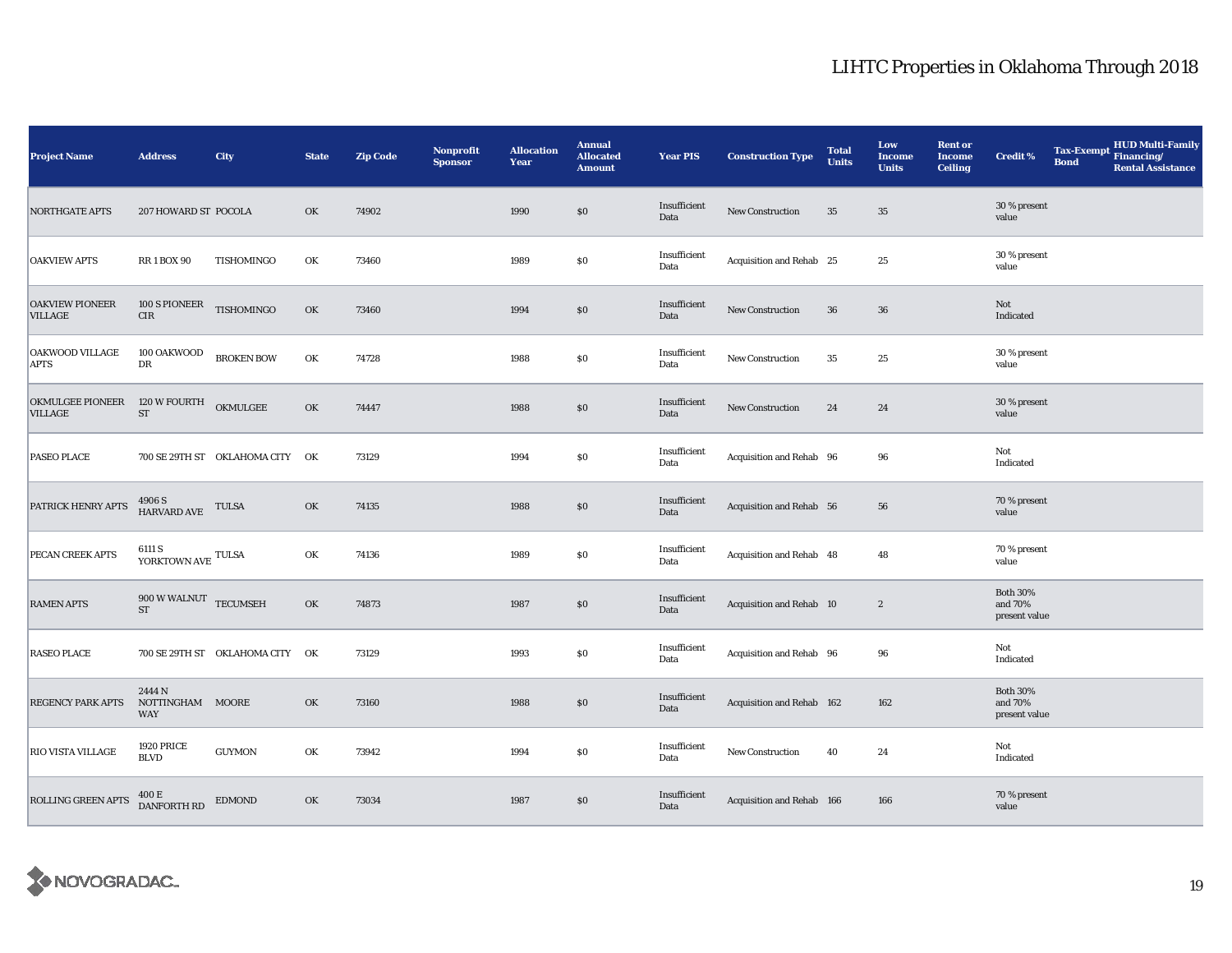| Project Name                                   | <b>Address</b>                   | City                            | <b>State</b> | <b>Zip Code</b> | <b>Nonprofit</b><br><b>Sponsor</b> | <b>Allocation</b><br>Year | <b>Annual</b><br><b>Allocated</b><br><b>Amount</b> | <b>Year PIS</b>      | <b>Construction Type</b>  | <b>Total</b><br><b>Units</b> | Low<br><b>Income</b><br><b>Units</b> | <b>Rent or</b><br><b>Income</b><br><b>Ceiling</b> | <b>Credit %</b>       | <b>Tax-Exempt</b><br><b>Bond</b> | HUD Multi-Family<br>Financing/<br><b>Rental Assistance</b> |
|------------------------------------------------|----------------------------------|---------------------------------|--------------|-----------------|------------------------------------|---------------------------|----------------------------------------------------|----------------------|---------------------------|------------------------------|--------------------------------------|---------------------------------------------------|-----------------------|----------------------------------|------------------------------------------------------------|
| <b>SILVER CREEK APTS</b>                       | 801 S ELLISON<br>AVE             | <b>EL RENO</b>                  | OK           | 73036           |                                    | 1987                      | \$0                                                | Insufficient<br>Data | Acquisition and Rehab 80  |                              | 32                                   |                                                   | 70 % present<br>value |                                  |                                                            |
| <b>SKYWOOD APTS</b>                            | 201 SKYWOOD<br>DR                | <b>STILWELL</b>                 | OK           | 74960           |                                    | 1990                      | $\$0$                                              | Insufficient<br>Data | New Construction          | 51                           | 50                                   |                                                   | 30 % present<br>value |                                  |                                                            |
| <b>SPIRO PIONEER</b><br>VILLAGE                | 117 N GUTHRIE SPIRO<br><b>ST</b> |                                 | OK           | 74959           |                                    | 1991                      | $\$0$                                              | Insufficient<br>Data | <b>New Construction</b>   | ${\bf 36}$                   | 36                                   |                                                   | 30 % present<br>value |                                  |                                                            |
| STILWELL PROPERTIES 100 W<br>Ш                 | <b>BLACKJACK ST</b>              | <b>STILWELL</b>                 | OK           | 74960           |                                    | 1993                      | \$0                                                | Insufficient<br>Data | New Construction          | 16                           | 6                                    |                                                   | Not<br>Indicated      |                                  |                                                            |
| <b>STROUD</b>                                  | 200 S SIXTH AVE STROUD           |                                 | OK           | 74079           |                                    | 1989                      | \$0                                                | Insufficient<br>Data | <b>New Construction</b>   | 24                           | 24                                   |                                                   | 30 % present<br>value |                                  |                                                            |
| <b>SUN GARDEN -</b><br><b>WORTHINGTON APTS</b> | 11813 E 21ST CT TULSA            |                                 | OK           | 74129           |                                    | 1988                      | \$0                                                | Insufficient<br>Data | Acquisition and Rehab 203 |                              | 199                                  |                                                   | 70 % present<br>value |                                  |                                                            |
| TERRACE APTS                                   | <b>ST</b>                        | 6640 NW TENTH OKLAHOMA CITY OK  |              | 73127           |                                    | 1987                      | $\$0$                                              | Insufficient<br>Data | Acquisition and Rehab 206 |                              | 206                                  |                                                   | 70 % present<br>value |                                  |                                                            |
| THREE LAKES APTS                               | 11697 E 83RD ST OWASSO           |                                 | OK           | 74055           |                                    | 1994                      | \$0                                                | Insufficient<br>Data | <b>New Construction</b>   | 96                           | 96                                   |                                                   | 70 % present<br>value |                                  |                                                            |
| TRENTON MANOR<br><b>TOWNHOMES</b>              |                                  | 712 NE 26TH ST OKLAHOMA CITY OK |              | 73105           |                                    | 1993                      | $\$0$                                              | Insufficient<br>Data | Acquisition and Rehab 18  |                              | 18                                   |                                                   | 70 % present<br>value |                                  |                                                            |
| <b>UNIVERSITY PARK</b><br><b>APTS</b>          | 1426 NW 27TH<br>ST               | OKLAHOMA CITY OK                |              | 73106           |                                    | 1989                      | $\$0$                                              | Insufficient<br>Data | Acquisition and Rehab 36  |                              | 36                                   |                                                   | 70 % present<br>value |                                  |                                                            |
| WILDWOOD APTS                                  | 11611 E 80TH ST OWASSO<br>N      |                                 | OK           | 74055           |                                    | 1993                      | \$0                                                | Insufficient<br>Data | Acquisition and Rehab 132 |                              | 53                                   |                                                   | 70 % present<br>value |                                  |                                                            |
| <b>WILLOE ROCK APTS</b>                        |                                  | 5700 HAZEL RD BARTLESVILLE      | OK           | 74006           |                                    | 1988                      | $\$0$                                              | Insufficient<br>Data | Acquisition and Rehab 76  |                              | 76                                   |                                                   | 30 % present<br>value |                                  |                                                            |
| <b>WILSHIRE APTS</b>                           | <b>BLVD</b>                      | 701 E WILSHIRE OKLAHOMA CITY OK |              | 73105           |                                    | 1994                      | \$0                                                | Insufficient<br>Data | Acquisition and Rehab 148 |                              | 148                                  |                                                   | Not<br>Indicated      |                                  |                                                            |

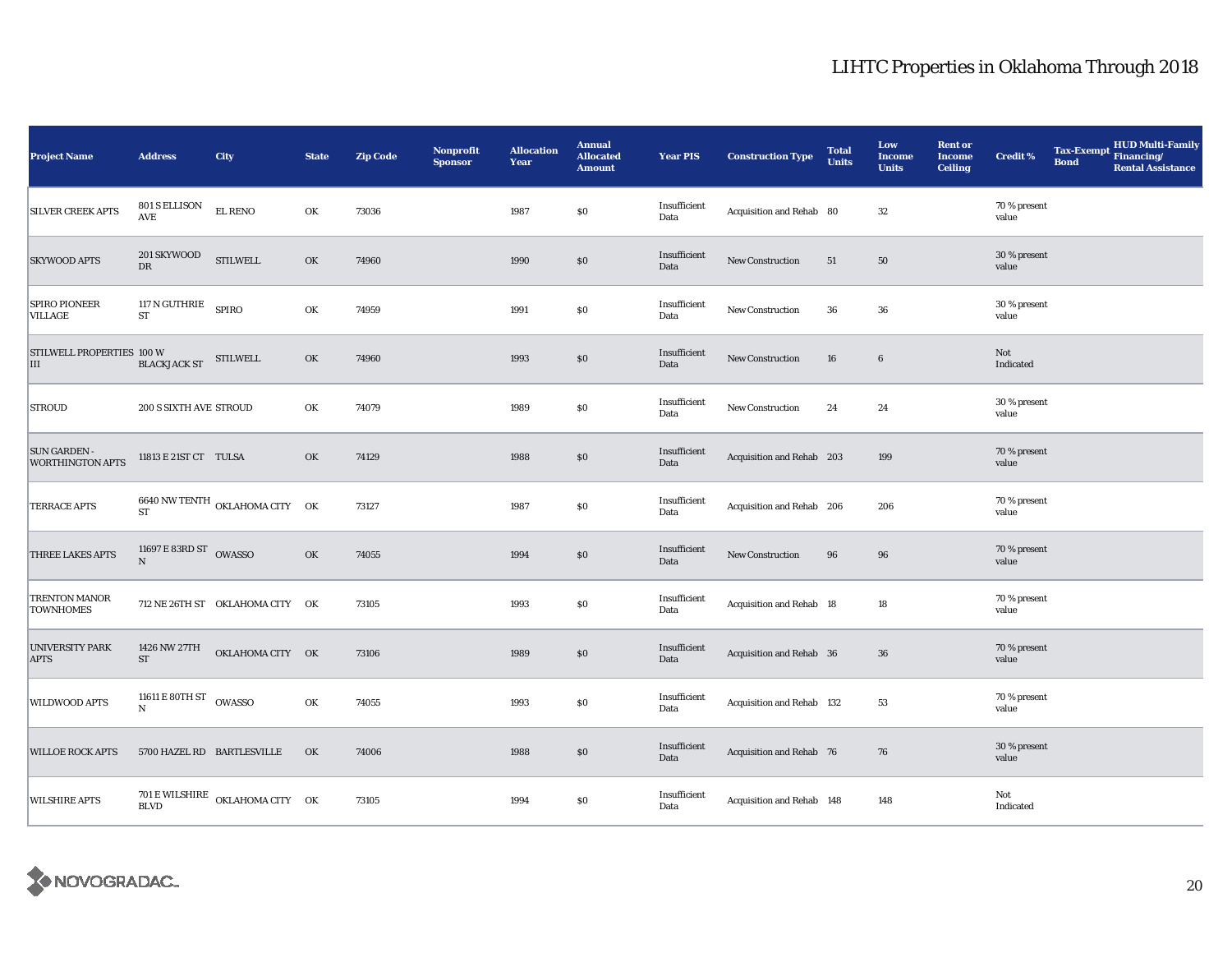| <b>Project Name</b>                                    | <b>Address</b>                                      | City             | <b>State</b> | <b>Zip Code</b> | <b>Nonprofit</b><br><b>Sponsor</b> | <b>Allocation</b><br>Year | <b>Annual</b><br><b>Allocated</b><br><b>Amount</b> | <b>Year PIS</b>      | <b>Construction Type</b>               | <b>Total</b><br><b>Units</b> | Low<br><b>Income</b><br><b>Units</b> | <b>Rent or</b><br><b>Income</b><br><b>Ceiling</b> | <b>Credit %</b>                             | <b>Tax-Exempt</b><br><b>Bond</b> | <b>HUD Multi-Family</b><br>Financing/<br><b>Rental Assistance</b> |
|--------------------------------------------------------|-----------------------------------------------------|------------------|--------------|-----------------|------------------------------------|---------------------------|----------------------------------------------------|----------------------|----------------------------------------|------------------------------|--------------------------------------|---------------------------------------------------|---------------------------------------------|----------------------------------|-------------------------------------------------------------------|
| <b>WOODBRIAR APTS</b>                                  | 5522<br>WOODBRIER DR WARR ACRES                     |                  | OK           | 73122           |                                    | 1991                      | \$0                                                | Insufficient<br>Data | Acquisition and Rehab 51               |                              | 51                                   |                                                   | <b>Both 30%</b><br>and 70%<br>present value |                                  |                                                                   |
| WOODLAND HILLS II                                      | 201 TAYLOR DR ROLAND                                |                  | OK           | 74954           |                                    | 1989                      | \$0                                                | Insufficient<br>Data | New Construction                       | 49                           | 46                                   |                                                   | 30 % present<br>value                       |                                  |                                                                   |
| <b>WOODRIDGE EAST</b><br><b>APTS PHASE II</b>          | 113 N FRESNO ST SPIRO                               |                  | OK           | 74959           |                                    | 1989                      | \$0                                                | Insufficient<br>Data | New Construction                       | 24                           | 24                                   |                                                   | 30 % present<br>value                       |                                  |                                                                   |
| <b>BENTON PROPERTIES</b>                               | 226 N<br>HARRISON AVE SHAWNEE                       |                  | OK           | 74801           |                                    | 1990                      | \$0                                                | 1990                 | Acquisition and Rehab 1                |                              | $\mathbf{1}$                         |                                                   | 70 % present<br>value                       |                                  |                                                                   |
| <b>BENTON PROPERTIES</b>                               | 637 N<br><b>BROADWAY AVE SHAWNEE</b>                |                  | OK           | 74801           |                                    | 1991                      | $\$0$                                              | 1991                 | Acquisition and Rehab 1                |                              | $\mathbf{1}$                         |                                                   | 70 % present<br>value                       |                                  |                                                                   |
| <b>BENTON PROPERTIES</b>                               | 825 E TENTH ST SHAWNEE                              |                  | OK           | 74801           |                                    | 1991                      | $\$0$                                              | 1991                 | Acquisition and Rehab 1                |                              | $\mathbf{1}$                         |                                                   | <b>Both 30%</b><br>and 70%<br>present value |                                  |                                                                   |
| <b>BENTON PROPERTIES</b>                               | $4401\,\mathrm{N}$ $$\,$ KICKAPOO AVE $$\,$ SHAWNEE |                  | OK           | 74804           |                                    | 1992                      | \$0                                                | 1992                 | Acquisition and Rehab 1                |                              | $\mathbf{1}$                         |                                                   | <b>Both 30%</b><br>and 70%<br>present value |                                  |                                                                   |
| BRYANT COURT APTS                                      | 2103 N<br>NORWOOD PL                                | TULSA            | OK           | 74115           |                                    | 1992                      | \$0                                                | 1992                 | Acquisition and Rehab 13               |                              | 13                                   |                                                   | <b>Both 30%</b><br>and 70%<br>present value |                                  |                                                                   |
| <b>CANUTE RENTALS</b>                                  | 603 S SIXTH ST CANUTE                               |                  | OK           | 73626           |                                    | 1991                      | $\$0$                                              | 1992                 | Acquisition and Rehab 6                |                              | $6\phantom{.}6$                      |                                                   | 30 % present<br>value                       |                                  |                                                                   |
| <b>CAPITAL PARK APTS</b>                               | 2626 N KELLEY<br>AVE                                | OKLAHOMA CITY OK |              | 73111           |                                    | 1991                      | \$0                                                | 1992                 | Both New Construction 184<br>and $A/R$ |                              | 184                                  |                                                   | 70 % present<br>value                       |                                  |                                                                   |
| CONCEPT HOUSING OF 1604 N SECOND SAYRE<br><b>SAYRE</b> | $\operatorname{ST}$                                 |                  | OK           | 73662           |                                    | 1991                      | \$0                                                | 1992                 | Acquisition and Rehab 20               |                              | 20                                   |                                                   | 30 % present<br>value                       |                                  |                                                                   |
| <b>ELM TERRACE APTS</b>                                | 206 E ELM AVE DUNCAN                                |                  | OK           | 73533           |                                    | 1992                      | \$0                                                | 1992                 | Acquisition and Rehab 87               |                              | $\bf{0}$                             |                                                   | 70 % present<br>value                       |                                  |                                                                   |
| <b>MILTON TERRACE</b>                                  | <b>1201 N FRETZ</b><br>AVE                          | <b>EDMOND</b>    | OK           | 73003           |                                    | 1991                      | \$0                                                | 1992                 | Acquisition and Rehab 112              |                              | 112                                  |                                                   | <b>Both 30%</b><br>and 70%<br>present value |                                  |                                                                   |

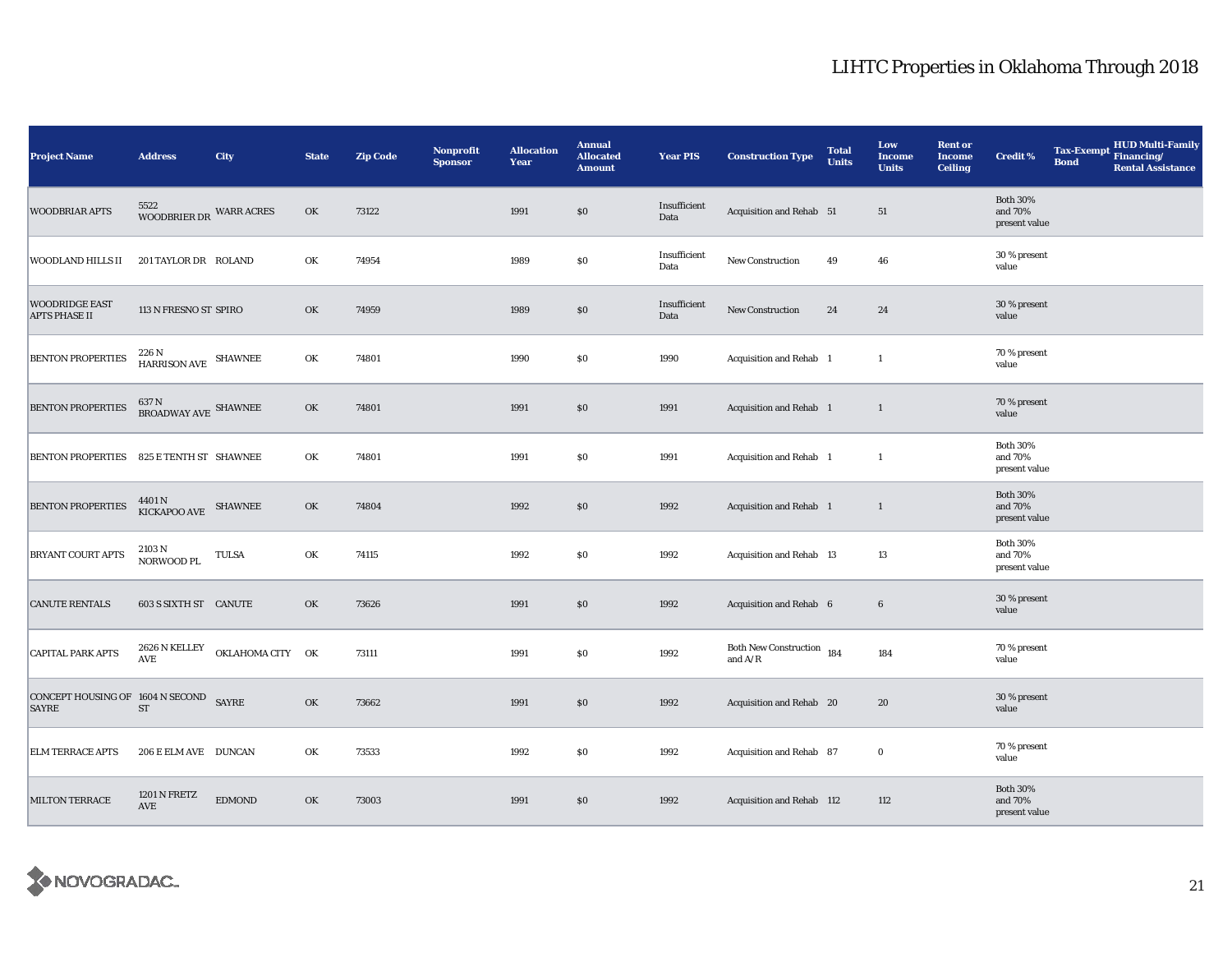| <b>Project Name</b>                           | <b>Address</b>                           | City                      | <b>State</b> | <b>Zip Code</b> | Nonprofit<br><b>Sponsor</b> | <b>Allocation</b><br>Year | <b>Annual</b><br><b>Allocated</b><br><b>Amount</b> | <b>Year PIS</b> | <b>Construction Type</b> | <b>Total</b><br><b>Units</b> | Low<br><b>Income</b><br><b>Units</b> | <b>Rent or</b><br><b>Income</b><br><b>Ceiling</b> | <b>Credit %</b>       | <b>Tax-Exempt</b><br><b>Bond</b> | HUD Multi-Family<br>Financing/<br><b>Rental Assistance</b> |
|-----------------------------------------------|------------------------------------------|---------------------------|--------------|-----------------|-----------------------------|---------------------------|----------------------------------------------------|-----------------|--------------------------|------------------------------|--------------------------------------|---------------------------------------------------|-----------------------|----------------------------------|------------------------------------------------------------|
| URBAN VILLAGE                                 | 1301 W<br>$\operatorname{COOLIDGE}$ AVE  | <b>BLACKWELL</b>          | OK           | 74631           |                             | 1991                      | \$0                                                | 1992            | New Construction         | 32                           | 32                                   |                                                   | 30 % present<br>value |                                  |                                                            |
| YORKSHIRE<br>RETIREMENT VILLAGE               | 2200W<br>WELLINGTON WAGONER<br><b>ST</b> |                           | OK           | 74467           |                             | 1991                      | $\$0$                                              | 1992            | Not Indicated            | 60                           | 24                                   |                                                   | 30 % present<br>value |                                  |                                                            |
| <b>ADA VILLAGE APTS</b>                       | 1100 KERR LAB $ADA$<br>RD                |                           | OK           | 74820           |                             | 1991                      | \$0                                                | 1993            | Not Indicated            | 44                           | 44                                   |                                                   | 30 % present<br>value |                                  |                                                            |
| <b>AMBER COURTS</b>                           |                                          | 100 WARREN ST HOLDENVILLE | OK           | 74848           |                             | 1992                      | $\$0$                                              | 1993            | <b>New Construction</b>  | 23                           | 23                                   |                                                   | 30 % present<br>value |                                  |                                                            |
| <b>BILLINGS PIONEER</b><br>VILLAGE            | 210 N<br><b>BROADWAY</b>                 | <b>BILLINGS</b>           | OK           | 74630           |                             | 1992                      | \$0                                                | 1993            | New Construction         | 12                           | $\bf{0}$                             |                                                   | 30 % present<br>value |                                  |                                                            |
| <b>CARRIAGE PARK</b>                          | 100 CARRIAGE<br><b>PARK</b>              | <b>WESTVILLE</b>          | OK           | 74965           |                             | 1992                      | \$0                                                | 1993            | New Construction         | 23                           | 23                                   |                                                   | 30 % present<br>value |                                  |                                                            |
| <b>GATEWAY PLACE</b>                          | <b>602 SE THIRD ST ANTLERS</b>           |                           | OK           | 74523           |                             | 1992                      | \$0                                                | 1993            | New Construction         | 23                           | 23                                   |                                                   | 30 % present<br>value |                                  |                                                            |
| <b>GRAND VALLEY APTS</b>                      | 716 S CNTY LINE GEARY<br>RD              |                           | OK           | 73040           |                             | 1993                      | \$0                                                | 1993            | Acquisition and Rehab 24 |                              | 24                                   |                                                   | Not<br>Indicated      |                                  |                                                            |
| HARVEST WOOD APTS 100 S BYRD ST COALGATE      |                                          |                           | OK           | 74538           |                             | 1992                      | \$0                                                | 1993            | New Construction         | 23                           | 23                                   |                                                   | 30 % present<br>value |                                  |                                                            |
| LEXINGTON VILLAGE 405 NW FIFTH<br><b>APTS</b> | ${\rm ST}$                               | <b>LEXINGTON</b>          | OK           | 73051           |                             | 1992                      | \$0                                                | 1993            | Acquisition and Rehab 8  |                              | 8                                    |                                                   | 30 % present<br>value |                                  |                                                            |
| LINCOLN MANOR APTS SPRINGFIELD                | 1205<br>DR                               | <b>ALTUS</b>              | OK           | 73521           |                             | 1993                      | \$0                                                | 1993            | Acquisition and Rehab 62 |                              | $\bf{0}$                             |                                                   | Not<br>Indicated      |                                  |                                                            |
| MAYSVILLE VILLAGE<br><b>APTS</b>              | 819 PARKVIEW MAYSVILLE                   |                           | OK           | 73057           |                             | 1992                      | \$0                                                | 1993            | Acquisition and Rehab 8  |                              | $\bf8$                               |                                                   | 30 % present<br>value |                                  |                                                            |
| OKEMAH VILLAGE<br><b>APTS</b>                 | 500 S 14TH ST                            | <b>OKEMAH</b>             | OK           | 74859           |                             | 1991                      | \$0                                                | 1993            | Acquisition and Rehab 30 |                              | 30                                   |                                                   | 30 % present<br>value |                                  |                                                            |

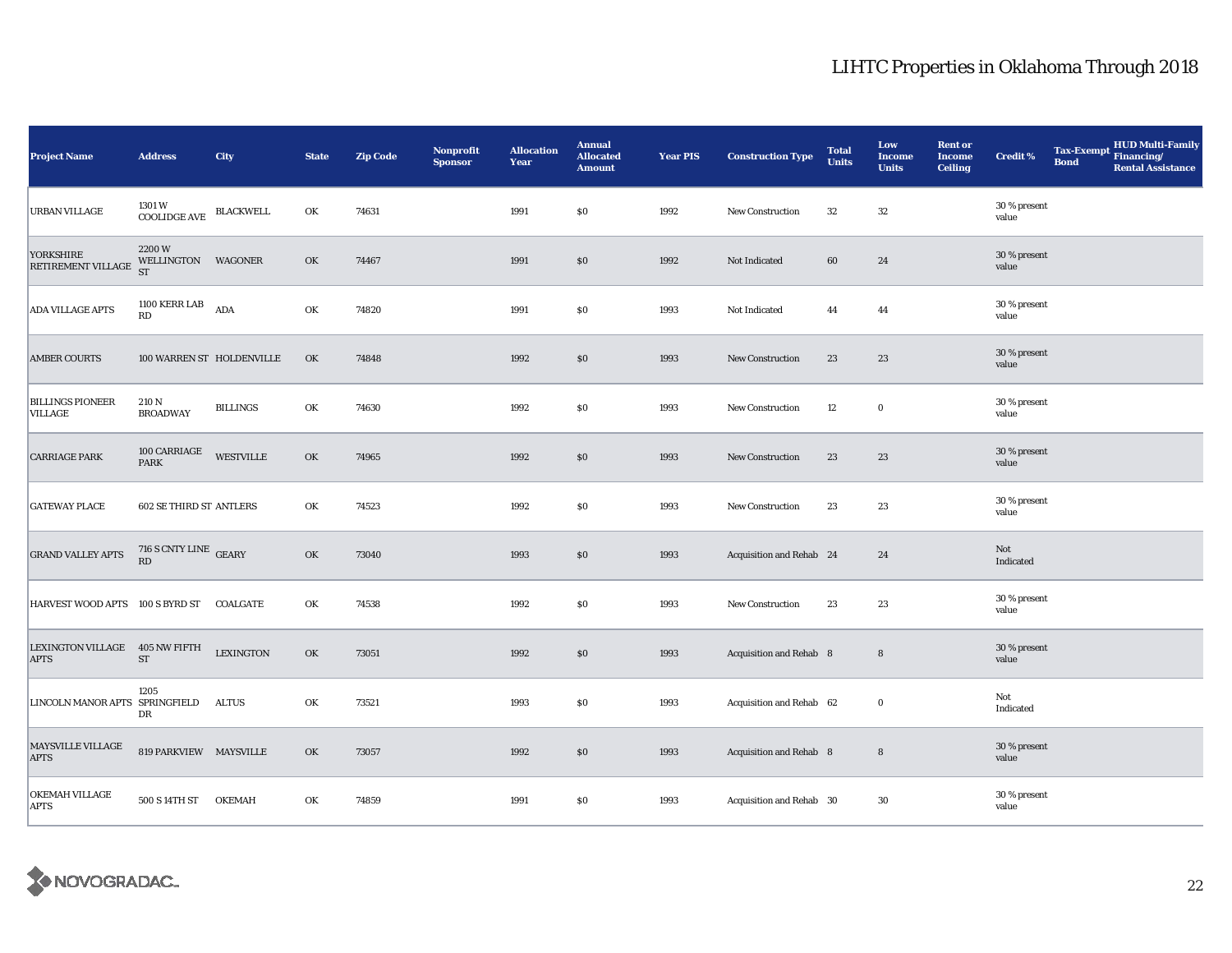| <b>Project Name</b>                                                                                                                              | <b>Address</b>                               | City                | <b>State</b> | <b>Zip Code</b> | Nonprofit<br><b>Sponsor</b> | <b>Allocation</b><br>Year | <b>Annual</b><br><b>Allocated</b><br><b>Amount</b> | <b>Year PIS</b> | <b>Construction Type</b>        | <b>Total</b><br><b>Units</b> | Low<br><b>Income</b><br><b>Units</b> | <b>Rent or</b><br><b>Income</b><br><b>Ceiling</b> | <b>Credit %</b>       | <b>Tax-Exempt</b><br><b>Bond</b> | <b>HUD Multi-Family</b><br>Financing/<br><b>Rental Assistance</b> |
|--------------------------------------------------------------------------------------------------------------------------------------------------|----------------------------------------------|---------------------|--------------|-----------------|-----------------------------|---------------------------|----------------------------------------------------|-----------------|---------------------------------|------------------------------|--------------------------------------|---------------------------------------------------|-----------------------|----------------------------------|-------------------------------------------------------------------|
| SILVERWOOD APTS                                                                                                                                  | 403W<br>SILVERWOOD<br>DR                     | <b>MIDWEST CITY</b> | OK           | 73110           |                             | 1992                      | \$0                                                | 1993            | Acquisition and Rehab 48        |                              | 48                                   |                                                   | 70 % present<br>value |                                  |                                                                   |
| SOUTHWIND VILLAGE 125 S WALKER<br><b>APTS</b>                                                                                                    | $\rm CIR$                                    | <b>ATOKA</b>        | OK           | 74525           |                             | 1992                      | $\$0$                                              | 1993            | New Construction                | 23                           | 23                                   |                                                   | 30 % present<br>value |                                  |                                                                   |
| <b>WOODBINE APTS</b>                                                                                                                             | 407 NW SECOND ANTLERS<br>${\rm ST}$          |                     | OK           | 74523           |                             | 1992                      | \$0                                                | 1993            | New Construction                | 35                           | $35\,$                               |                                                   | 30 % present<br>value |                                  |                                                                   |
| WYNNEWOOD VILLAGE $\,$ 1500 E ROBERT S $\,$ WYNNEWOOD APTS $\,$ KERR BLVD $\,$                                                                   |                                              |                     | OK           | 73098           |                             | 1992                      | \$0                                                | 1993            | Acquisition and Rehab 16        |                              | 16                                   |                                                   | 30 % present<br>value |                                  |                                                                   |
| <b>ASPEN WAY</b>                                                                                                                                 | 1000 NW 88TH<br>$\operatorname{ST}$          | OKLAHOMA CITY OK    |              | 73114           |                             | 1994                      | \$0                                                | 1993            | Acquisition and Rehab 105       |                              | 84                                   |                                                   | Not<br>Indicated      |                                  |                                                                   |
| <b>BROADWAY APTS</b>                                                                                                                             | 348 E<br>BROADWAY ST MUSKOGEE                |                     | OK           | 74403           |                             | 1992                      | $\$0$                                              | 1994            | Acquisition and Rehab 36        |                              | 36                                   |                                                   | 70 % present<br>value |                                  |                                                                   |
| <b>CHARAN APTS</b>                                                                                                                               | 3230 S WINSTON TULSA<br>$\operatorname{AVE}$ |                     | OK           | 74135           |                             | 1992                      | \$0                                                | 1994            | <b>Acquisition and Rehab 15</b> |                              | 11                                   |                                                   | 30 % present<br>value |                                  |                                                                   |
| CONCEPT HOUSING OF 1429 NADINE DR ADA<br><b>ADA</b>                                                                                              |                                              |                     | OK           | 74820           |                             | 1992                      | $\$0$                                              | 1994            | New Construction                | 8                            | 8                                    |                                                   | 30 % present<br>value |                                  |                                                                   |
| $\begin{tabular}{ll} \bf{EARTHSIDE DUPLEXES} & \begin{tabular}{ll} \bf 641A \\ \bf EARTHSIDE DR \\ \end{tabular} & \bf{CLAREMORE} \end{tabular}$ |                                              |                     | OK           | 74017           |                             | 1992                      | \$0                                                | 1994            | Acquisition and Rehab 32        |                              | $32\,$                               |                                                   | 70 % present<br>value |                                  |                                                                   |
| <b>FORREST LANE APTS</b>                                                                                                                         | <b>162 FORREST LN CLINTON</b>                |                     | OK           | 73601           |                             | 1993                      | \$0                                                | 1994            | <b>New Construction</b>         | 50                           | ${\bf 50}$                           |                                                   | Not<br>Indicated      |                                  |                                                                   |
| HIDDEN VALLEY APTS                                                                                                                               | 600 N CEDAR<br>AVE                           | <b>STROUD</b>       | OK           | 74079           |                             | 1992                      | \$0                                                | 1994            | Acquisition and Rehab 36        |                              | 36                                   |                                                   | 70 % present<br>value |                                  |                                                                   |
| <b>LAKELAND COVE APTS</b>                                                                                                                        | 424 LAKELAND<br>COVE TER                     | <b>EUFAULA</b>      | OK           | 74432           |                             | 1993                      | \$0                                                | 1994            | <b>New Construction</b>         | 48                           | 48                                   |                                                   | Not<br>Indicated      |                                  |                                                                   |
| <b>OAKVIEW APTS</b>                                                                                                                              | 200 OAKVIEW<br>DR                            | TISHOMINGO          | OK           | 73460           |                             | 1991                      | $\$0$                                              | 1994            | Acquisition and Rehab 24        |                              | 24                                   |                                                   | 30 % present<br>value |                                  |                                                                   |

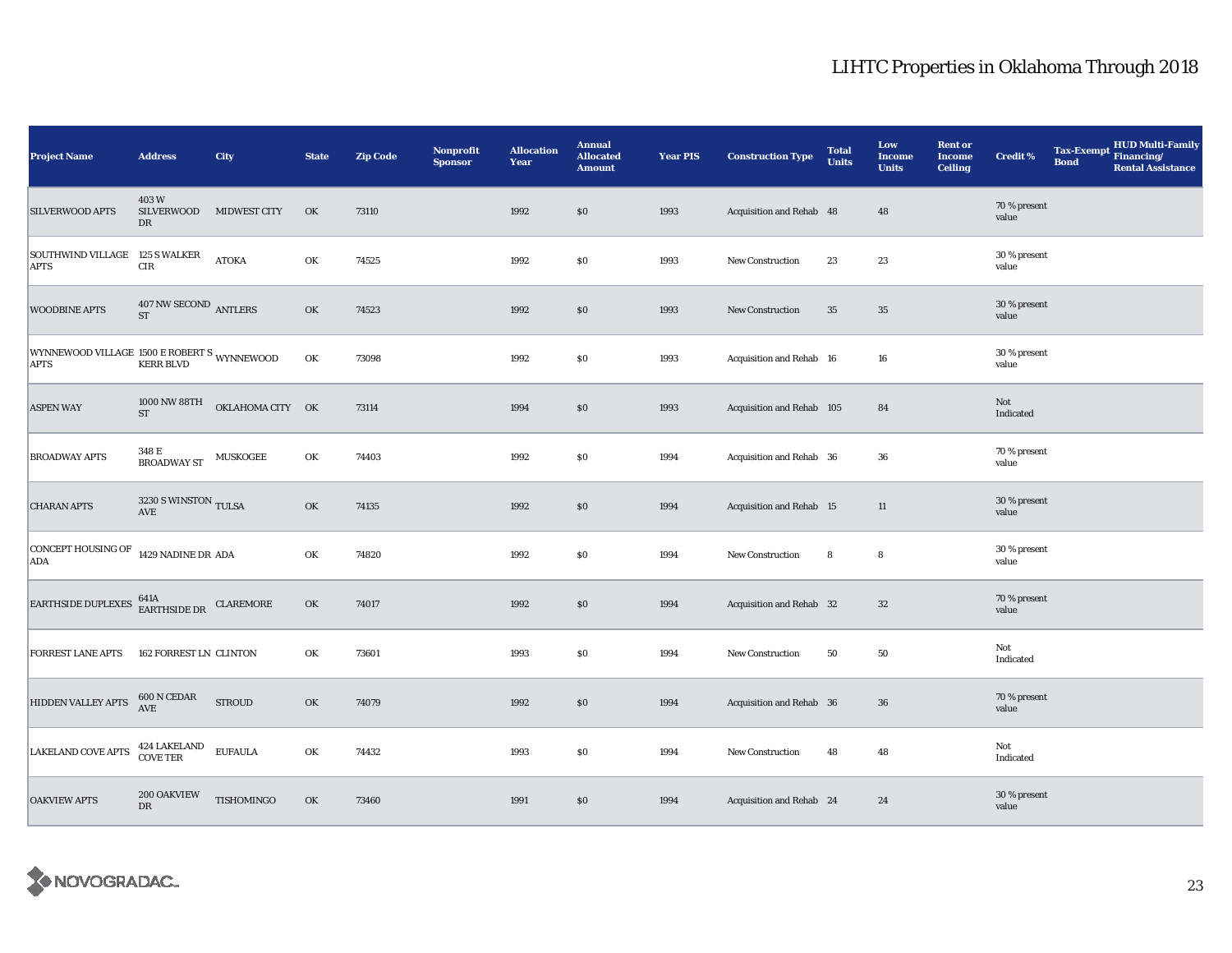| <b>Project Name</b>                           | <b>Address</b>                        | City             | <b>State</b> | <b>Zip Code</b> | Nonprofit<br><b>Sponsor</b> | <b>Allocation</b><br>Year | <b>Annual</b><br><b>Allocated</b><br><b>Amount</b> | <b>Year PIS</b> | <b>Construction Type</b> | <b>Total</b><br><b>Units</b> | Low<br><b>Income</b><br><b>Units</b> | <b>Rent or</b><br><b>Income</b><br><b>Ceiling</b> | <b>Credit %</b>                             | <b>Tax-Exempt</b><br><b>Bond</b> | HUD Multi-Family<br>Financing/<br><b>Rental Assistance</b> |
|-----------------------------------------------|---------------------------------------|------------------|--------------|-----------------|-----------------------------|---------------------------|----------------------------------------------------|-----------------|--------------------------|------------------------------|--------------------------------------|---------------------------------------------------|---------------------------------------------|----------------------------------|------------------------------------------------------------|
| <b>WESTSIDE VILLAGE</b>                       | 600 W MAIN ST HINTON                  |                  | OK           | 73047           |                             | 1994                      | \$0                                                | 1994            | New Construction         | 24                           | 24                                   |                                                   | Not<br>Indicated                            |                                  |                                                            |
| <b>WOOD TERRACE APTS</b>                      | $100\,\mathrm{W}$ FOURTH TAHLEQUAH ST |                  | OK           | 74464           |                             | 1993                      | $\$0$                                              | 1994            | <b>New Construction</b>  | 53                           | 21                                   |                                                   | Not<br>Indicated                            |                                  |                                                            |
| YALE MANOR APTS                               | 917 N YALE AVE TULSA                  |                  | OK           | 74115           |                             | 1992                      | $\$0$                                              | 1994            | Acquisition and Rehab 46 |                              | 44                                   |                                                   | 70 % present<br>value                       |                                  |                                                            |
| <b>COURTYARD APTS</b>                         | 3732 NW 23RD<br><b>ST</b>             | OKLAHOMA CITY OK |              | 73107           | $\rm No$                    | 1993                      | \$0                                                | 1995            | Acquisition and Rehab 40 |                              | 40                                   |                                                   | <b>Both 30%</b><br>and 70%<br>present value | No                               |                                                            |
| HONEYFIELD PLACE                              | 100 NE EIGHTH<br><b>ST</b>            | <b>STIGLER</b>   | OK           | 74462           | $\mathbf{No}$               | 1994                      | $\$0$                                              | 1995            | New Construction         | 19                           | 20                                   |                                                   | $30\,\%$ present $\,$ No value              |                                  |                                                            |
| <b>LAKEWOOD APTS</b>                          | 333 HICKORY                           | <b>KAW CITY</b>  | OK           | 74641           | $\rm\thinspace No$          | 1995                      | $\$0$                                              | 1995            | Acquisition and Rehab 8  |                              | $\bf8$                               |                                                   | $30$ % present $\,$ No value                |                                  |                                                            |
| <b>LEE POINTE APTS</b>                        | 100 W LEE ST                          | <b>VIAN</b>      | OK           | 74962           | $\mathbf{No}$               | 1994                      | $\$0$                                              | 1995            | New Construction         | 24                           | 24                                   |                                                   | $30\,\%$ present $\,$ No value              |                                  |                                                            |
| <b>ONE MORTON PLACE</b>                       | 100 FOURTH ST TALIHINA                |                  | OK           | 74571           |                             | 1994                      | $\$0$                                              | 1995            | <b>New Construction</b>  | 24                           | 24                                   |                                                   | $70\,\%$ present $\,$ No value              |                                  |                                                            |
| <b>PARKVIEW APTS</b>                          | 401 PARK VIEW GORE<br>DR              |                  | OK           | 74435           | $\mathbf{No}$               | 1993                      | $\$0$                                              | 1995            | New Construction         | 24                           | 24                                   |                                                   | $30$ % present $\,$ No $\,$<br>value        |                                  |                                                            |
| ROSEWOOD MANOR<br><b>RESIDENCE</b>            | 800 S KELLY<br>$\operatorname{AVE}$   | <b>EDMOND</b>    | OK           | 73003           | $\rm No$                    | 1994                      | \$0                                                | 1995            | New Construction         | 148                          | 148                                  |                                                   | $70\,\%$ present $${\rm No}$$ value         |                                  |                                                            |
| CHAPARRAL VILLAGE 300 CHEROKEE<br><b>APTS</b> | $\operatorname{AVE}$                  | <b>CHEROKEE</b>  | OK           | 73728           | No                          | 1995                      | $\$0$                                              | 1996            | Acquisition and Rehab 24 |                              | 24                                   |                                                   | $30\,\%$ present $\,$ No value              |                                  |                                                            |
| <b>CIMARRON VALLEY</b><br><b>APTS</b>         | 805W<br>OKLAHOMA                      | <b>OKEENE</b>    | OK           | 73763           | $\rm No$                    | 1995                      | \$0                                                | 1996            | Acquisition and Rehab 28 |                              | 28                                   |                                                   | $30$ % present $\,$ No value                |                                  |                                                            |
| <b>CRESCENT VILLAGE</b>                       | 600 N GRAND ST CRESCENT               |                  | OK           | 73028           | No                          | 1995                      | $\$0$                                              | 1996            | Acquisition and Rehab 20 |                              | 20                                   |                                                   | $30\,\%$ present $\,$ No value              |                                  |                                                            |

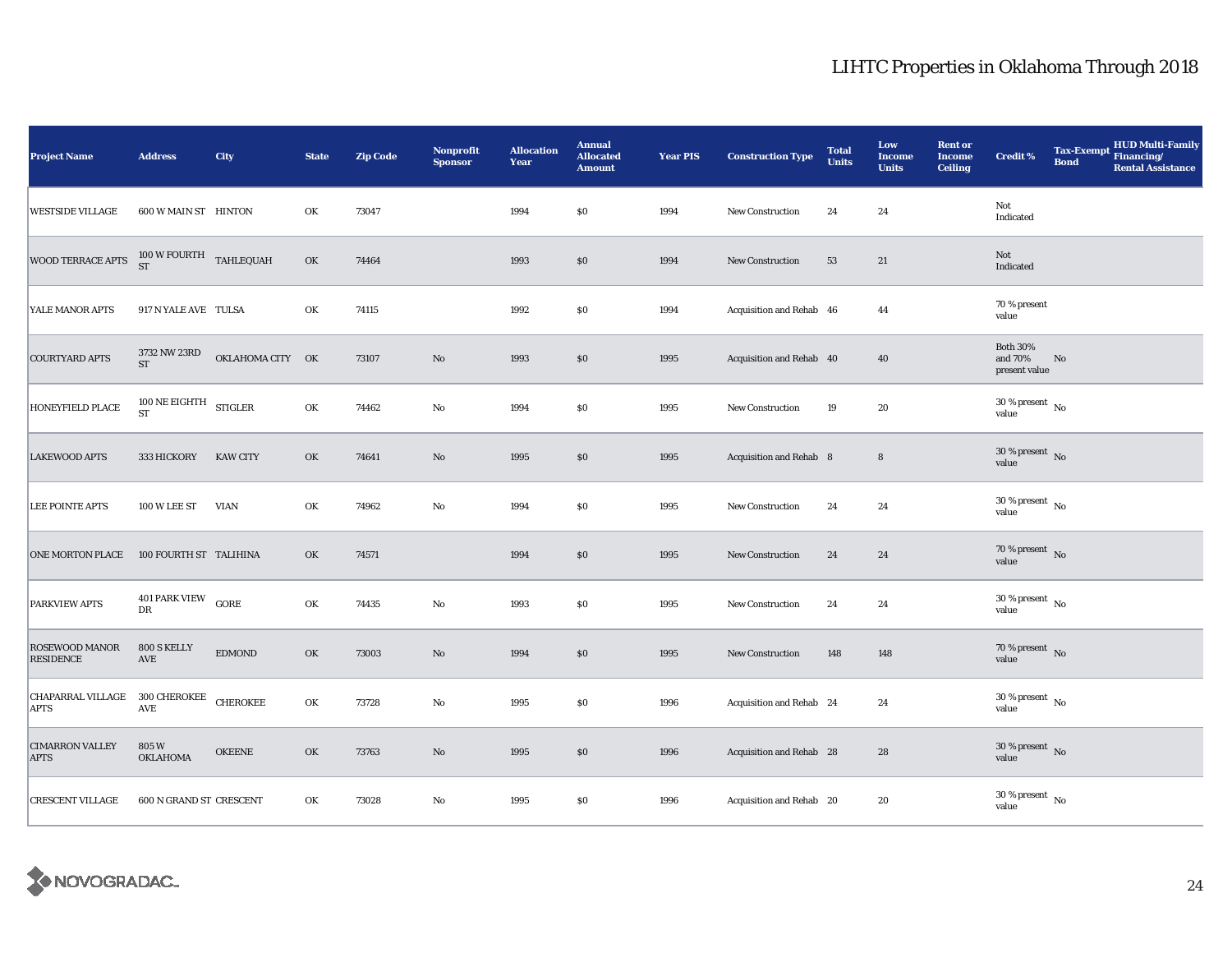| <b>Project Name</b>                       | <b>Address</b>                                | City                                               | <b>State</b> | <b>Zip Code</b> | <b>Nonprofit</b><br><b>Sponsor</b> | <b>Allocation</b><br>Year | <b>Annual</b><br><b>Allocated</b><br><b>Amount</b> | <b>Year PIS</b> | <b>Construction Type</b>  | <b>Total</b><br><b>Units</b> | Low<br><b>Income</b><br><b>Units</b> | <b>Rent or</b><br><b>Income</b><br><b>Ceiling</b> | <b>Credit %</b>                             | <b>Tax-Exempt</b><br><b>Bond</b> | <b>HUD Multi-Family</b><br>Financing/<br><b>Rental Assistance</b> |
|-------------------------------------------|-----------------------------------------------|----------------------------------------------------|--------------|-----------------|------------------------------------|---------------------------|----------------------------------------------------|-----------------|---------------------------|------------------------------|--------------------------------------|---------------------------------------------------|---------------------------------------------|----------------------------------|-------------------------------------------------------------------|
| <b>EVERGREEN APTS</b>                     | 4631 S BRADEN TULSA<br>AVE                    |                                                    | OK           | 74135           | Yes                                | 1994                      | $\$0$                                              | 1996            | Acquisition and Rehab 76  |                              | 76                                   |                                                   | $70\,\%$ present $\,$ No value              |                                  |                                                                   |
| NORWOOD APTS                              | $3025\,\mathrm{S}$ NORWOOD AVE TULSA          |                                                    | OK           | 74114           | Yes                                | 1996                      | $\$0$                                              | 1996            | Acquisition and Rehab 32  |                              | 31                                   |                                                   | <b>Both 30%</b><br>and 70%<br>present value | No                               |                                                                   |
| PALO DURO APTS                            |                                               | 409 NW 11TH ST OKLAHOMA CITY OK                    |              | 73103           | Yes                                | 1995                      | \$0                                                | 1996            | Acquisition and Rehab 22  |                              | 22                                   |                                                   | $70\,\%$ present $\,$ No value              |                                  |                                                                   |
| <b>GARDENS APTS</b>                       | $4302$ S GARNETT $_\mathrm{TULSA}$            |                                                    | OK           | 74146           | $\mathbf{No}$                      | 1994                      | \$0                                                | 1996            | New Construction          | 200                          | 200                                  |                                                   | $70\,\%$ present $\,$ No value              |                                  |                                                                   |
| WICHITA VALLEY APTS 103 E B AVE           |                                               | <b>CACHE</b>                                       | OK           | 73527           | No                                 | 1995                      | \$0                                                | 1996            | Acquisition and Rehab 16  |                              | 16                                   |                                                   | $30\,\%$ present $\,$ No value              |                                  |                                                                   |
| <b>WOLF CREEK APTS</b>                    | $206$ N SYLVANIA $\,$ SHATTUCK<br>ST          |                                                    | OK           | 73858           | $\mathbf{No}$                      | 1995                      | \$0                                                | 1996            | Acquisition and Rehab 20  |                              | 20                                   |                                                   | $30\,\%$ present $\,$ No $\,$<br>value      |                                  |                                                                   |
| ALDRIDGE<br><b>ACCOMMODATED</b><br>LIVING | 601 S SECOND<br>$\operatorname{ST}$           | $\sf MCALESTER$                                    | OK           | 74501           | Yes                                | 1995                      | \$0                                                | 1997            | Acquisition and Rehab 66  |                              | 66                                   |                                                   | $30\,\%$ present $\,$ No value              |                                  |                                                                   |
| <b>BRANCHTREE APTS</b>                    | <b>ST</b>                                     | $5001$ NW TENTH $\,$ OKLAHOMA CITY $\,$ OK $^{-1}$ |              | 73127           |                                    | 1996                      | \$0                                                | 1997            | Acquisition and Rehab 297 |                              | 297                                  |                                                   | $70\,\%$ present $\,$ No value              |                                  |                                                                   |
| CARRIAGE CROSSING                         | $28505 \to 141 \text{ST}$ ST $_{\rm{COMETA}}$ |                                                    | OK           | 74429           |                                    | 1996                      | \$0                                                | 1997            | New Construction          | 40                           | 39                                   |                                                   | $70\,\%$ present $\,$ No value              |                                  |                                                                   |
| <b>CHARDONNAY APTS</b>                    |                                               | 3017 N LEE AVE OKLAHOMA CITY OK                    |              | 73103           |                                    | 1996                      | $\$0$                                              | 1997            | Acquisition and Rehab 14  |                              | 14                                   |                                                   | $70$ % present $\,$ No $\,$<br>value        |                                  |                                                                   |
| <b>COTTAGE LANE APTS</b>                  | 1318 NADINE DR ADA                            |                                                    | OK           | 74820           |                                    | 1996                      | $\$0$                                              | 1997            | Acquisition and Rehab 44  |                              | 44                                   |                                                   | Not<br>Indicated                            | No                               |                                                                   |
| <b>EUFAULA VILLAGE</b><br><b>APTS</b>     | 300 J C WATTS<br>AVE                          | <b>EUFAULA</b>                                     | OK           | 74432           | No                                 | 1996                      | \$0                                                | 1997            | Acquisition and Rehab 24  |                              | 24                                   |                                                   | $30\,\%$ present $\,$ No value              |                                  |                                                                   |
| <b>FOREST CREEK APTS</b>                  | 7201 NW 122ND<br><b>ST</b>                    | OKLAHOMA CITY OK                                   |              | 73142           | Yes                                | 1995                      | $\$0$                                              | 1997            | New Construction          | 200                          | 200                                  |                                                   | $70\,\%$ present $\;$ No value              |                                  |                                                                   |

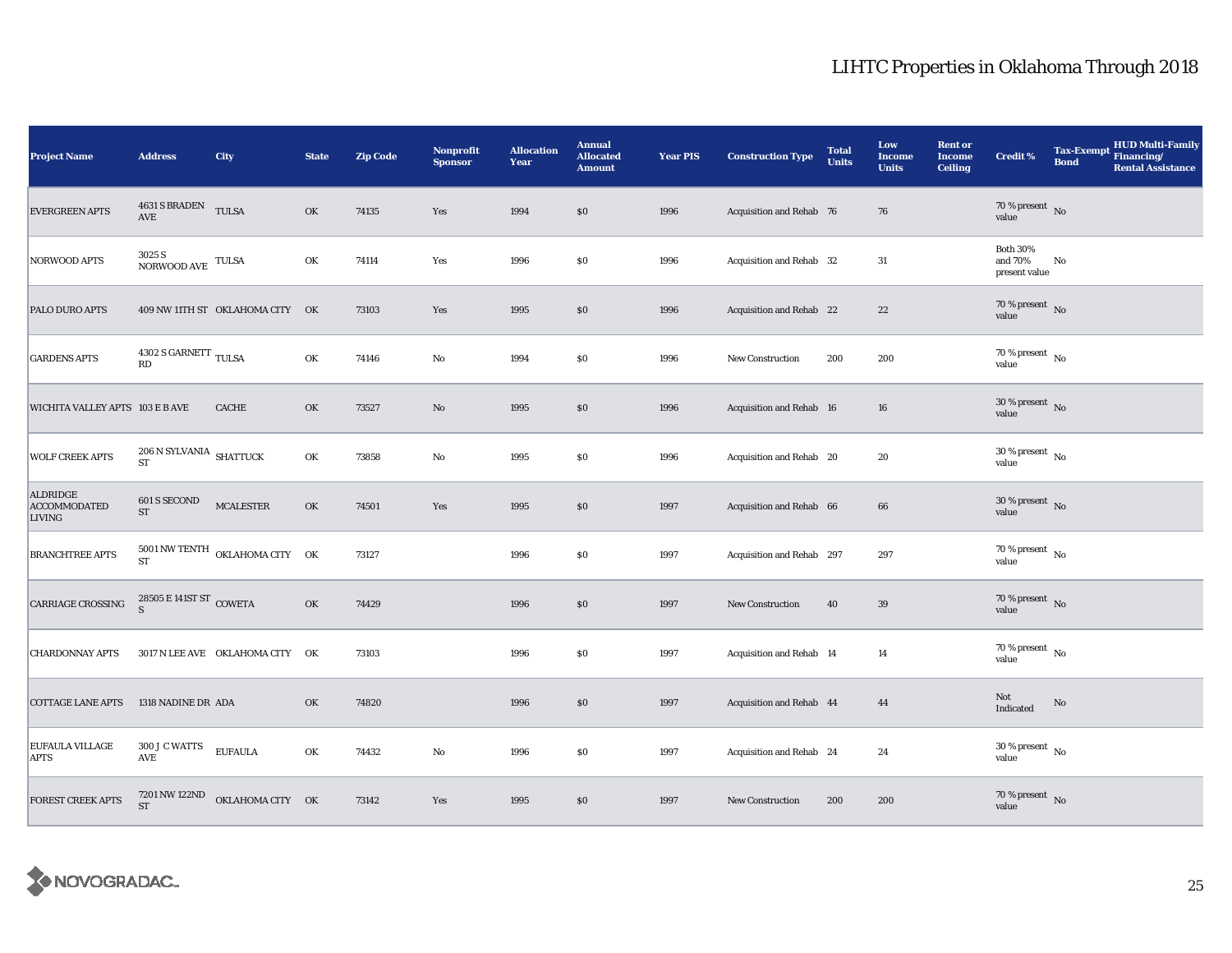| <b>Project Name</b>                                  | <b>Address</b>                                  | City             | <b>State</b> | <b>Zip Code</b> | Nonprofit<br><b>Sponsor</b> | <b>Allocation</b><br>Year | <b>Annual</b><br><b>Allocated</b><br><b>Amount</b> | <b>Year PIS</b> | <b>Construction Type</b>  | <b>Total</b><br><b>Units</b> | Low<br><b>Income</b><br><b>Units</b> | <b>Rent or</b><br><b>Income</b><br><b>Ceiling</b> | <b>Credit %</b>                             | <b>Tax-Exempt</b><br><b>Bond</b> | <b>HUD Multi-Family</b><br>Financing/<br><b>Rental Assistance</b> |
|------------------------------------------------------|-------------------------------------------------|------------------|--------------|-----------------|-----------------------------|---------------------------|----------------------------------------------------|-----------------|---------------------------|------------------------------|--------------------------------------|---------------------------------------------------|---------------------------------------------|----------------------------------|-------------------------------------------------------------------|
| KONAWA VILLAGE<br><b>APTS</b>                        | 400 N E ST                                      | <b>KONAWA</b>    | OK           | 74849           | No                          | 1996                      | \$0                                                | 1997            | Acquisition and Rehab 16  |                              | 16                                   |                                                   | $30\,\%$ present $\,$ No value              |                                  |                                                                   |
| OSAGE VILLAGE APTS                                   | <b>1125 S REGAN</b><br>$\operatorname{AVE}$     | <b>HOMINY</b>    | OK           | 74035           | $\rm No$                    | 1997                      | \$0                                                | 1997            | Acquisition and Rehab 24  |                              | 24                                   |                                                   | 30 % present $\,$ No $\,$<br>value          |                                  |                                                                   |
| <b>RIDGEVIEW DRIVE</b><br><b>APTS</b>                | 1036<br>$\mathbb{R}$ IDGEVIEW DR $\quad$ MADILL |                  | OK           | 73446           | Yes                         | 1996                      | \$0                                                | 1997            | Acquisition and Rehab 28  |                              | 28                                   |                                                   | <b>Both 30%</b><br>and 70%<br>present value | No                               |                                                                   |
| SUMERGLEN VILLAGE $^{100 \text{ S}}$ COLLEGE CORDELL |                                                 |                  | OK           | 73632           | $\rm No$                    | 1996                      | \$0                                                | 1997            | Acquisition and Rehab 20  |                              | 20                                   |                                                   | $30\,\%$ present $\,$ No value              |                                  |                                                                   |
| <b>SUNSET VILLAGE APTS</b>                           | $1300$ S WALKER $$\,{\rm ATOKA}$$ DR            |                  | OK           | 74525           | $\rm No$                    | 1996                      | \$0                                                | 1997            | Acquisition and Rehab 24  |                              | 24                                   |                                                   | $30$ % present $\,$ No $\,$<br>value        |                                  |                                                                   |
| <b>WELLSTON VILLAGE</b><br><b>APTS</b>               | 100 N ASH ST                                    | WELLSTON         | OK           |                 | $\mathbf{N}\mathbf{o}$      | 1996                      | \$0                                                | 1997            | Acquisition and Rehab 14  |                              | 14                                   |                                                   | $30\,\%$ present $\,$ No value              |                                  |                                                                   |
| WILL ROGERS APTS                                     | 524 W WILL<br>ROGERS BLVD                       | CLAREMORE        | OK           | 74017           | Yes                         | 1995                      | \$0                                                | 1997            | Acquisition and Rehab 38  |                              | ${\bf 38}$                           |                                                   | $70\%$ present $\overline{N_0}$<br>value    |                                  |                                                                   |
| ANDROS VILLAGE APTS 606 S 21ST ST                    |                                                 | <b>BLACKWELL</b> | OK           | 74631           |                             | 1997                      | \$0                                                | 1998            | Acquisition and Rehab 16  |                              | 16                                   |                                                   | $30\%$ present No<br>value                  |                                  |                                                                   |
| <b>APPLE LANE APTS</b>                               | 815 MCLAIN DR MULDROW                           |                  | OK           | 74948           |                             | 1997                      | \$0                                                | 1998            | Acquisition and Rehab 71  |                              | 69                                   |                                                   | <b>Both 30%</b><br>and 70%<br>present value | No                               |                                                                   |
| <b>ASHFORD PLACE APTS</b>                            | 3215 PIERRE<br>TERRON RD                        | <b>SHAWNEE</b>   | OK           |                 |                             | 1996                      | \$0                                                | 1998            | <b>New Construction</b>   | 100                          | 100                                  |                                                   | $70\,\%$ present $\,$ No value              |                                  |                                                                   |
| BRITTON COURTYARDS 7000 W<br>BRITTON RD              |                                                 | OKLAHOMA CITY OK |              | 73132           | Yes                         | 1996                      | \$0                                                | 1998            | Acquisition and Rehab 276 |                              | 276                                  |                                                   | $70\,\%$ present $\,$ No value              |                                  |                                                                   |
| <b>CHOUTEAU VILLAGE</b><br><b>APTS</b>               | 102 S VANN ST CHOUTEAU                          |                  | OK           | 74337           |                             | 1997                      | \$0                                                | 1998            | Acquisition and Rehab 12  |                              | $12\,$                               |                                                   | $30\,\%$ present $\,$ No value              |                                  |                                                                   |
| COUNTRY VILLAGE<br><b>APTS</b>                       | 28606 E 141ST ST COWETA<br>S                    |                  | OK           | 74429           |                             | 1997                      | \$0                                                | 1998            | Acquisition and Rehab 126 |                              | 124                                  |                                                   | <b>Both 30%</b><br>and 70%<br>present value | No                               |                                                                   |

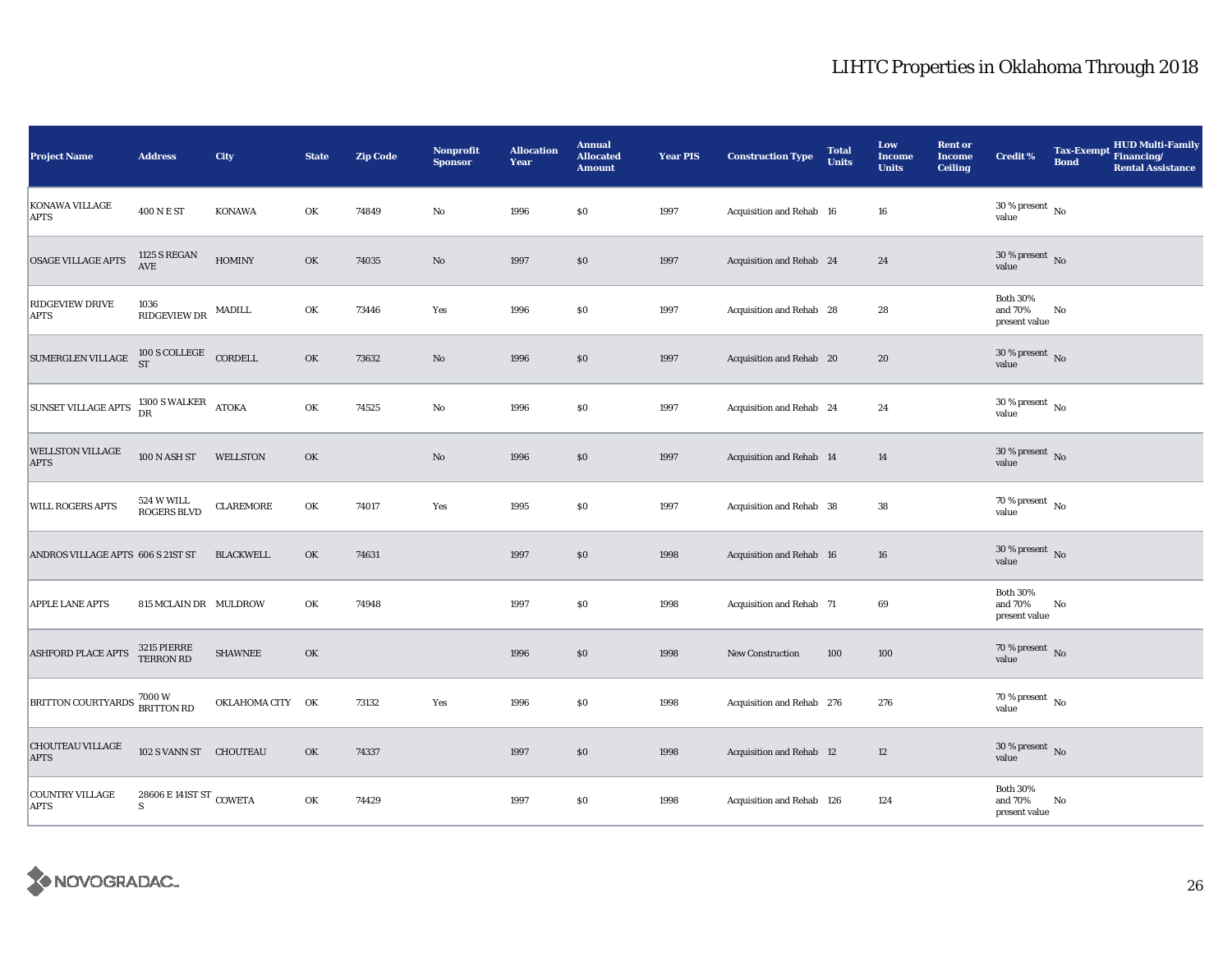| <b>Project Name</b>                                      | <b>Address</b>                                | City             | <b>State</b> | <b>Zip Code</b> | Nonprofit<br><b>Sponsor</b> | <b>Allocation</b><br>Year | <b>Annual</b><br><b>Allocated</b><br><b>Amount</b> | <b>Year PIS</b> | <b>Construction Type</b>  | <b>Total</b><br><b>Units</b> | Low<br><b>Income</b><br><b>Units</b> | <b>Rent or</b><br><b>Income</b><br><b>Ceiling</b> | Credit %                                    | <b>Tax-Exempt</b><br><b>Bond</b> | <b>HUD Multi-Family</b><br>Financing/<br><b>Rental Assistance</b> |
|----------------------------------------------------------|-----------------------------------------------|------------------|--------------|-----------------|-----------------------------|---------------------------|----------------------------------------------------|-----------------|---------------------------|------------------------------|--------------------------------------|---------------------------------------------------|---------------------------------------------|----------------------------------|-------------------------------------------------------------------|
| <b>CRESTVIEW DUPLEXES</b><br><b>PHASE I</b>              | 3535 N<br><b>CINCINNATI</b><br>AVE            | <b>TULSA</b>     | OK           | 74106           | Yes                         | 1996                      | \$0                                                | 1998            | <b>New Construction</b>   | 56                           | 56                                   |                                                   | 70 % present $\hbox{~No}$<br>value          |                                  |                                                                   |
| DRUMRIGHT PLACE<br><b>APTS</b>                           | 701 E WALNUT<br>ST                            | <b>DRUMRIGHT</b> | OK           | 74030           | $\rm No$                    | 1996                      | \$0                                                | 1998            | Acquisition and Rehab 24  |                              | 24                                   |                                                   | $30\,\%$ present $\,$ No $\,$<br>value      |                                  |                                                                   |
| <b>EMERALD GREENS</b>                                    | <b>2809 DEWEY</b><br>AVE                      | $NORMAN$         | OK           | 73072           | $\rm No$                    | 1996                      | \$0                                                | 1998            | Acquisition and Rehab 220 |                              | 132                                  |                                                   | 70 % present $\hbox{~No}$<br>value          |                                  |                                                                   |
| <b>GRAND VIEW APTS</b>                                   | 400 GRAND<br><b>BLVD</b>                      | <b>SAYRE</b>     | OK           |                 | $\mathbf {No}$              | 1997                      | \$0                                                | 1998            | Acquisition and Rehab 40  |                              | 40                                   |                                                   | <b>Both 30%</b><br>and 70%<br>present value | No                               |                                                                   |
| <b>HICKORY CROSSING</b>                                  | 2101 S HICKORY SAPULPA<br>$\operatorname{ST}$ |                  | OK           | 74066           | No                          | 1997                      | \$0                                                | 1998            | <b>New Construction</b>   | 40                           | 39                                   |                                                   | $70\,\%$ present $\,$ No value              |                                  |                                                                   |
| SENIOR COTTAGES OF 2901 OAK TREE NORMAN<br><b>NORMAN</b> | $\operatorname{AVE}$                          |                  | OK           | 73072           | Yes                         | 1996                      | \$0                                                | 1998            | New Construction          | 84                           | 84                                   |                                                   | $70$ % present $\,$ No $\,$<br>value        |                                  |                                                                   |
| <b>TIMBER TREE</b><br><b>PROPERTIES</b>                  | 1120 B ST                                     | COMMERCE         | OK           | 74339           | $\rm No$                    | 1997                      | \$0                                                | 1998            | Acquisition and Rehab 59  |                              | 58                                   |                                                   | <b>Both 30%</b><br>and 70%<br>present value | $\mathbf{No}$                    |                                                                   |
| YALE PLACE APTS                                          | 808 E ERIE AVE YALE                           |                  | OK           | 74085           | $\rm No$                    | 1997                      | \$0                                                | 1998            | Acquisition and Rehab 9   |                              | 9                                    |                                                   | $30$ % present $\,$ No $\,$<br>value        |                                  |                                                                   |
| YALE VILLAGE APTS                                        | 810 E ERIE AVE YALE                           |                  | OK           | 74085           | No                          | 1996                      | \$0                                                | 1998            | Acquisition and Rehab 8   |                              | $\bf 8$                              |                                                   | $30\,\%$ present $\,$ No value              |                                  |                                                                   |
| <b>ASHTON ON THE</b><br><b>GREENS</b>                    | 2411 ASHTON PL EL RENO                        |                  | OK           | 73036           | No                          | 1997                      | \$0                                                | 1999            | <b>New Construction</b>   | 100                          | 100                                  |                                                   | $70$ % present $\,$ No $\,$<br>value        |                                  |                                                                   |
| BROOKSTONE PARK OF 500 BRAD ST<br><b>EDMOND</b>          |                                               | <b>EDMOND</b>    | OK           |                 | Yes                         | 1998                      | \$0                                                | 1999            | New Construction          | 12                           | 12                                   |                                                   | $70\,\%$ present $\,$ No value              |                                  |                                                                   |
| <b>CHANDLER PLACE</b><br><b>APTS</b>                     | 600 BRANDON<br>RD                             | CHANDLER         | OK           | 74834           | No                          | 1997                      | \$0                                                | 1999            | Acquisition and Rehab 28  |                              | 28                                   |                                                   | $30$ % present $\,$ No $\,$<br>value        |                                  |                                                                   |
| <b>CHAPEL RIDGE OF</b><br><b>NORMAN</b>                  | 1900<br>RENAISSANCE NORMAN<br>DR              |                  | OK           | 73071           | $\mathbf{No}$               | 1998                      | \$0                                                | 1999            | <b>New Construction</b>   | 144                          | 96                                   |                                                   | $70\,\%$ present $\,$ No value              |                                  |                                                                   |

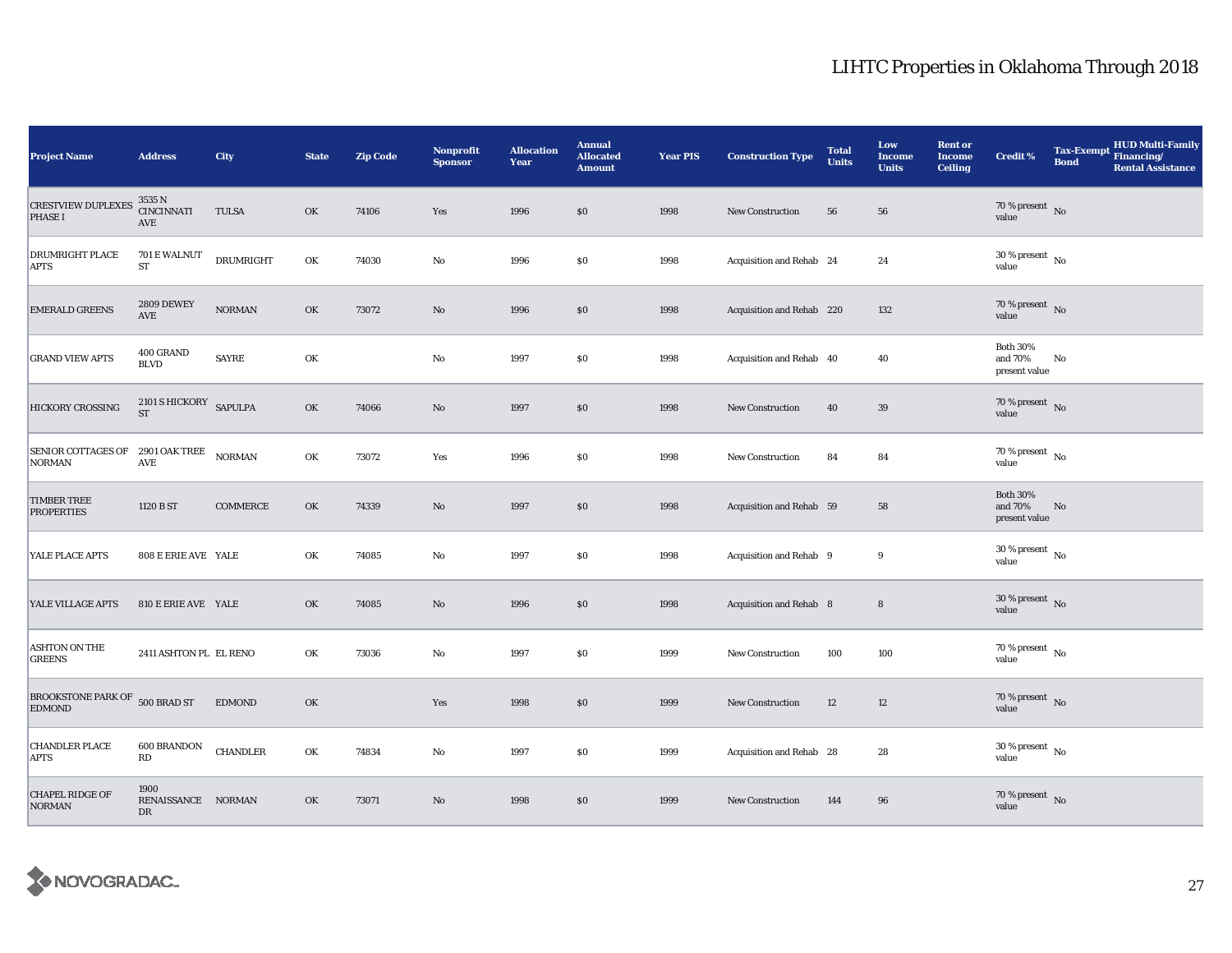| <b>Project Name</b>                          | <b>Address</b>                                   | City                           | <b>State</b> | <b>Zip Code</b> | <b>Nonprofit</b><br><b>Sponsor</b> | <b>Allocation</b><br>Year | <b>Annual</b><br><b>Allocated</b><br><b>Amount</b> | <b>Year PIS</b> | <b>Construction Type</b>  | <b>Total</b><br><b>Units</b> | Low<br><b>Income</b><br><b>Units</b> | <b>Rent or</b><br><b>Income</b><br><b>Ceiling</b> | <b>Credit %</b>                             | <b>Tax-Exempt</b><br><b>Bond</b> | <b>HUD Multi-Family</b><br>Financing/<br><b>Rental Assistance</b> |
|----------------------------------------------|--------------------------------------------------|--------------------------------|--------------|-----------------|------------------------------------|---------------------------|----------------------------------------------------|-----------------|---------------------------|------------------------------|--------------------------------------|---------------------------------------------------|---------------------------------------------|----------------------------------|-------------------------------------------------------------------|
| <b>COUNTRY OAKS</b>                          | 5648 S 33RD W<br>$\operatorname{\mathbf{AVE}}$   | <b>TULSA</b>                   | OK           | 74107           | Yes                                | 1997                      | \$0                                                | 1999            | New Construction          | 48                           | 48                                   |                                                   | 70 % present $\hbox{~No}$<br>value          |                                  |                                                                   |
| CUSHING VALLEY APTS 1400 E 16TH PL CUSHING   |                                                  |                                | OK           | 74023           | $\rm No$                           | 1997                      | \$0                                                | 1999            | Acquisition and Rehab 8   |                              | $\bf 8$                              |                                                   | $30\%$ present No<br>value                  |                                  |                                                                   |
| <b>CUSHING VILLAGE</b><br><b>APTS</b>        | 530 SOUTHGATE $_{\rm CUSHING}$<br>DR             |                                | OK           | 74023           | No                                 | 1997                      | $\$0$                                              | 1999            | Acquisition and Rehab 24  |                              | 24                                   |                                                   | $30\,\%$ present $_{\, \rm No}$<br>value    |                                  |                                                                   |
| <b>FOX RUN &amp; FAIRVIEW</b><br><b>APTS</b> | 1003 TARBY RD POTEAU                             |                                | OK           | 74953           | $\mathbf{No}$                      | 1998                      | \$0                                                | 1999            | Acquisition and Rehab 73  |                              | 71                                   |                                                   | <b>Both 30%</b><br>and 70%<br>present value | No                               |                                                                   |
| <b>GABLE HILLS APTS</b>                      | <b>7708 W PKWY</b><br><b>BLVD</b>                | TULSA                          | OK           | 74127           | No                                 | 1997                      | \$0                                                | 1999            | New Construction          | 144                          | 120                                  |                                                   | $70$ % present $\,$ No $\,$<br>value        |                                  |                                                                   |
| <b>GARDEN WALK APTS</b>                      | 307 S J T STITES SALLISAW<br>$\operatorname{ST}$ |                                | OK           | 74955           | Yes                                | 1998                      | \$0                                                | 1999            | New Construction          | 36                           | 35                                   |                                                   | 30 % present $\overline{N_0}$<br>value      |                                  |                                                                   |
| <b>GERONIMO VILLAGE</b>                      | 202 S CHIPPEWA $_{\rm GERONIMO}$<br>AVE          |                                | OK           | 73543           | $\rm No$                           | 1999                      | \$0                                                | 1999            | Acquisition and Rehab 8   |                              | 8                                    |                                                   | <b>Both 30%</b><br>and 70%<br>present value | No                               |                                                                   |
| <b>GLENCOE VILLAGE</b><br><b>APTS</b>        | 502 S PERRY<br>$\operatorname{AVE}$              | <b>GLENCOE</b>                 | OK           | 74032           | $\rm No$                           | 1997                      | $\$0$                                              | 1999            | Acquisition and Rehab 12  |                              | 12                                   |                                                   | $30$ % present $\,$ No $\,$<br>value        |                                  |                                                                   |
| GROVE VILLAGE APTS 505 N 36TH ST             |                                                  | <b>GROVE</b>                   | OK           | 74344           | $\mathbf{No}$                      | 1997                      | $\boldsymbol{\mathsf{S}}\boldsymbol{\mathsf{0}}$   | 1999            | Acquisition and Rehab 48  |                              | 48                                   |                                                   | $30\,\%$ present $_{\, \rm No}$<br>value    |                                  |                                                                   |
| HALEY'S VILLAGE APTS 490 E EIGHTH            |                                                  | <b>CHOUTEAU</b>                | OK           | 74337           | $\rm No$                           | 1997                      | \$0                                                | 1999            | Acquisition and Rehab 48  |                              | 48                                   |                                                   | $30\,\%$ present $\,$ No $\,$<br>value      |                                  |                                                                   |
| MEEKER VILLAGE APTS 400 DOVER CIR MEEKER     |                                                  |                                | OK           | 74855           | $\rm No$                           | 1997                      | \$0                                                | 1999            | Acquisition and Rehab 48  |                              | 48                                   |                                                   | $30$ % present $\,$ No $\,$<br>value        |                                  |                                                                   |
| <b>MONTERREY</b><br><b>COURTYARD APTS</b>    | ST                                               | 4220 NW TENTH OKLAHOMA CITY OK |              | 73107           | $\rm No$                           | 1997                      | \$0                                                | 1999            | Acquisition and Rehab 248 |                              | 248                                  |                                                   | 70 % present $\hbox{~No}$<br>value          |                                  |                                                                   |
| NOWATA VILLAGE<br><b>APTS</b>                | <b>615 TURNER LN NOWATA</b>                      |                                | OK           | 74048           | $\mathbf{No}$                      | 1997                      | \$0                                                | 1999            | Acquisition and Rehab 28  |                              | 28                                   |                                                   | $30$ % present $\,$ No $\,$<br>value        |                                  |                                                                   |

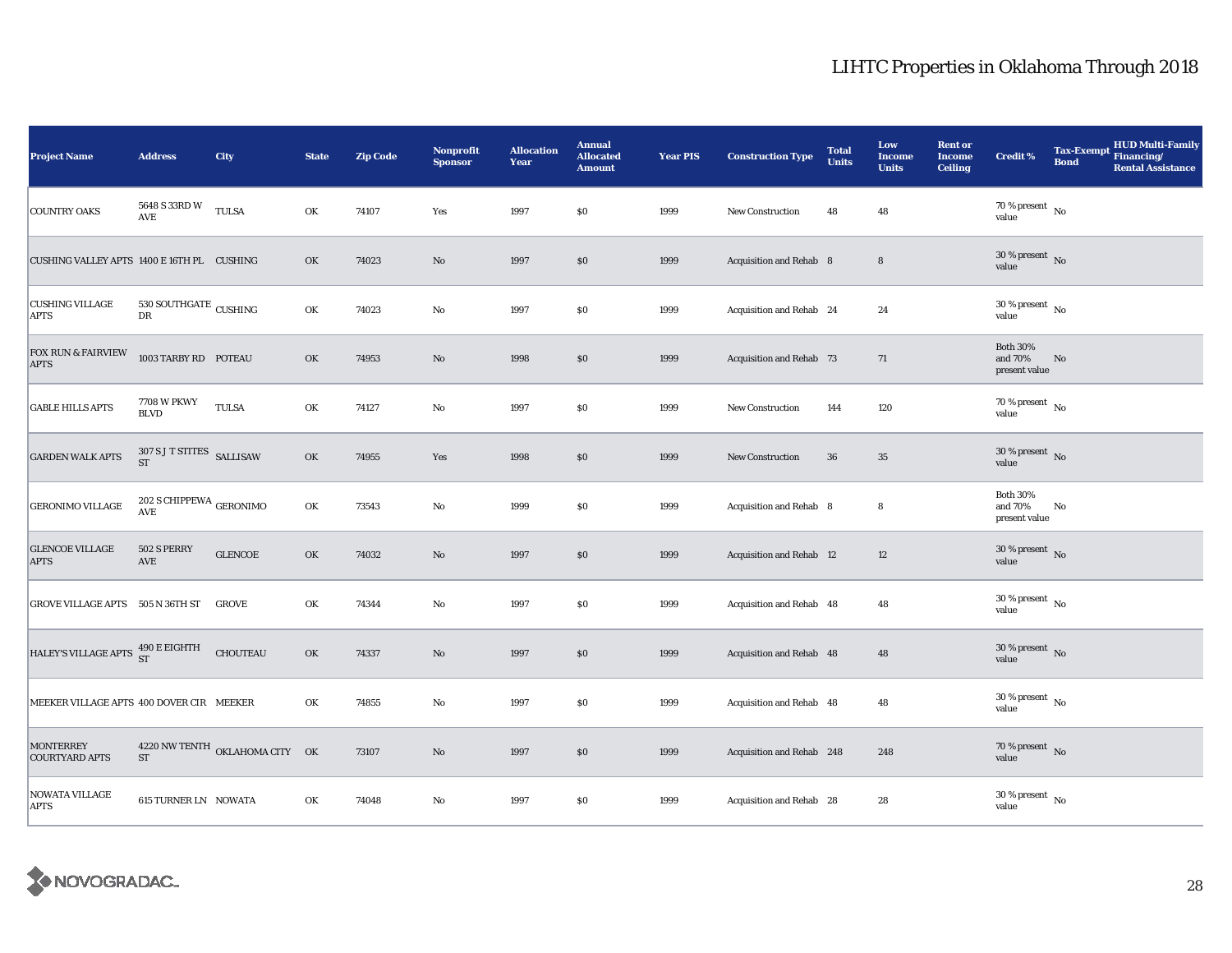| <b>Project Name</b>                       | <b>Address</b>                      | City              | <b>State</b> | <b>Zip Code</b> | <b>Nonprofit</b><br><b>Sponsor</b> | <b>Allocation</b><br>Year | <b>Annual</b><br><b>Allocated</b><br><b>Amount</b> | <b>Year PIS</b> | <b>Construction Type</b>  | <b>Total</b><br><b>Units</b> | Low<br><b>Income</b><br><b>Units</b> | <b>Rent or</b><br><b>Income</b><br><b>Ceiling</b> | <b>Credit %</b>                             | <b>Tax-Exempt</b><br><b>Bond</b> | HUD Multi-Family<br>Financing/<br><b>Rental Assistance</b> |
|-------------------------------------------|-------------------------------------|-------------------|--------------|-----------------|------------------------------------|---------------------------|----------------------------------------------------|-----------------|---------------------------|------------------------------|--------------------------------------|---------------------------------------------------|---------------------------------------------|----------------------------------|------------------------------------------------------------|
| PARK VIEW VILLAGE<br><b>APTS</b>          | 2211 S<br><b>KENTUCKY PL</b>        | OKLAHOMA CITY OK  |              | 73108           | Yes                                | 1997                      | \$0                                                | 1999            | Acquisition and Rehab 240 |                              | 238                                  |                                                   | <b>Both 30%</b><br>and 70%<br>present value | No                               |                                                            |
| PHEASANT CREEK APTS 909 NW 15TH ST GUYMON |                                     |                   | OK           | 73942           | $\rm No$                           | 1998                      | \$0                                                | 1999            | Acquisition and Rehab 48  |                              | 48                                   |                                                   | $30\,\%$ present $_{\, \rm No}$<br>value    |                                  |                                                            |
| <b>SAVANNAH POINTE</b><br><b>APTS</b>     | 6110 N<br>MACARTHUR<br><b>BLVD</b>  | <b>WARR ACRES</b> | OK           | 73122           | Yes                                | 1998                      | \$0                                                | 1999            | Acquisition and Rehab 137 |                              | 137                                  |                                                   | 70 % present $\hbox{~No}$<br>value          |                                  |                                                            |
| <b>WOODLAND HILLS</b><br><b>APTS</b>      | 201 TAYLOR DR ROLAND                |                   | OK           | 74954           | No                                 | 1998                      | \$0                                                | 1999            | Acquisition and Rehab 51  |                              | 51                                   |                                                   | <b>Both 30%</b><br>and 70%<br>present value | No                               |                                                            |
| <b>ASHBROOKE PLACE</b><br><b>APTS</b>     | 1934 KNOX RD ARDMORE                |                   | OK           | 73401           | $\rm No$                           | 1998                      | $\$0$                                              | 2000            | New Construction          | 100                          | 99                                   |                                                   | 70 % present $\,$ No $\,$<br>value          |                                  |                                                            |
| <b>BRISTON PLACE APTS</b>                 | 800 S KELLY<br>$\operatorname{AVE}$ | <b>BRISTOW</b>    | OK           | 74010           | $\rm No$                           | 1999                      | \$0                                                | 2000            | Acquisition and Rehab 28  |                              | 28                                   |                                                   | 30 % present $\,$ No $\,$<br>value          |                                  |                                                            |
| <b>CAPITAL PARK</b>                       | 2606 N KELLEY<br>AVE                | OKLAHOMA CITY OK  |              | 73111           |                                    | 1999                      | $\$0$                                              | 2000            | Acquisition and Rehab 136 |                              | 136                                  |                                                   | $70\,\%$ present $\,$ No value              |                                  |                                                            |
| <b>CARDINAL HEIGHTS</b>                   | 224 S 19TH ST                       | COLLINSVILLE      | OK           | 74021           | Yes                                | 1999                      | \$0                                                | 2000            | New Construction          | 40                           | 39                                   |                                                   | $70\%$ present $\overline{N_0}$<br>value    |                                  |                                                            |
| <b>GARDEN PARK APTS</b>                   | $207$ N HICKORY SAPULPA ST          |                   | OK           | 74066           | No                                 | 1998                      | $\$0$                                              | 2000            | Acquisition and Rehab 100 |                              | 100                                  |                                                   | <b>Both 30%</b><br>and 70%<br>present value | No                               |                                                            |
| <b>GARLAND SQUARE OF</b><br><b>STROUD</b> | 600 N CEDAR<br>AVE                  | <b>STROUD</b>     | OK           | 74079           | Yes                                | 1999                      | \$0                                                | 2000            | Acquisition and Rehab 36  |                              | 35                                   |                                                   | $70$ % present $\,$ No $\,$<br>value        |                                  |                                                            |
| <b>KELLY HEIGHTS</b>                      | 701 S LYNN ST                       | <b>BRISTOW</b>    | OK           | 74010           | Yes                                | 1998                      | \$0                                                | 2000            | New Construction          | 30                           | 30                                   |                                                   | 70 % present $\hbox{~No}$<br>value          |                                  |                                                            |
| <b>NORTH GLEN APTS</b>                    | 400 E 14TH                          | CORDELL           | OK           | 73632           | No                                 | 1998                      | \$0                                                | 2000            | Acquisition and Rehab 24  |                              | 24                                   |                                                   | <b>Both 30%</b><br>and 70%<br>present value | No                               |                                                            |
| <b>NORTH PARK APTS</b>                    | 203 N BELL ST MARIETTA              |                   | OK           | 73448           | No                                 | 1999                      | \$0                                                | 2000            | Acquisition and Rehab 30  |                              | 30                                   |                                                   | <b>Both 30%</b><br>and 70%<br>present value | No                               |                                                            |

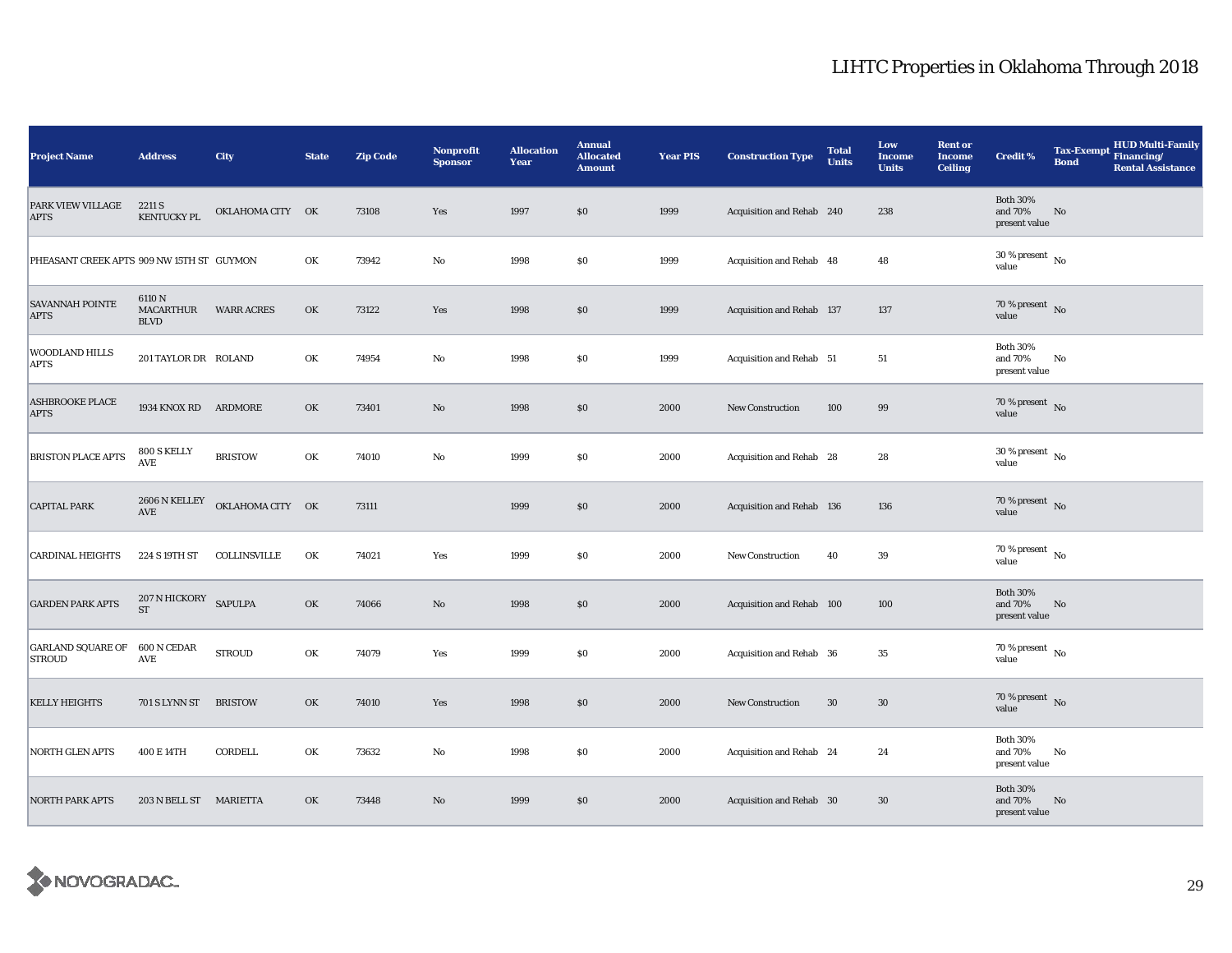| <b>Project Name</b>                                         | <b>Address</b>                                  | City                                               | <b>State</b> | <b>Zip Code</b> | <b>Nonprofit</b><br><b>Sponsor</b> | <b>Allocation</b><br>Year | <b>Annual</b><br><b>Allocated</b><br><b>Amount</b> | <b>Year PIS</b> | <b>Construction Type</b>  | <b>Total</b><br><b>Units</b> | Low<br><b>Income</b><br><b>Units</b> | <b>Rent or</b><br><b>Income</b><br><b>Ceiling</b> | Credit %                                    | <b>Tax-Exempt</b><br><b>Bond</b> | <b>HUD Multi-Family</b><br>Financing/<br><b>Rental Assistance</b> |
|-------------------------------------------------------------|-------------------------------------------------|----------------------------------------------------|--------------|-----------------|------------------------------------|---------------------------|----------------------------------------------------|-----------------|---------------------------|------------------------------|--------------------------------------|---------------------------------------------------|---------------------------------------------|----------------------------------|-------------------------------------------------------------------|
| <b>RIVER POINTE APTS</b>                                    | 1199 SW 15TH ST WAGONER                         |                                                    | OK           | 74467           | Yes                                | 1999                      | \$0                                                | 2000            | <b>New Construction</b>   | 60                           | 60                                   |                                                   | $70$ % present $\,$ No $\,$<br>value        |                                  |                                                                   |
| <b>STONERIDGE APTS</b>                                      | 2505 E 88TH ST TULSA                            |                                                    | OK           | 74137           | $\rm No$                           | 1999                      | \$0                                                | 2000            | Acquisition and Rehab 342 |                              | 342                                  |                                                   | $30\,\%$ present $\,$ Yes value             |                                  |                                                                   |
| <b>SUMMERFIELD</b><br><b>VILLAGE</b>                        | 507 LOCUST ST CUSTER CITY                       |                                                    | OK           | 73639           | $\rm No$                           | 1999                      | \$0                                                | 2000            | Acquisition and Rehab 12  |                              | $12\,$                               |                                                   | $30$ % present $\,$ No $\,$<br>value        |                                  |                                                                   |
| <b>VANDEVER HOUSE</b>                                       |                                                 | $3102$ S JUNIPER $$\sf BROKEN\; ARROW$$ $$\sf OK$$ |              | 74012           | Yes                                | 1998                      | $\$0$                                              | 2000            | <b>New Construction</b>   | 48                           | 47                                   |                                                   | $70\,\%$ present $\,$ No value              |                                  |                                                                   |
| <b>VILLA DE VEY</b>                                         | 1111 24TH AVE<br>SW                             | <b>NORMAN</b>                                      | OK           | 73069           | No                                 | 1998                      | \$0                                                | 2000            | Acquisition and Rehab 92  |                              | 91                                   |                                                   | $70\,\%$ present $\,$ No value              |                                  |                                                                   |
| <b>WHISPERING PLAINS</b><br><b>APTS</b>                     | 130 NE 24TH ST GUYMON                           |                                                    | OK           | 73942           | Yes                                | 1998                      | \$0                                                | 2000            | New Construction          | 60                           | 59                                   |                                                   | 70 % present $\hbox{~No}$<br>value          |                                  |                                                                   |
| ANADARKO VILLAGE                                            | $400$ S COUNTRY ANADARKO CLUB RD                |                                                    | OK           | 73005           | $\rm No$                           | 2001                      | \$0                                                | 2001            | Acquisition and Rehab 48  |                              | 47                                   |                                                   | $30$ % present $\,$ No $\,$<br>value        |                                  |                                                                   |
| <b>AUTUMN PARK</b>                                          | 8401 E 134TH ST BIXBY<br>$\overline{S}$         |                                                    | OK           | 74008           | Yes                                | 2001                      | \$0                                                | 2001            | New Construction          | 40                           | 39                                   |                                                   | 70 % present $\,$ No $\,$<br>value          |                                  |                                                                   |
| <b>CHAPEL RIDGE OF</b><br><b>CLAREMORE</b>                  | 2500<br><b>FREDERICK RD</b>                     | CLAREMORE                                          | OK           | 74019           | No                                 | 2000                      | \$0                                                | 2001            | <b>New Construction</b>   | 104                          | 104                                  |                                                   | $30\,\%$ present $\,$ Yes value             |                                  |                                                                   |
| <b>COPPER RIDGE APTS</b>                                    | $1515\,\mathrm{W}$ HIGHLAND AVE $\,$ PONCA CITY |                                                    | OK           | 74601           | Yes                                | 1999                      | \$0                                                | 2001            | <b>New Construction</b>   | 54                           | 54                                   |                                                   | $70\,\%$ present $\,$ No value              |                                  |                                                                   |
| CRESTVIEW DUPLEXES 312 E 35TH CT N TULSA<br><b>PHASE II</b> |                                                 |                                                    | OK           | 74106           | Yes                                | 1999                      | \$0                                                | 2001            | New Construction          | 56                           | 56                                   |                                                   | 70 % present $\hbox{~No}$<br>value          |                                  |                                                                   |
| <b>GARDEN WALK OF</b><br><b>FORT GIBSON</b>                 | 1200 CEDAR<br>RIDGE DR                          | <b>FORT GIBSON</b>                                 | OK           | 74434           | No                                 | 1999                      | \$0                                                | 2001            | Acquisition and Rehab 95  |                              | 93                                   |                                                   | <b>Both 30%</b><br>and 70%<br>present value | No                               |                                                                   |
| <b>GARDEN WALK OF</b><br><b>JONES</b>                       | 13294 E<br><b>BRITTON RD</b>                    | <b>JONES</b>                                       | OK           | 73049           | Yes                                | 2001                      | \$0                                                | 2001            | New Construction          | $32\,$                       | 32                                   |                                                   | $30\,\%$ present $\,$ No value              |                                  |                                                                   |

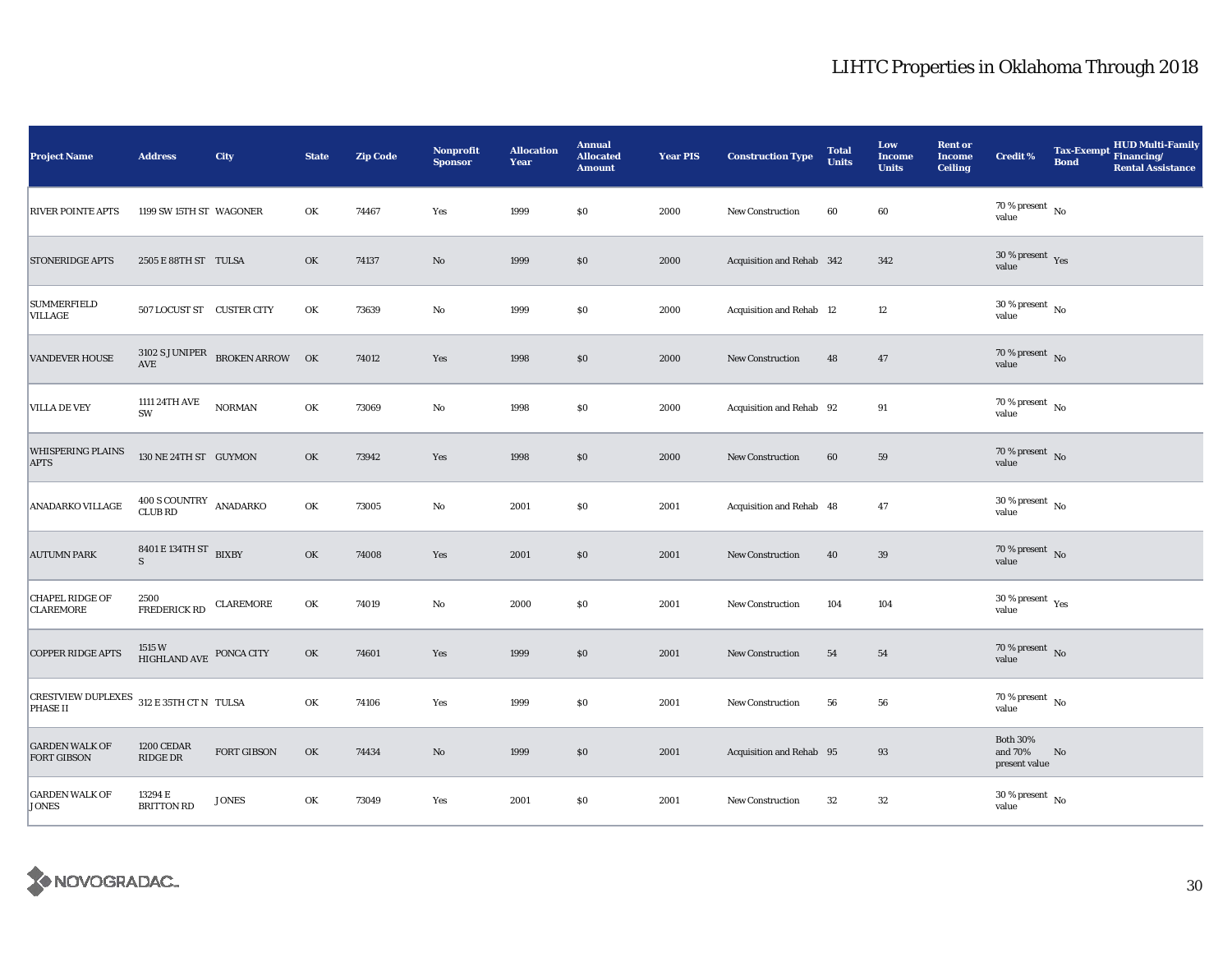| <b>Project Name</b>                              | <b>Address</b>                             | City            | <b>State</b> | <b>Zip Code</b> | Nonprofit<br><b>Sponsor</b> | <b>Allocation</b><br>Year | <b>Annual</b><br><b>Allocated</b><br><b>Amount</b> | <b>Year PIS</b> | <b>Construction Type</b>  | <b>Total</b><br><b>Units</b> | Low<br><b>Income</b><br><b>Units</b> | <b>Rent or</b><br><b>Income</b><br><b>Ceiling</b> | <b>Credit %</b>                             | <b>Tax-Exempt</b><br><b>Bond</b> | HUD Multi-Family<br>Financing/<br><b>Rental Assistance</b> |
|--------------------------------------------------|--------------------------------------------|-----------------|--------------|-----------------|-----------------------------|---------------------------|----------------------------------------------------|-----------------|---------------------------|------------------------------|--------------------------------------|---------------------------------------------------|---------------------------------------------|----------------------------------|------------------------------------------------------------|
| <b>GARDEN WALK OF</b><br><b>VINITA</b>           | <b>1400 W HOPE</b><br>$\operatorname{AVE}$ | <b>VINITA</b>   | OK           | 74301           | $\rm No$                    | 1999                      | $\$0$                                              | 2001            | Acquisition and Rehab 43  |                              | 42                                   |                                                   | <b>Both 30%</b><br>and 70%<br>present value | No                               |                                                            |
| <b>GARLAND SQUARE OF</b><br><b>NORMAN</b>        | 201<br>WOODCREST DR $\,$ NORMAN            |                 | OK           | 73071           | Yes                         | 1999                      | $\$0$                                              | 2001            | Acquisition and Rehab 100 |                              | 78                                   |                                                   | <b>Both 30%</b><br>and 70%<br>present value | No                               |                                                            |
| <b>HERITAGE VILLAGE</b>                          | 406 W INDIANA WALTERS<br><b>ST</b>         |                 | OK           | 73572           | $\rm No$                    | 2001                      | \$0                                                | 2001            | Acquisition and Rehab 24  |                              | 24                                   |                                                   | $30$ % present $\,$ No $\,$<br>value        |                                  |                                                            |
| MORRISON VILLAGE                                 | 1001 SEVENTH<br><b>ST</b>                  | <b>MORRISON</b> | OK           | 73061           | No                          | 2000                      | \$0                                                | 2001            | Acquisition and Rehab 12  |                              | $11\,$                               |                                                   | $30\,\%$ present $\,$ No value              |                                  |                                                            |
| NORTHFORK VILLAGE<br><b>APTS</b>                 | 620 MCCALL                                 | <b>BLAIR</b>    | OK           | 73526           | $\rm No$                    | 2001                      | \$0                                                | 2001            | Acquisition and Rehab 16  |                              | 16                                   |                                                   | $30\,\%$ present $\,$ No value              |                                  |                                                            |
| <b>OAKVIEW PIONEER</b><br><b>VILLAGE II</b>      | $604$ FLOYD BOX $\,$ TISHOMINGO $\,$<br>DR |                 | OK           | 73460           | $\rm No$                    | 2001                      | \$0                                                | 2001            | New Construction          | 24                           | 24                                   |                                                   | $30\,\%$ present $\,$ No $\,$<br>value      |                                  |                                                            |
| PARK LANE APTS                                   | 120W<br><b>BALLPARK RD</b>                 | <b>MARLOW</b>   | OK           | 73055           | $\rm No$                    | 2001                      | \$0                                                | 2001            | Acquisition and Rehab 24  |                              | 24                                   |                                                   | <b>Both 30%</b><br>and 70%<br>present value | $\mathbf{No}$                    |                                                            |
| PARK VILLAGE                                     | 650 S<br>MEMORIAL DR                       | TULSA           | OK           | 74112           | Yes                         | 1999                      | $\$0$                                              | 2001            | New Construction          | 44                           | $\bf 43$                             |                                                   | 70 % present $\,$ No $\,$<br>value          |                                  |                                                            |
| ROULEAU HOUSE                                    | 20 E MAIN ST                               | <b>IDABEL</b>   | OK           | 74745           | Yes                         | 2001                      | \$0                                                | 2001            | Acquisition and Rehab 20  |                              | 20                                   |                                                   | $30\,\%$ present $\,$ No value              |                                  |                                                            |
| RUSH CREEK VILLAGE 515 N FIFTH ST RUSH SPRINGS   |                                            |                 | OK           | 73082           | No                          | 2001                      | $\$0$                                              | 2001            | Acquisition and Rehab 24  |                              | 24                                   |                                                   | $30\,\%$ present $\,$ No $\,$<br>value      |                                  |                                                            |
| <b>SAVANNAH PARK OF</b><br><b>TAHLEQUAH</b>      | 900 S<br><b>SANDSTONE</b><br>AVE           | TAHLEQUAH       | OK           | 74464           | $\rm No$                    | 2001                      | $\$0$                                              | 2001            | New Construction          | 24                           | 24                                   |                                                   | $30\,\%$ present $\,$ No value              |                                  |                                                            |
| <b>SENIOR RESIDENCES</b><br><b>OF STILLWATER</b> | 1501 S MAIN ST STILLWATER                  |                 | OK           | 74074           | Yes                         | 1999                      | \$0                                                | 2001            | <b>New Construction</b>   | 54                           | 54                                   |                                                   | 70 % present $\hbox{~No}$<br>value          |                                  |                                                            |
| <b>SUMMER RIDGE APT</b><br><b>HOMES</b>          | 231 DOUGLAS ST MUSKOGEE                    |                 | OK           | 74401           | Yes                         | 2000                      | $\$0$                                              | 2001            | New Construction          | 60                           | 60                                   |                                                   | $70\,\%$ present $\,$ No value              |                                  |                                                            |

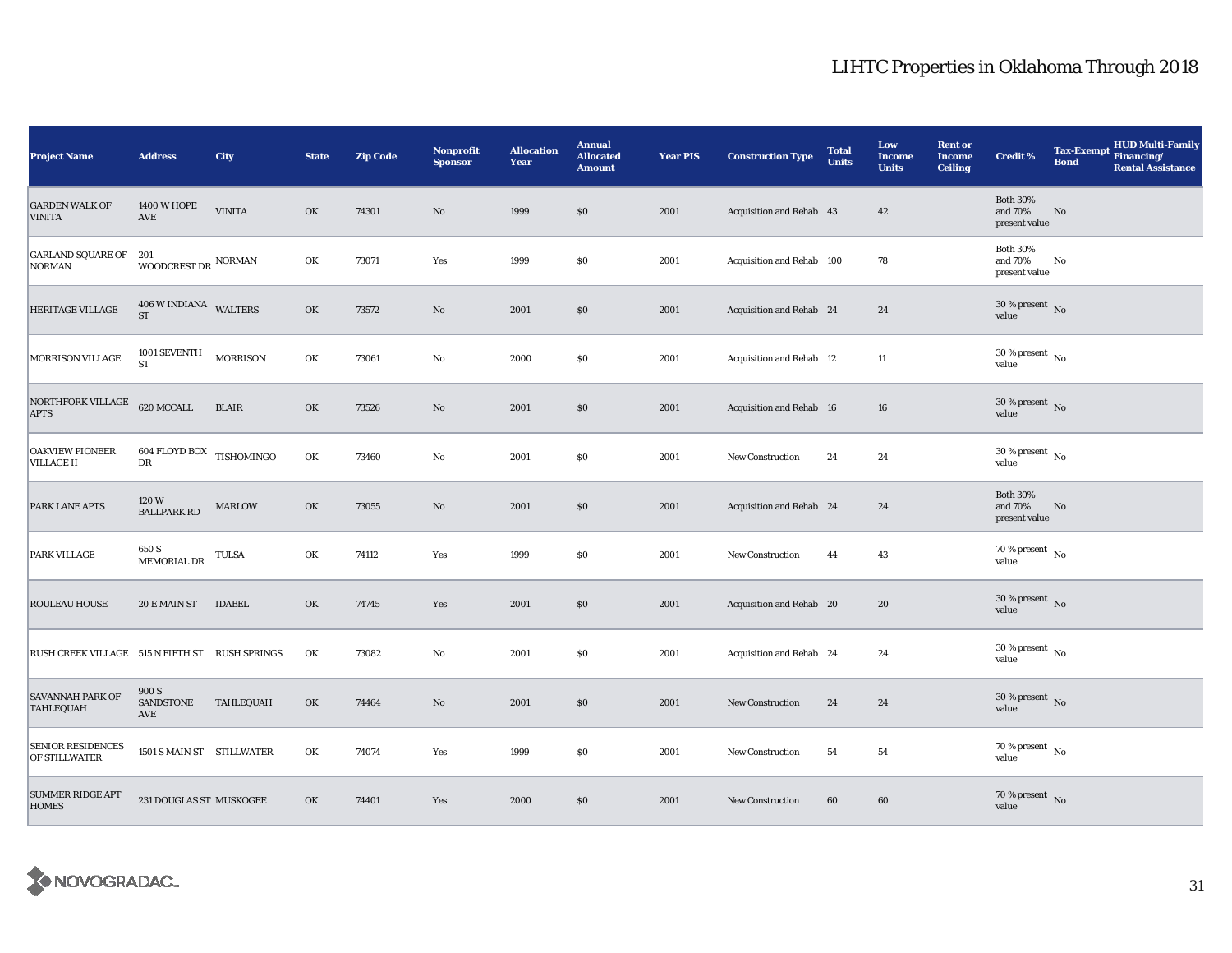| <b>Project Name</b>                                           | <b>Address</b>                          | City              | <b>State</b> | <b>Zip Code</b> | <b>Nonprofit</b><br><b>Sponsor</b> | <b>Allocation</b><br>Year | <b>Annual</b><br><b>Allocated</b><br><b>Amount</b> | <b>Year PIS</b> | <b>Construction Type</b>                         | <b>Total</b><br><b>Units</b> | Low<br><b>Income</b><br><b>Units</b> | <b>Rent or</b><br><b>Income</b><br><b>Ceiling</b> | Credit %                                    | <b>Tax-Exempt</b><br><b>Bond</b> | <b>HUD Multi-Family</b><br>Financing/<br><b>Rental Assistance</b> |
|---------------------------------------------------------------|-----------------------------------------|-------------------|--------------|-----------------|------------------------------------|---------------------------|----------------------------------------------------|-----------------|--------------------------------------------------|------------------------------|--------------------------------------|---------------------------------------------------|---------------------------------------------|----------------------------------|-------------------------------------------------------------------|
| AREAWIDE/MA<br><b>ELDERLY CENTER</b>                          | 1400 NW 115TH<br>${\rm ST}$             | OKLAHOMA CITY OK  |              | 73114           | Yes                                | 2001                      | \$0                                                | 2001            | <b>New Construction</b>                          | 59                           | 59                                   |                                                   | $70\,\%$ present $\,$ No $\,$<br>value      |                                  |                                                                   |
| WENTWOOD AT GRAND 403 TINKER<br><b>HILL</b>                   | DIAGONAL ST                             | OKLAHOMA CITY OK  |              | 73129           | Yes                                | 1999                      | \$0                                                | 2001            | Acquisition and Rehab 208                        |                              | 166                                  |                                                   | <b>Both 30%</b><br>and 70%<br>present value | No                               |                                                                   |
| WESTRIDGE VILLAGE 200 S FIRST ST RINGLING                     |                                         |                   | OK           | 73456           | $\mathbf{No}$                      | 2001                      | \$0                                                | 2001            | Acquisition and Rehab 12                         |                              | 12                                   |                                                   | $30$ % present $\,$ No $\,$<br>value        |                                  |                                                                   |
| <b>WILLOW BEND</b><br><b>VILLAGE</b>                          | 1018 S<br>WASHINGTON WELCH<br><b>ST</b> |                   | OK           | 74369           | $\mathbf{N}\mathbf{o}$             | 2001                      | \$0                                                | 2001            | Acquisition and Rehab 24                         |                              | 24                                   |                                                   | $30\,\%$ present $\,$ No value              |                                  |                                                                   |
| WILLOW CREEK - II                                             | 1501 PRINCETON PONCA CITY<br><b>AVE</b> |                   | OK           | 74604           | Yes                                | 2000                      | \$0                                                | 2001            | <b>New Construction</b>                          | 60                           | 60                                   |                                                   | 70 % present $\hbox{~No}$<br>value          |                                  |                                                                   |
| AUSTIN HEIGHTS APTS 2113 N MAIN ST MUSKOGEE                   |                                         |                   | OK           | 74401           | Yes                                | 2001                      | \$0                                                | 2002            | New Construction                                 | 72                           | 72                                   |                                                   | $70\,\%$ present $\,$ No value              |                                  |                                                                   |
| BROOKSTONE PARK OF 1101 CLAUSING<br><b>SEMINOLE</b>           | <b>BLVD</b>                             | <b>SEMINOLE</b>   | OK           | 74868           | Yes                                | 2001                      | \$0                                                | 2002            | <b>New Construction</b>                          | 38                           | 37                                   |                                                   | $70\%$ present $\overline{N_0}$<br>value    |                                  |                                                                   |
| <b>CAMBRIDGE COURT</b><br><b>APTS</b>                         | 1018 S BIRCH ST SAPULPA                 |                   | OK           | 74066           | Yes                                | 2001                      | \$0                                                | 2002            | New Construction                                 | 60                           | 60                                   |                                                   | $70\%$ present No<br>value                  |                                  |                                                                   |
| CHAPELRIDGE/BROOK<br><b>STONEPARK OF</b><br><b>STILLWATER</b> | 1807 <sub>N</sub><br>HARTFORD ST        | <b>STILLWATER</b> | OK           | 74075           | Yes                                | 2001                      | \$0                                                | 2002            | <b>New Construction</b>                          | 120                          | 56                                   |                                                   | $70$ % present $\,$ No $\,$<br>value        |                                  |                                                                   |
| $\operatorname{COMANCHE}\nolimits$ VILLAGE                    | $100$ SEMINOLE $\quad$ COMANCHE<br>DR   |                   | OK           | 73529           | $\mathbf{N}\mathbf{o}$             | 2001                      | \$0                                                | 2002            | Acquisition and Rehab 26                         |                              | 26                                   |                                                   | $30\,\%$ present $\,$ No value              |                                  |                                                                   |
| GARLAND SQUARE OF 201<br>NORMAN II                            | WOODCREST DR $\,$ NORMAN                |                   | OK           | 73071           | Yes                                | 2001                      | \$0                                                | 2002            | Both New Construction $\,$ 110 $\,$ and A/R $\,$ |                              | 88                                   |                                                   | <b>Both 30%</b><br>and 70%<br>present value | No                               |                                                                   |
| JAY SENIOR HOUSING WASHBOURNE JAY                             | 1301W<br><b>ST</b>                      |                   | OK           | 74346           | Yes                                | 2001                      | \$0                                                | 2002            | <b>New Construction</b>                          | 40                           | $39\,$                               |                                                   | $70\,\%$ present $\,$ No value              |                                  |                                                                   |
| KIAMICHI GARDENS I 1405 S K ST                                |                                         | HUGO              | OK           | 74743           | Yes                                | 2001                      | \$0                                                | 2002            | New Construction                                 | 28                           | 28                                   |                                                   | 30 % present $\overline{N_0}$<br>value      |                                  |                                                                   |

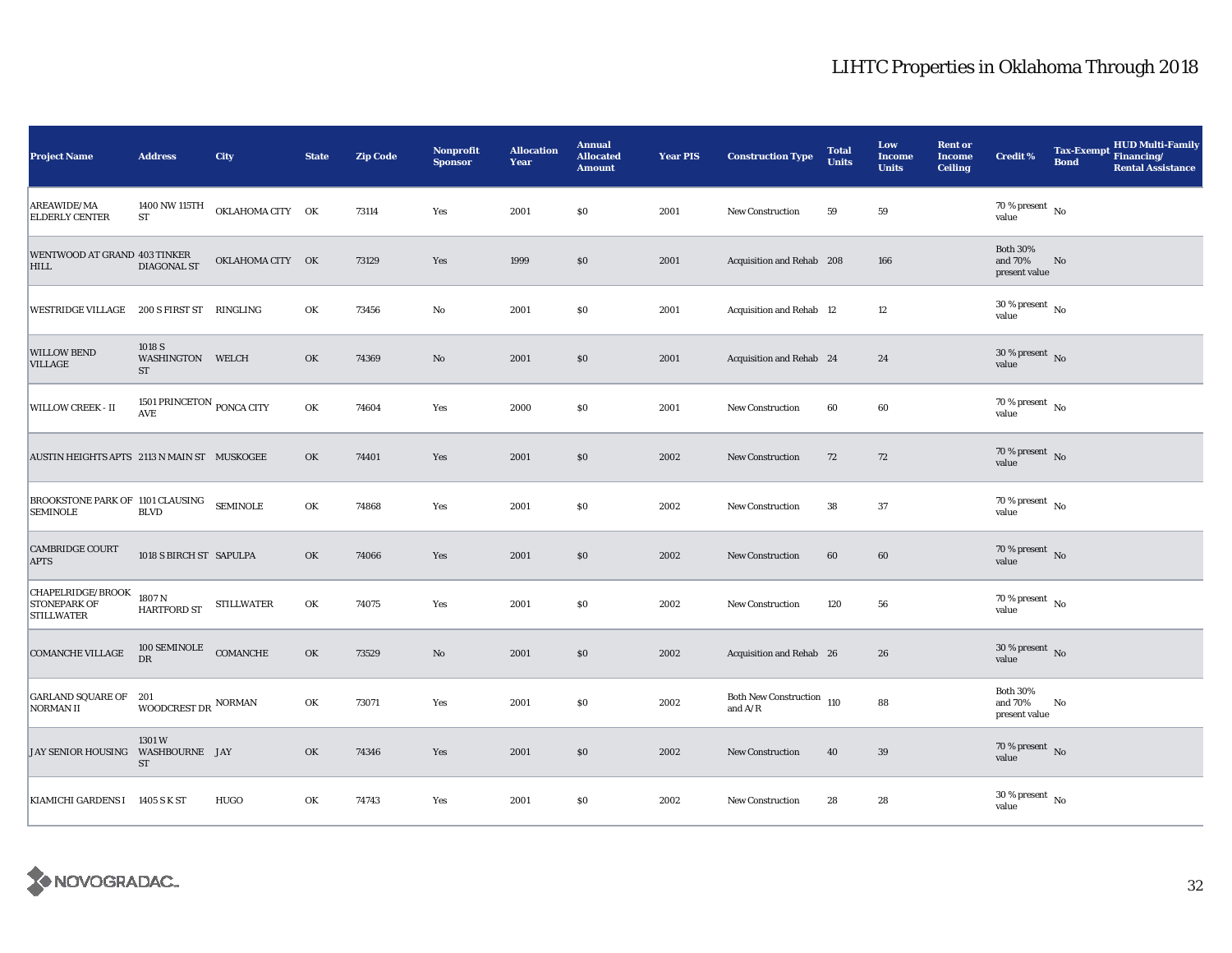| <b>Project Name</b>                                                   | <b>Address</b>                                       | <b>City</b>                                   | <b>State</b> | <b>Zip Code</b> | <b>Nonprofit</b><br><b>Sponsor</b> | <b>Allocation</b><br>Year | <b>Annual</b><br><b>Allocated</b><br><b>Amount</b> | <b>Year PIS</b> | <b>Construction Type</b>        | <b>Total</b><br><b>Units</b> | Low<br><b>Income</b><br><b>Units</b> | <b>Rent or</b><br><b>Income</b><br><b>Ceiling</b> | <b>Credit %</b>                             | <b>Tax-Exempt</b><br><b>Bond</b> | <b>HUD Multi-Family</b><br>Financing/<br><b>Rental Assistance</b> |
|-----------------------------------------------------------------------|------------------------------------------------------|-----------------------------------------------|--------------|-----------------|------------------------------------|---------------------------|----------------------------------------------------|-----------------|---------------------------------|------------------------------|--------------------------------------|---------------------------------------------------|---------------------------------------------|----------------------------------|-------------------------------------------------------------------|
| <b>PARK RIDGE &amp;</b><br><b>BROOKSTONE PARK OF</b><br><b>DURANT</b> | 815 GERLACH<br><b>DR</b>                             | <b>DURANT</b>                                 | OK           | 74701           | Yes                                | 2001                      | \$0                                                | 2002            | <b>New Construction</b>         | 105                          | 67                                   |                                                   | $70\,\%$ present $\,$ No value              |                                  |                                                                   |
| PHEASANT RUN APTS                                                     | $6102~\mathrm{W}$ $$\rm CHESTNUT\; AVE$$ $$\rm END$$ |                                               | OK           | 73703           | Yes                                | 2001                      | \$0                                                | 2002            | New Construction                | 96                           | 96                                   |                                                   | $70$ % present $\,$ No $\,$<br>value        |                                  |                                                                   |
| <b>SENIOR RESIDENCES</b><br>OF EDMOND                                 | 1335 E AYERS ST EDMOND                               |                                               | OK           | 73034           | $\mathbf{No}$                      | 2000                      | \$0                                                | 2002            | New Construction                | 42                           | 42                                   |                                                   | $70\,\%$ present $\,$ No value              |                                  |                                                                   |
| THE GARDENS AT<br>PRYOR CREEK                                         | 700 N ELLIOTT<br>${\rm ST}$                          | PRYOR                                         | OK           | 74361           | $\mathbf{No}$                      | 2001                      | \$0                                                | 2002            | <b>New Construction</b>         | 90                           | 89                                   |                                                   | $70\,\%$ present $\,$ No value              |                                  |                                                                   |
| <b>TWIN SPRINGS</b><br><b>ESTATES</b>                                 | $1700$ REDWOOD $$\rm MIAMI$$<br>${\rm LN}$           |                                               | OK           | 74354           | $\mathbf{N}\mathbf{o}$             | 2002                      | \$0                                                | 2002            | <b>New Construction</b>         | 24                           | 24                                   |                                                   | $30\,\%$ present $\,$ No value              |                                  |                                                                   |
| ARROWHEAD VILLAGE 324 W NINTH ST HOBART                               |                                                      |                                               | OK           | 73651           | No                                 | 2002                      | \$0                                                | 2003            | Acquisition and Rehab 24        |                              | 24                                   |                                                   | $30\,\%$ present $_{\, \rm No}$<br>value    |                                  |                                                                   |
| AUTUMN BROOKE APTS <sup>2717</sup> VALLEY                             |                                                      | CHICKASHA                                     | OK           | 73018           | $\mathbf{N}\mathbf{o}$             | 2001                      | \$0                                                | 2003            | New Construction                | 77                           | 60                                   |                                                   | $70\,\%$ present $\,$ No value              |                                  |                                                                   |
| <b>AVONDALE ESTATES</b>                                               | <b>2701 N SIOUX</b><br><b>AVE</b>                    | ${\tt CLARE MORE}$                            | OK           | 74017           | Yes                                | 2001                      | \$0                                                | 2003            | New Construction                | 60                           | 59                                   |                                                   | 70 % present $\,$ No $\,$<br>value          |                                  |                                                                   |
| <b>BLACK MESA APTS</b>                                                | <b>221 N KING</b>                                    | <b>BOISE CITY</b>                             | OK           |                 | No                                 | 2002                      | \$0                                                | 2003            | <b>Acquisition and Rehab 18</b> |                              | 18                                   |                                                   | $30\,\%$ present $\,$ No value              |                                  |                                                                   |
| <b>GLENSHIRE COURT</b>                                                | 13900 S PEORIA BIXBY<br>AVE                          |                                               | OK           | 74008           | Yes                                | 2002                      | \$0                                                | 2003            | <b>New Construction</b>         | 88                           | 87                                   |                                                   | $70$ % present $\,$ No $\,$<br>value        |                                  |                                                                   |
| <b>GREENS AT PEBBLE</b><br><b>CREEK</b>                               | 261 E PEBBLE<br><b>CREEK TER</b>                     | <b>MUSTANG</b>                                | OK           | 73064           | $\mathbf{N}\mathbf{o}$             | 2002                      | \$0                                                | 2003            | New Construction                | 96                           | 95                                   |                                                   | $70\,\%$ present $\,$ No value              |                                  |                                                                   |
| OSAGE<br><b>DUPLEXES/COUNTRY</b><br><b>CLUB GARD OF HAS</b>           | 600 N OSAGE DR TULSA                                 |                                               | OK           | 74106           | Yes                                | 2002                      | \$0                                                | 2003            | <b>New Construction</b>         | 49                           | 49                                   |                                                   | 70 % present $\rm\thinspace_{Yes}$<br>value |                                  |                                                                   |
| PERSHING CENTER                                                       |                                                      | $2400$ GENERAL OKLAHOMA CITY OK PERSHING BLVD |              | 73107           | Yes                                | 2001                      | \$0                                                | 2003            | New Construction                | 60                           | 59                                   |                                                   | $70\,\%$ present $\,$ No value              |                                  |                                                                   |

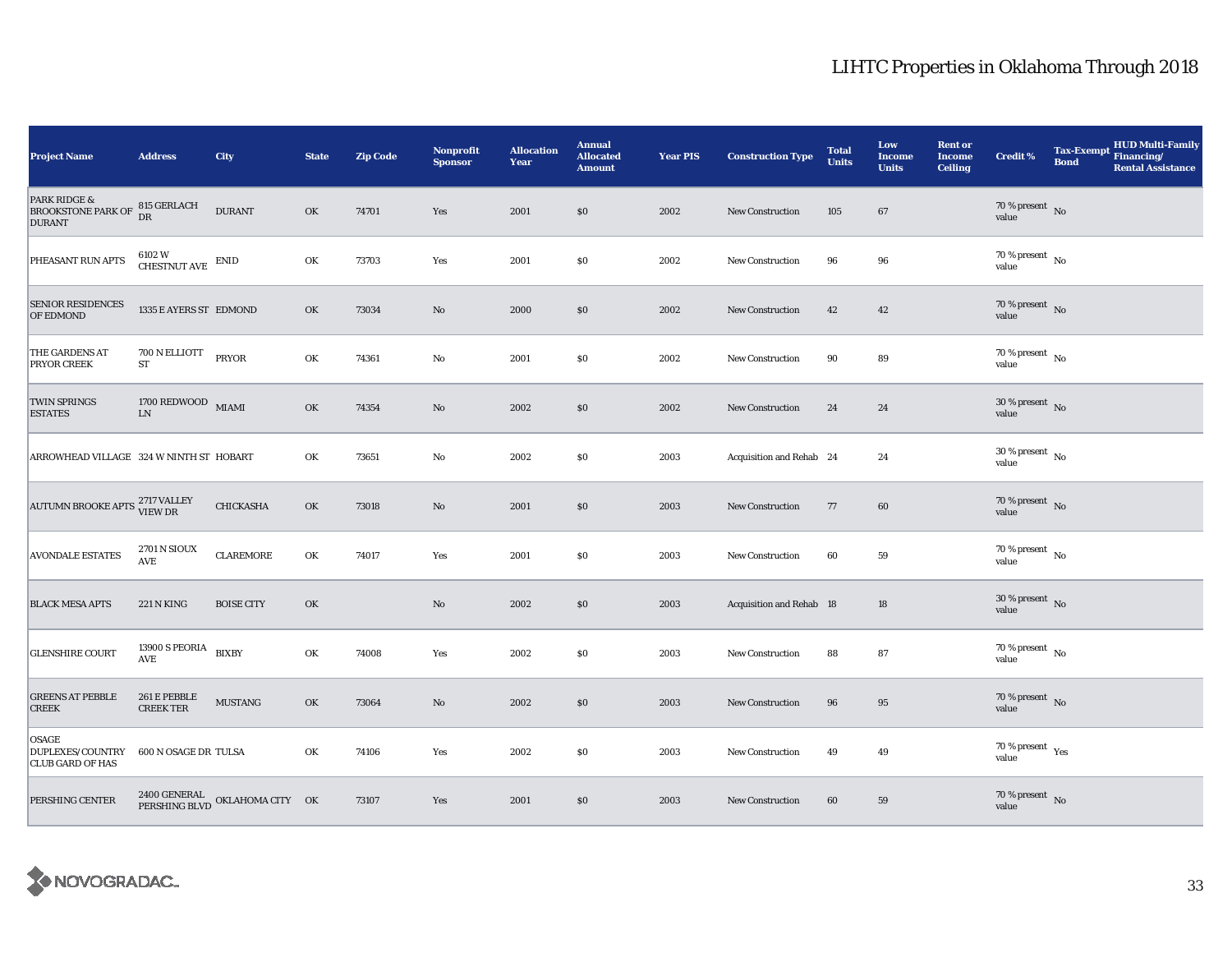| <b>Project Name</b>                       | <b>Address</b>                                  | City                   | <b>State</b> | <b>Zip Code</b> | <b>Nonprofit</b><br><b>Sponsor</b> | <b>Allocation</b><br>Year | <b>Annual</b><br><b>Allocated</b><br><b>Amount</b> | <b>Year PIS</b> | <b>Construction Type</b>  | <b>Total</b><br><b>Units</b> | Low<br><b>Income</b><br><b>Units</b> | <b>Rent or</b><br><b>Income</b><br><b>Ceiling</b> | <b>Credit %</b>                      | <b>Tax-Exempt</b><br><b>Bond</b> | <b>HUD Multi-Family</b><br>Financing/<br><b>Rental Assistance</b> |
|-------------------------------------------|-------------------------------------------------|------------------------|--------------|-----------------|------------------------------------|---------------------------|----------------------------------------------------|-----------------|---------------------------|------------------------------|--------------------------------------|---------------------------------------------------|--------------------------------------|----------------------------------|-------------------------------------------------------------------|
| <b>QUAIL RUN APTS</b>                     | 814 N CRIDER<br>RD                              | CORDELL                | OK           | 73632           | $\rm No$                           | 2002                      | \$0                                                | 2003            | New Construction          | 20                           | 20                                   |                                                   | $30$ % present $\,$ No $\,$<br>value |                                  |                                                                   |
| <b>STILWELL SENIOR</b><br>HOUSING         | 400 N EIGHTH<br>${\rm ST}$                      | <b>STILWELL</b>        | OK           | 74960           | Yes                                | 2001                      | \$0                                                | 2003            | New Construction          | 40                           | 39                                   |                                                   | $70\,\%$ present $\,$ No value       |                                  |                                                                   |
| TAHLEQUAH TERRACE 608 PAMELA ST TAHLEQUAH |                                                 |                        | OK           | 74464           | $\rm No$                           | 2001                      | \$0                                                | 2003            | Acquisition and Rehab 118 |                              | 117                                  |                                                   | $30\,\%$ present $\,$ No value       |                                  |                                                                   |
| THE GARDENS AT<br><b>DUNCAN PT</b>        | 419 S 27TH ST DUNCAN                            |                        | OK           | 73533           | No                                 | 2001                      | \$0                                                | 2003            | <b>New Construction</b>   | 90                           | 90                                   |                                                   | $70\,\%$ present $${\rm No}$$ value  |                                  |                                                                   |
| THE LINDEN'S OF ADA 1301 N OAK AVE ADA    |                                                 |                        | OK           | 74820           | No                                 | 2002                      | \$0                                                | 2003            | New Construction          | 42                           | 42                                   |                                                   | $70\,\%$ present $\,$ No value       |                                  |                                                                   |
| WEST OAK VILLAGE                          | 1002 S FAIRFAX SKIATOOK<br>$\operatorname{AVE}$ |                        | OK           | 74070           | Yes                                | 2002                      | \$0                                                | 2003            | New Construction          | 40                           | 39                                   |                                                   | 70 % present $\hbox{~No}$<br>value   |                                  |                                                                   |
| BRIGHTWATERS APTS 2111 SW BLVD            |                                                 | TULSA                  | OK           | 74107           |                                    | 2002                      | \$0                                                | 2004            | Not Indicated             | 200                          | 200                                  |                                                   | Not<br>Indicated                     |                                  |                                                                   |
| CORNERSTONE<br><b>VILLAGE</b>             | 1045 N YALE AVE TULSA                           |                        | OK           | 74115           |                                    | 2002                      | $\$0$                                              | 2004            | Not Indicated             | 40                           | 40                                   |                                                   | Not<br>Indicated                     |                                  |                                                                   |
| <b>CROWNRIDGE APTS</b>                    | 2500 THOMAS<br>DR                               | $\operatorname{EDMON}$ | OK           | 73003           |                                    | 2003                      | \$0                                                | 2004            | Not Indicated             | 160                          | 96                                   |                                                   | Not<br>Indicated                     |                                  |                                                                   |
| DEER MEADOW APTS                          | 225 WANDA DR TISHOMINGO                         |                        | OK           | 73460           |                                    | 2003                      | \$0                                                | 2004            | Not Indicated             | 24                           | 24                                   |                                                   | Not<br>Indicated                     |                                  |                                                                   |
| <b>EASTVIEW FAMILY</b><br><b>HOUSING</b>  | 304 N NEWER<br><b>AVE</b>                       | <b>WATONGA</b>         | OK           | 73772           |                                    | 2003                      | \$0                                                | 2004            | Not Indicated             | 16                           | 16                                   |                                                   | Not<br>Indicated                     |                                  |                                                                   |
| <b>HUNTINGTON FALLS</b>                   | 1201 L ST NE                                    | <b>ARDMORE</b>         | OK           | 73401           |                                    | 2002                      | \$0                                                | 2004            | New Construction          | 72                           | 71                                   |                                                   | Not<br>Indicated                     |                                  |                                                                   |
| <b>LAKE RIDGE APTS</b>                    | 638 LAKE RDG EUFAULA                            |                        | OK           | 74432           |                                    | 2002                      | \$0                                                | 2004            | New Construction          | 24                           | 24                                   |                                                   | Not<br>Indicated                     |                                  |                                                                   |

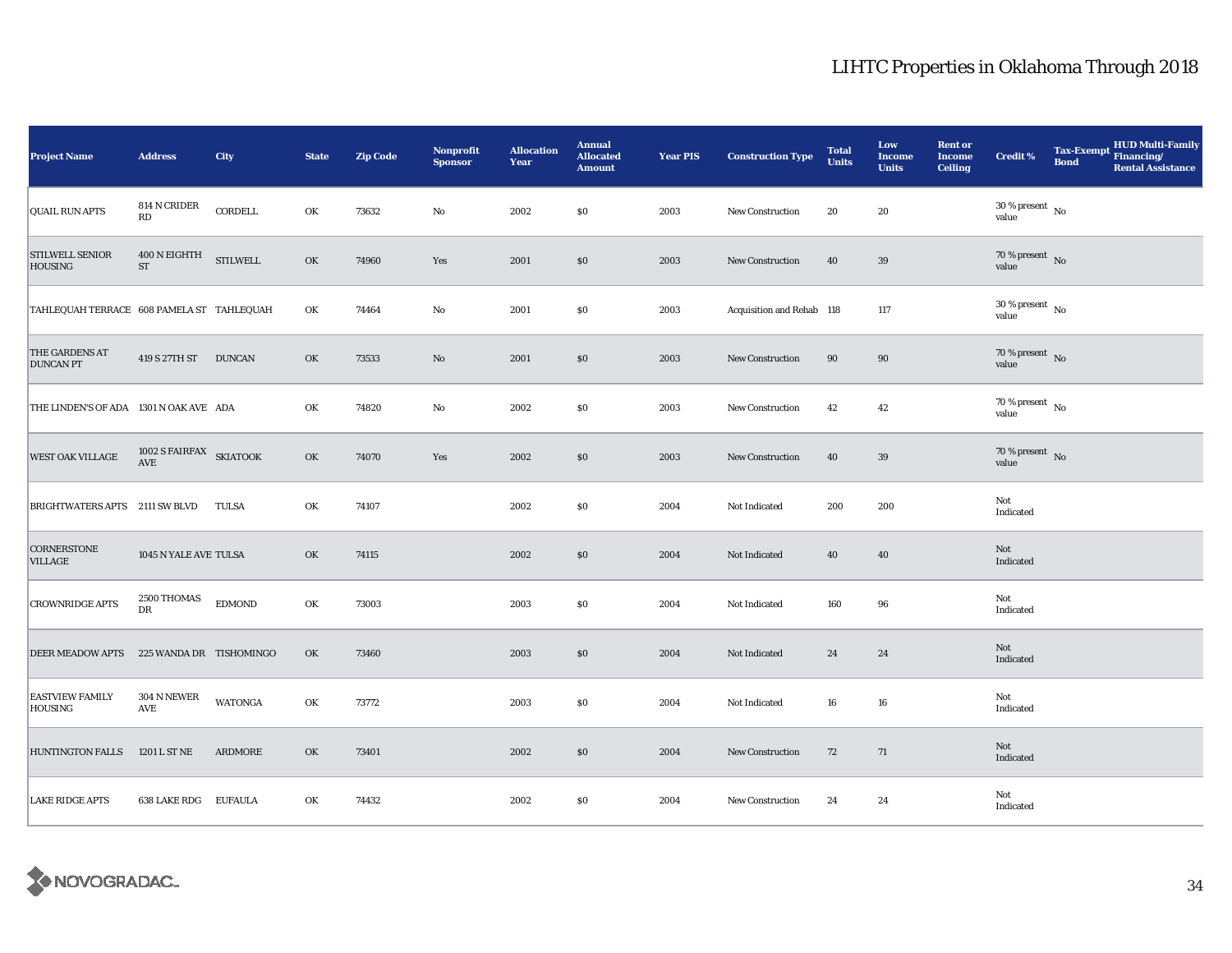| <b>Project Name</b>                                   | <b>Address</b>                              | City              | <b>State</b> | <b>Zip Code</b> | Nonprofit<br><b>Sponsor</b> | <b>Allocation</b><br>Year | <b>Annual</b><br><b>Allocated</b><br><b>Amount</b> | <b>Year PIS</b> | <b>Construction Type</b> | <b>Total</b><br><b>Units</b> | Low<br><b>Income</b><br><b>Units</b> | <b>Rent or</b><br><b>Income</b><br><b>Ceiling</b> | Credit %         | <b>Tax-Exempt</b><br><b>Bond</b> | HUD Multi-Family<br>Financing/<br><b>Rental Assistance</b> |
|-------------------------------------------------------|---------------------------------------------|-------------------|--------------|-----------------|-----------------------------|---------------------------|----------------------------------------------------|-----------------|--------------------------|------------------------------|--------------------------------------|---------------------------------------------------|------------------|----------------------------------|------------------------------------------------------------|
| <b>LONE TERRACE</b>                                   | $501\,\mathrm{NEWPORT}$<br>RD               | <b>LONE GROVE</b> | OK           | 73443           |                             | 2002                      | \$0                                                | 2004            | Acquisition and Rehab 31 |                              | 31                                   |                                                   | Not<br>Indicated |                                  |                                                            |
| NORTHVIEW ESTATES                                     | 505 BENNETT<br>DR                           | <b>VIAN</b>       | OK           | 74962           |                             | 2002                      | $\$0$                                              | 2004            | Not Indicated            | $35\,$                       | 34                                   |                                                   | Not<br>Indicated |                                  |                                                            |
| OAK TIMBERS /<br><b>SKIATOOK APTS</b>                 | 1202 W OAK ST SKIATOOK                      |                   | OK           | 74070           |                             | 2002                      | \$0                                                | 2004            | Not Indicated            | 61                           | 61                                   |                                                   | Not<br>Indicated |                                  |                                                            |
| <b>OSAGE</b><br>CENTER/COUNTRY<br><b>CLUB GARDENS</b> | 650 N OSAGE DR TULSA                        |                   | OK           | 74106           |                             | 2000                      | \$0                                                | 2004            | Not Indicated            | 128                          | 128                                  |                                                   | Not<br>Indicated |                                  |                                                            |
| <b>OSAGE NORTH</b>                                    | 518 W<br>MARSHALL ST                        | <b>TULSA</b>      | OK           | 74106           |                             | 2002                      | \$0                                                | 2004            | Not Indicated            | 72                           | 72                                   |                                                   | Not<br>Indicated |                                  |                                                            |
| <b>SEMINOLE SPRINGS</b><br><b>APTS</b>                | 701 N HARVEY<br>RD                          | <b>SEMINOLE</b>   | OK           | 74868           |                             | 2002                      | \$0                                                | 2004            | Not Indicated            | 60                           | 60                                   |                                                   | Not<br>Indicated |                                  |                                                            |
| <b>STONEBRIDGE</b>                                    | 700 N SIXTH ST TECUMSEH                     |                   | OK           | 74873           |                             | 2002                      | \$0                                                | 2004            | New Construction         | 79                           | 79                                   |                                                   | Not<br>Indicated |                                  |                                                            |
| <b>SULPHUR TERRACE</b>                                | 2000 W 14TH ST SULPHUR                      |                   | OK           | 73086           |                             | 2002                      | \$0                                                | 2004            | Acquisition and Rehab 31 |                              | 31                                   |                                                   | Not<br>Indicated |                                  |                                                            |
| <b>TANGLEWOOD</b><br><b>VILLAGE</b>                   | 500 ROCK JAIL BOKOSHE<br>RD                 |                   | OK           | 74930           |                             | 2003                      | \$0                                                | 2004            | Not Indicated            | 24                           | 24                                   |                                                   | Not<br>Indicated |                                  |                                                            |
| TULSA SCATTERED<br><b>SITES</b>                       | 337 E 57TH PL N TULSA                       |                   | OK           | 74126           |                             | 2002                      | \$0                                                | 2004            | Not Indicated            | 35                           | 35                                   |                                                   | Not<br>Indicated |                                  |                                                            |
| <b>WAGONER VILLAGE</b><br><b>APTS</b>                 | <b>1501 S DEWEY</b><br>$\operatorname{AVE}$ | <b>WAGONER</b>    | OK           | 74467           |                             | 2002                      | $\$0$                                              | 2004            | Acquisition and Rehab 31 |                              | 31                                   |                                                   | Not<br>Indicated |                                  |                                                            |
| <b>WISDOM KEEPERS</b>                                 | $1286\ \mathrm{W}$ FOURTH TAHLEQUAH ST      |                   | OK           | 74464           |                             | 2002                      | \$0                                                | 2004            | Not Indicated            | 39                           | $\bf{0}$                             |                                                   | Not<br>Indicated |                                  |                                                            |
| <b>AFTON VILLAGE</b>                                  | 326 S MAPLE<br>AVE                          | <b>AFTON</b>      | OK           | 74331           |                             | 2004                      | \$0                                                | 2005            | Not Indicated            | 29                           | 29                                   |                                                   | Not<br>Indicated |                                  |                                                            |

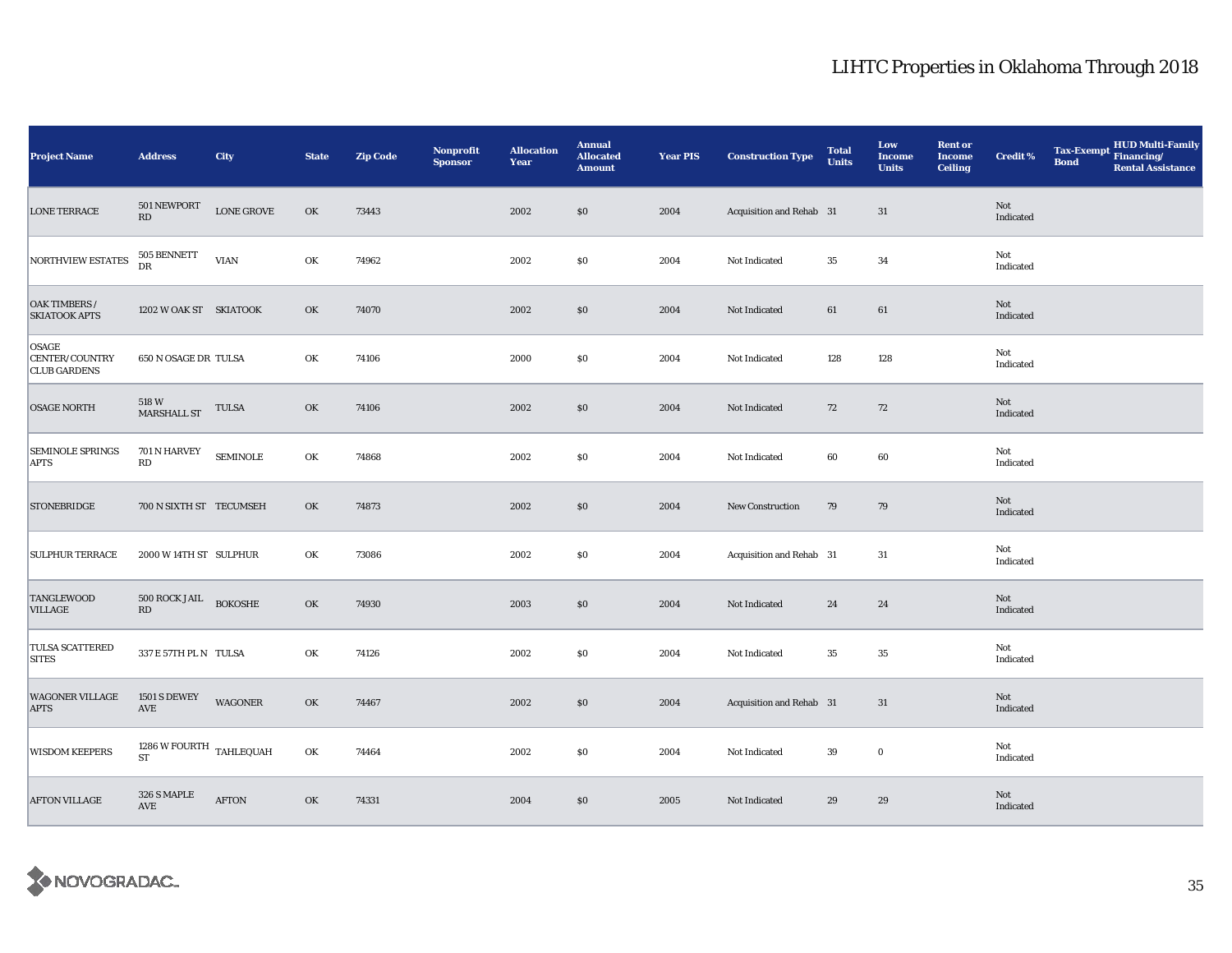| <b>Project Name</b>                                | <b>Address</b>                              | City                             | <b>State</b> | <b>Zip Code</b> | <b>Nonprofit</b><br><b>Sponsor</b> | <b>Allocation</b><br>Year | <b>Annual</b><br><b>Allocated</b><br><b>Amount</b> | <b>Year PIS</b> | <b>Construction Type</b>  | <b>Total</b><br><b>Units</b> | Low<br><b>Income</b><br><b>Units</b> | <b>Rent or</b><br><b>Income</b><br><b>Ceiling</b> | <b>Credit %</b>       | <b>Tax-Exempt</b><br><b>Bond</b> | HUD Multi-Family<br>Financing/<br><b>Rental Assistance</b> |
|----------------------------------------------------|---------------------------------------------|----------------------------------|--------------|-----------------|------------------------------------|---------------------------|----------------------------------------------------|-----------------|---------------------------|------------------------------|--------------------------------------|---------------------------------------------------|-----------------------|----------------------------------|------------------------------------------------------------|
| <b>ALDRIDGE</b>                                    | 20 E NINTH ST SHAWNEE                       |                                  | OK           | 74801           |                                    | 2003                      | \$0                                                | 2005            | Not Indicated             | 60                           | 60                                   |                                                   | Not<br>Indicated      |                                  |                                                            |
| <b>ALPACA RANCH</b><br>RETIREMENT CENTER GAMMON DR | <b>201 HOYT</b>                             | <b>BROKEN BOW</b>                | OK           | 74728           |                                    | 2004                      | $\$0$                                              | 2005            | Not Indicated             | 24                           | 24                                   |                                                   | Not<br>Indicated      |                                  |                                                            |
| <b>BOOMER CREEK APTS</b>                           | $320\,$ E MCELROY $$\rm STILLWATER$$ RD     |                                  | OK           | 74075           |                                    | 2003                      | \$0                                                | 2005            | Not Indicated             | 64                           | 64                                   |                                                   | Not<br>Indicated      |                                  |                                                            |
| <b>BROOKSTONE</b><br>COTTAGES OF NORMAN CLIFF DR   | <b>3751 EAGLE</b>                           | <b>NORMAN</b>                    | OK           | 73072           |                                    | 2003                      | \$0                                                | 2005            | Not Indicated             | 64                           | 64                                   |                                                   | Not<br>Indicated      |                                  |                                                            |
| <b>CEDAR LANE APTS</b>                             | 422 ANNA CT                                 | <b>CUSHING</b>                   | OK           | 74023           |                                    | 2003                      | S <sub>0</sub>                                     | 2005            | Not Indicated             | 50                           | 50                                   |                                                   | Not<br>Indicated      |                                  |                                                            |
| CHAPEL RIDGE AT SE<br>48TH STREET                  |                                             | 5707 SE 48TH ST OKLAHOMA CITY OK |              | 73135           |                                    | 2003                      | \$0                                                | 2005            | Not Indicated             | 152                          | 108                                  |                                                   | 30 % present<br>value |                                  |                                                            |
| <b>CHAPEL RIDGE OF</b><br><b>YUKON</b>             | 11501 SW 15TH<br>ST                         | <b>YUKON</b>                     | OK           | 73099           |                                    | 2003                      | \$0                                                | 2005            | Not Indicated             | 200                          | 168                                  |                                                   | 30 % present<br>value |                                  |                                                            |
| CHICKASHA VILLA                                    | 100 E COUNTRY CHICKASHA<br><b>CLUB RD</b>   |                                  | OK           | 73018           |                                    | 2003                      | $\$0$                                              | 2005            | Not Indicated             | 46                           | 46                                   |                                                   | Not<br>Indicated      |                                  |                                                            |
| <b>GARRETT'S LANDING</b>                           | 1321 SW 27TH ST LAWTON                      |                                  | OK           | 73505           |                                    | 2003                      | \$0                                                | 2005            | Not Indicated             | 92                           | 92                                   |                                                   | Not<br>Indicated      |                                  |                                                            |
| <b>GILCREASE HILLS</b><br><b>ESTATES</b>           | 1150 N 24TH W TULSA<br>$\operatorname{AVE}$ |                                  | OK           | 74127           |                                    | 2003                      | \$0                                                | 2005            | Not Indicated             | 84                           | 84                                   |                                                   | Not<br>Indicated      |                                  |                                                            |
| HILLDALE SPRINGS                                   | 2400 HILLDALE MUSKOGEE<br>SPRINGS CIR       |                                  | OK           | 74403           |                                    | 2003                      | \$0                                                | 2005            | Not Indicated             | 44                           | 44                                   |                                                   | Not<br>Indicated      |                                  |                                                            |
| <b>LEGACY PARK APTS</b>                            | 498 E VIRGINIA STILLWATER<br>AVE            |                                  | OK           | 74075           |                                    | 2003                      | \$0                                                | 2005            | Not Indicated             | 60                           | 60                                   |                                                   | Not<br>Indicated      |                                  |                                                            |
| <b>LONDON SQUARE</b><br><b>VILLAGE APTS</b>        | 7533 NW SIXTH<br>${\rm ST}$                 | OKLAHOMA CITY OK                 |              | 73127           |                                    | 2004                      | \$0                                                | 2005            | Acquisition and Rehab 200 |                              | 200                                  |                                                   | 30 % present<br>value |                                  |                                                            |

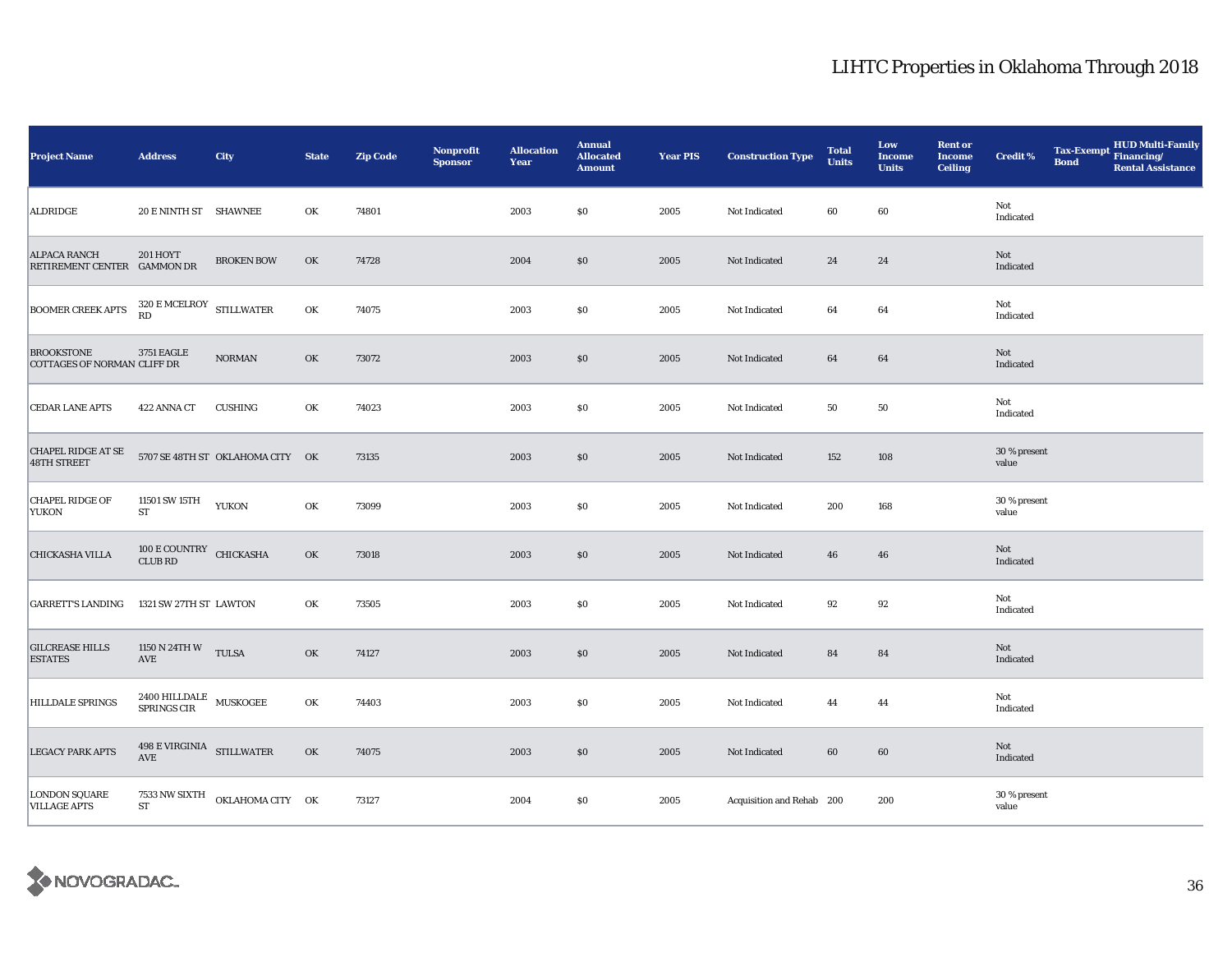| <b>Project Name</b>                                                                | <b>Address</b>                                       | City                          | <b>State</b> | <b>Zip Code</b> | Nonprofit<br><b>Sponsor</b> | <b>Allocation</b><br>Year | <b>Annual</b><br><b>Allocated</b><br><b>Amount</b> | <b>Year PIS</b> | <b>Construction Type</b> | <b>Total</b><br><b>Units</b> | Low<br><b>Income</b><br><b>Units</b> | <b>Rent or</b><br><b>Income</b><br><b>Ceiling</b> | Credit %                                 | <b>Tax-Exempt</b><br><b>Bond</b> | <b>HUD Multi-Family</b><br>Financing/<br><b>Rental Assistance</b> |
|------------------------------------------------------------------------------------|------------------------------------------------------|-------------------------------|--------------|-----------------|-----------------------------|---------------------------|----------------------------------------------------|-----------------|--------------------------|------------------------------|--------------------------------------|---------------------------------------------------|------------------------------------------|----------------------------------|-------------------------------------------------------------------|
| <b>LYON'S ESTATES</b>                                                              | 215 N EASTERN MOORE<br>$\operatorname{\mathbf{AVE}}$ |                               | OK           | 73160           |                             | 2003                      | \$0                                                | 2005            | Not Indicated            | $\bf{92}$                    | 92                                   |                                                   | Not<br>Indicated                         |                                  |                                                                   |
| <b>MEADOW GLEN APTS</b>                                                            | 801 W KENS RD KINGFISHER                             |                               | OK           | 73750           |                             | 2004                      | \$0                                                | 2005            | Not Indicated            | 20                           | 20                                   |                                                   | Not<br>Indicated                         |                                  |                                                                   |
| <b>MUSKOGEE</b><br>AFFORDABLE HOUSING MEADOWLANE MUSKOGEE<br><b>SCATTERED SITE</b> | 1200<br>DR                                           |                               | OK           | 74401           |                             | 2003                      | \$0                                                | 2005            | Not Indicated            | 59                           | 59                                   |                                                   | Not<br>Indicated                         |                                  |                                                                   |
| <b>NEWTON PLAZA</b>                                                                | 959 COUNTRY<br><b>CLUB DR</b>                        | <b>TULSA</b>                  | OK           | 74127           | $\rm No$                    | 2004                      | \$255,250                                          | 2005            | <b>New Construction</b>  | 28                           | 28                                   | 60% AMGI                                          | $70\,\%$ present $_{\, \rm No}$<br>value |                                  |                                                                   |
| <b>OXFORD PLACE APTS</b>                                                           | $1551$ N $$\sf OKMULGEE$ AVE $\sf OKMULGEE$          |                               | OK           | 74447           |                             | 2004                      | \$0                                                | 2005            | Not Indicated            | 60                           | 60                                   |                                                   | Not<br>Indicated                         |                                  |                                                                   |
| PLEASANT HILL APTS                                                                 | $207\,\mathrm{E}\,\mathrm{PLEASANT}$ GUTHRIE HILL DR |                               | OK           | 73044           |                             | 2004                      | \$0                                                | 2005            | Not Indicated            | 60                           | 60                                   |                                                   | Not<br>Indicated                         |                                  |                                                                   |
| <b>ROCKWELL VILLAS</b><br><b>APTS</b>                                              | 905 N                                                | ROCKWELL AVE OKLAHOMA CITY OK |              | 73127           |                             | 2004                      | \$0                                                | 2005            | Acquisition and Rehab 60 |                              | 60                                   |                                                   | 30 % present<br>value                    |                                  |                                                                   |
| SAVANNAH HOUSE OF 1715 N<br><b>CHOCTAW</b>                                         | <b>CHOCTAW RD</b>                                    | <b>CHOCTAW</b>                | OK           | 73020           |                             | 2004                      | \$0                                                | 2005            | Not Indicated            | 60                           | 60                                   |                                                   | Not<br>Indicated                         |                                  |                                                                   |
| <b>TIMBER RIDGE</b><br><b>GARDENS</b>                                              | 306 S<br>TIMBERRIDGE CUSHING<br>DR                   |                               | OK           | 74023           |                             | 2003                      | \$0                                                | 2005            | Not Indicated            | 48                           | 48                                   |                                                   | Not<br>Indicated                         |                                  |                                                                   |
| WOODLAND VILLAGE                                                                   | 131 E NINTH AVE BRISTOW                              |                               | OK           | 74010           |                             | 2004                      | SO.                                                | 2005            | Not Indicated            | 32                           | 32                                   |                                                   | Not<br>Indicated                         |                                  |                                                                   |
| <b>BROADWAY POINTE</b><br><b>APTS</b>                                              | 900 W<br><b>BROADWAY</b>                             | <b>SEMINOLE</b>               | OK           | 74868           | $\rm No$                    | 2004                      | \$403,754                                          | 2006            | New Construction         | 46                           | 46                                   | 60% AMGI                                          | $70\%$ present No<br>value               |                                  |                                                                   |
| ELIZABETH PLACE<br><b>APTS</b>                                                     | 1955 S SHEPARD $\,$ EL RENO $\,$<br>AVE              |                               | OK           | 73036           | $\mathbf{No}$               | 2004                      | \$500,000                                          | 2006            | Acquisition and Rehab 95 |                              | 88                                   | 60% AMGI                                          | $70\,\%$ present $\,$ No value           |                                  |                                                                   |
| HARTSHORNE VILLAGE $\frac{900}{\rm AVE}$                                           |                                                      | <b>HARTSHORNE</b>             | OK           | 74547           | $\rm No$                    | 2005                      | \$45,736                                           | 2006            | Acquisition and Rehab 20 |                              | 20                                   | 60% AMGI                                          | $30\,\%$ present $\,$ No value           |                                  |                                                                   |

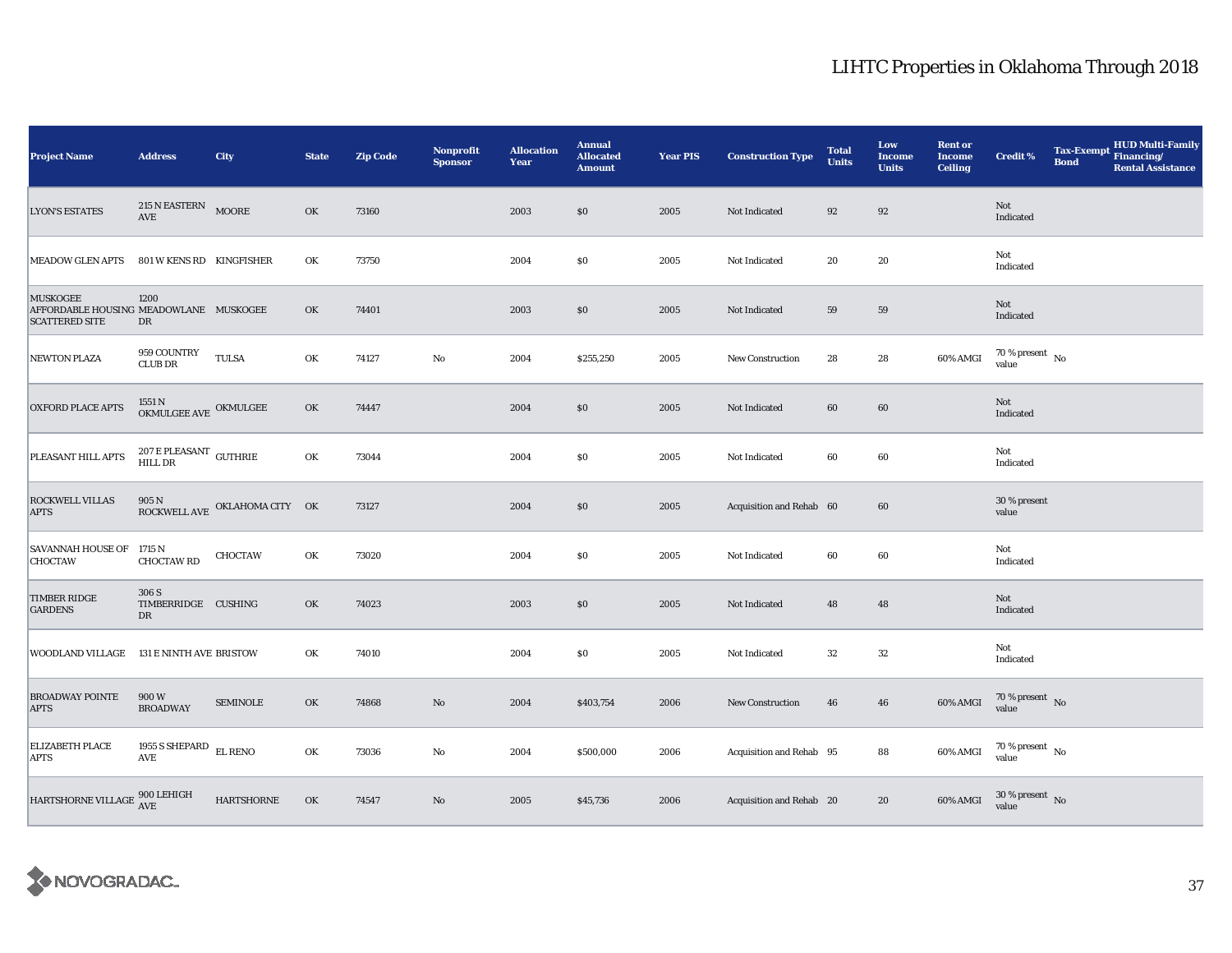| <b>Project Name</b>                                        | <b>Address</b>                        | City                             | <b>State</b> | <b>Zip Code</b> | Nonprofit<br><b>Sponsor</b> | <b>Allocation</b><br>Year | <b>Annual</b><br><b>Allocated</b><br><b>Amount</b> | <b>Year PIS</b> | <b>Construction Type</b> | <b>Total</b><br><b>Units</b> | Low<br><b>Income</b><br><b>Units</b> | <b>Rent or</b><br><b>Income</b><br><b>Ceiling</b> | Credit %                             | <b>Tax-Exempt</b><br><b>Bond</b> | <b>HUD Multi-Family</b><br>Financing/<br><b>Rental Assistance</b> |
|------------------------------------------------------------|---------------------------------------|----------------------------------|--------------|-----------------|-----------------------------|---------------------------|----------------------------------------------------|-----------------|--------------------------|------------------------------|--------------------------------------|---------------------------------------------------|--------------------------------------|----------------------------------|-------------------------------------------------------------------|
| HOLDENVILLE RIDGE 101 SPAULDING HOLDENVILLE<br><b>APTS</b> | RD                                    |                                  | OK           | 74848           | $\rm No$                    | 2005                      | \$64,279                                           | 2006            | Acquisition and Rehab 28 |                              | 28                                   | 60% AMGI                                          | $30\,\%$ present $\,$ No value       |                                  |                                                                   |
| <b>LAWTON POINTE APTS</b>                                  | 2201 NW<br>HOOVER AVE                 | LAWTON                           | OK           | 73505           | $\rm No$                    | 2004                      | \$402,844                                          | 2006            | Acquisition and Rehab 72 |                              | 72                                   | 60% AMGI                                          | $70\,\%$ present $\,$ No value       |                                  |                                                                   |
| <b>LEGACY PARK APTS</b>                                    | 1701 AIRPORT<br>DR                    | <b>SHAWNEE</b>                   | OK           | 74804           | Yes                         | 2004                      | \$479,183                                          | 2006            | <b>New Construction</b>  | 60                           | ${\bf 59}$                           | 60% AMGI                                          | $70\,\%$ present $\,$ No value       |                                  |                                                                   |
| <b>LINDEN'S OF</b><br><b>BARTLESVILLE</b>                  | 810 E EIGHTH<br>$\operatorname{ST}$   | <b>BARTLESVILLE</b>              | OK           | 74003           | $\mathbf{N}\mathbf{o}$      | 2004                      | \$454,307                                          | 2006            | New Construction         | 54                           | 54                                   | 60% AMGI                                          | $70\,\%$ present $\,$ No value       |                                  |                                                                   |
| THE LINDEN'S OF<br><b>SHAWNEE</b>                          | 315 S KENNEDY<br>$\operatorname{AVE}$ | <b>SHAWNEE</b>                   | OK           | 74801           | Yes                         | 2004                      | \$440,543                                          | 2006            | <b>New Construction</b>  | 54                           | 54                                   | 50% AMGI                                          | $70\,\%$ present $\,$ No value       |                                  |                                                                   |
| <b>PARKER SQUARE</b><br><b>VILLAGE</b>                     | 508 N ANN ST                          | <b>GRANITE</b>                   | OK           | 73547           | No                          | 2005                      | \$41,592                                           | 2006            | Acquisition and Rehab 16 |                              | 16                                   | 60% AMGI                                          | $70\,\%$ present $\,$ No value       |                                  |                                                                   |
| PARKWAY VILLAGE                                            | 704 W CARL<br><b>ALBERT PKWY</b>      | <b>MCALESTER</b>                 | OK           | 74501           | Yes                         | 2005                      | \$500,000                                          | 2006            | New Construction         | 60                           | $60\,$                               | 60% AMGI                                          | 70 % present $\hbox{~No}$<br>value   |                                  |                                                                   |
| PAWNEE TOWNHOMES 707 11TH ST                               |                                       | <b>PAWNEE</b>                    | OK           | 74058           | Yes                         | 2005                      | \$167,947                                          | 2006            | New Construction         | 20                           | ${\bf 20}$                           | 60% AMGI                                          | 70 % present $\,$ No $\,$<br>value   |                                  |                                                                   |
| QUAIL RIDGE HOMES 806 KEITHAN ST BROKEN BOW                |                                       |                                  | OK           | 74728           | No                          | 2004                      | \$351,156                                          | 2006            | <b>New Construction</b>  | 26                           | 26                                   | 60% AMGI                                          | $70\,\%$ present $\,$ No value       |                                  |                                                                   |
| SAVANNAH HOUSE OF<br><b>LAWTON</b>                         | 2720 SW J AVE LAWTON                  |                                  | OK           | 73505           | Yes                         | 2004                      | \$334,766                                          | 2006            | <b>New Construction</b>  | 60                           | $60\,$                               | $60\%$ AMGI                                       | $70\,\%$ present $\,$ No value       |                                  |                                                                   |
| <b>STERLING PARK</b>                                       | 710 LOVERS LN PERKINS                 |                                  | OK           | 74059           | Yes                         | 2005                      | \$274,464                                          | 2006            | New Construction         | $32\,$                       | $32\,$                               | 60% AMGI                                          | 70 % present $\hbox{~No}$<br>value   |                                  |                                                                   |
| STONERIDGE ESTATES<br><b>TOWNHOMES</b>                     | 1825 E MAIN ST PAWHUSKA               |                                  | OK           | 74056           | Yes                         | 2004                      | \$254,852                                          | 2006            | New Construction         | 30                           | 30                                   | 60% AMGI                                          | $70\,\%$ present $\,$ No value       |                                  |                                                                   |
| <b>TEMPLE GARDENS</b>                                      |                                       | 1515 NE 48TH ST OKLAHOMA CITY OK |              | 73111           | Yes                         | 2004                      | \$500,000                                          | 2006            | New Construction         | 50                           | ${\bf 50}$                           | 60% AMGI                                          | $70$ % present $\,$ No $\,$<br>value |                                  |                                                                   |